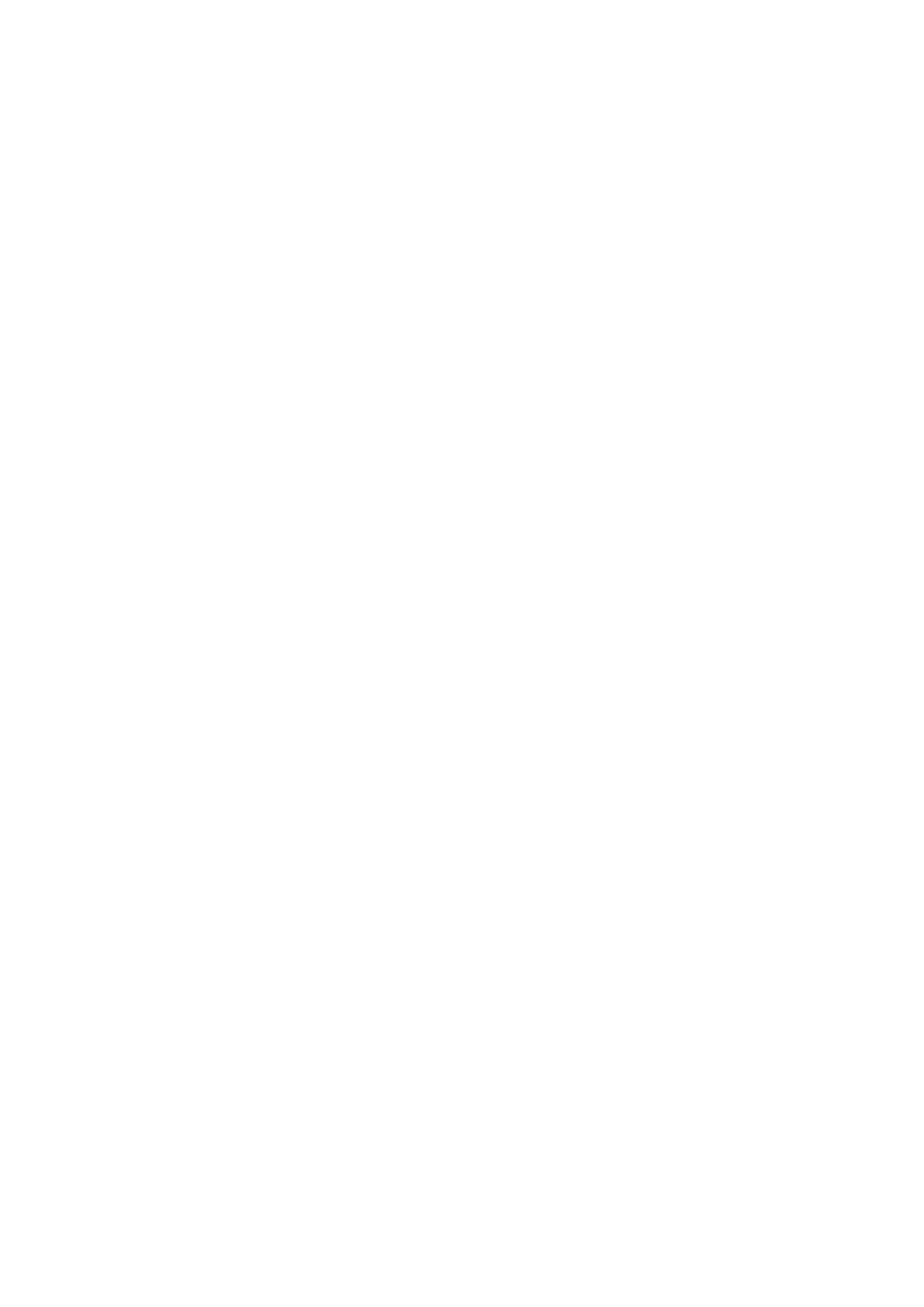

# basic education

Department: **Basic Education REPUBLIC OF SOUTH AFRICA** 

# **Curriculum and Assessment Policy Statement GRADES 10-12**

# **ENGINEERING GRAPHICS AND DESIGN**

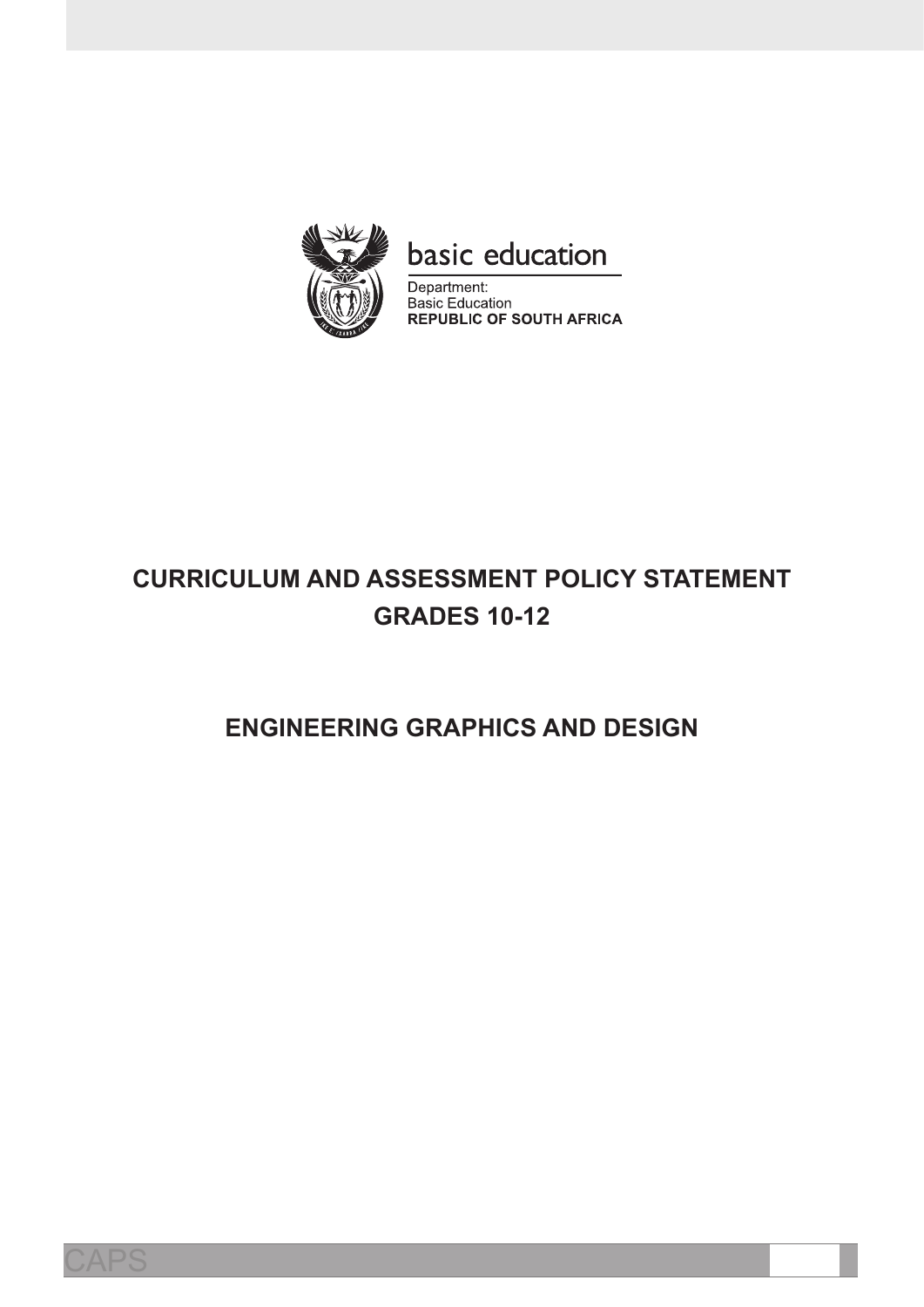#### **Department of Basic Education**

222 Struben Street Private Bag X895 Pretoria 0001 South Africa Tel: +27 12 357 3000 Fax: +27 12 323 0601

120 Plein Street Private Bag X9023 Cape Town 8000 South Africa Tel: +27 21 465 1701 Fax: +27 21 461 8110 Website: http://www.education.gov.za

#### **© 2011 Department of Basic Education**

#### **Isbn: 978-1-4315-0583-8**

Design and Layout by: Ndabase Printing Solution Printed by: Government Printing Works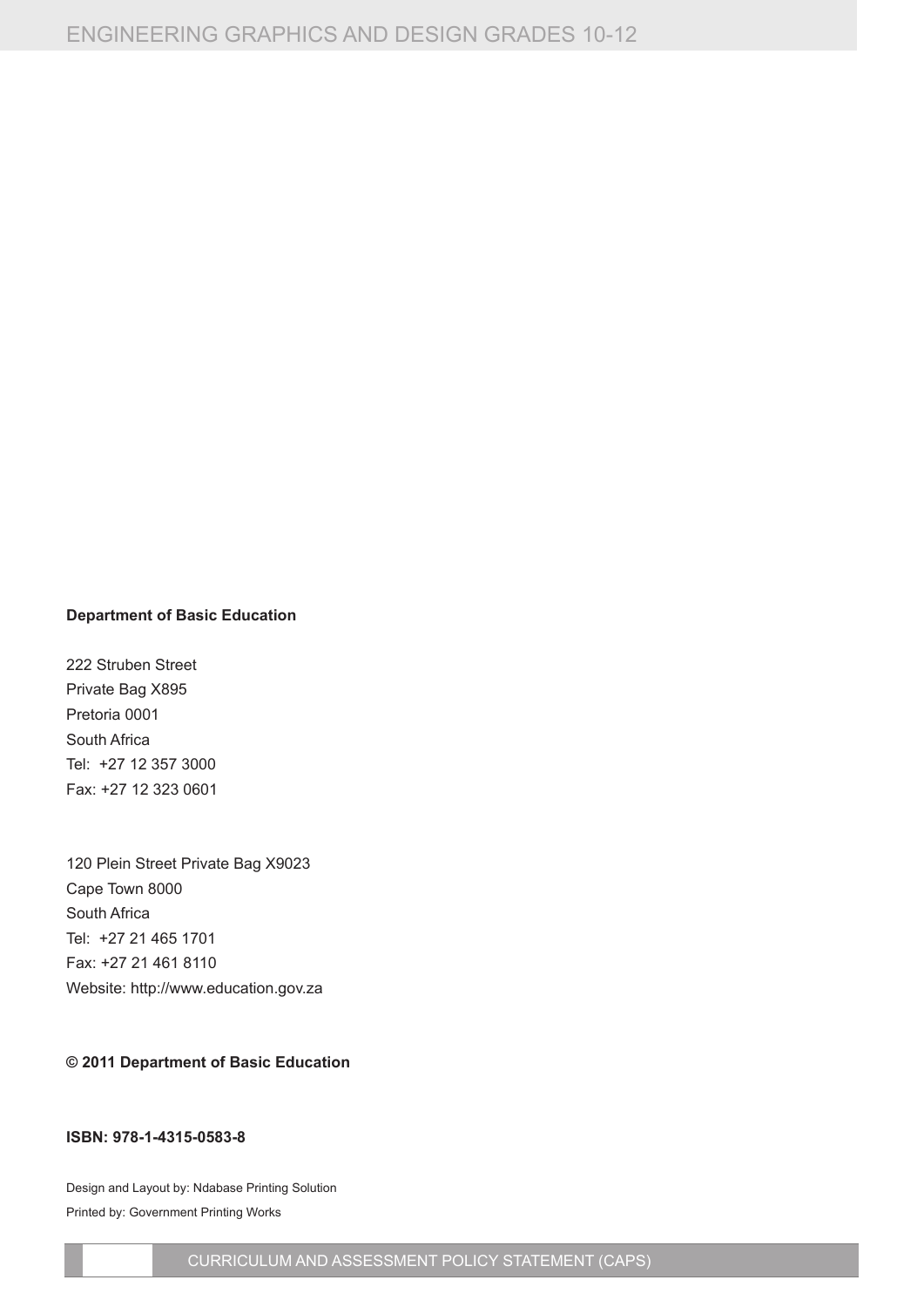# FOREWORD BY THE MINISTER



Our national curriculum is the culmination of our efforts over a period of seventeen years to transform the curriculum bequeathed to us by apartheid. From the start of democracy we have built our curriculum on the values that inspired our Constitution (Act 108 of 1996). The Preamble to the Constitution states that the aims of the Constitution are to:

- heal the divisions of the past and establish a society based on democratic values, social justice and fundamental human rights;
- improve the quality of life of all citizens and free the potential of each person;
- lay the foundations for a democratic and open society in which government is based on the will of the people and every citizen is equally protected by law; and
- build a united and democratic South Africa able to take its rightful place as a sovereign state in the family of nations.

Education and the curriculum have an important role to play in realising these aims.

In 1997 we introduced outcomes-based education to overcome the curricular divisions of the past, but the experience of implementation prompted a review in 2000. This led to the first curriculum revision: the *Revised National Curriculum Statement Grades R-9* and the *National Curriculum Statement Grades 10-12* (2002).

Ongoing implementation challenges resulted in another review in 2009 and we revised the *Revised National Curriculum Statement* (2002) to produce this document.

From 2012 the two 2002 curricula, for *Grades R-9* and *Grades 10-12* respectively, are combined in a single document and will simply be known as the *National Curriculum Statement Grades R-12.* the *National Curriculum Statement for Grades R-12* builds on the previous curriculum but also updates it and aims to provide clearer specification of what is to be taught and learnt on a term-by-term basis.

the *National Curriculum Statement Grades R-12* accordingly replaces the subject statements, Learning Programme Guidelines and subject Assessment Guidelines with the

- (a) Curriculum and Assessment Policy statements (CAPs) for all approved subjects listed in this document;
- (b) *National policy pertaining to the programme and promotion requirements of the National Curriculum Statement Grades R-12*; and
- (c) *National Protocol for Assessment Grades R-12.*

exgety

**MRS ANGIE MOTSHEKGA, MP MINISTER OF BASIC EDUCATION**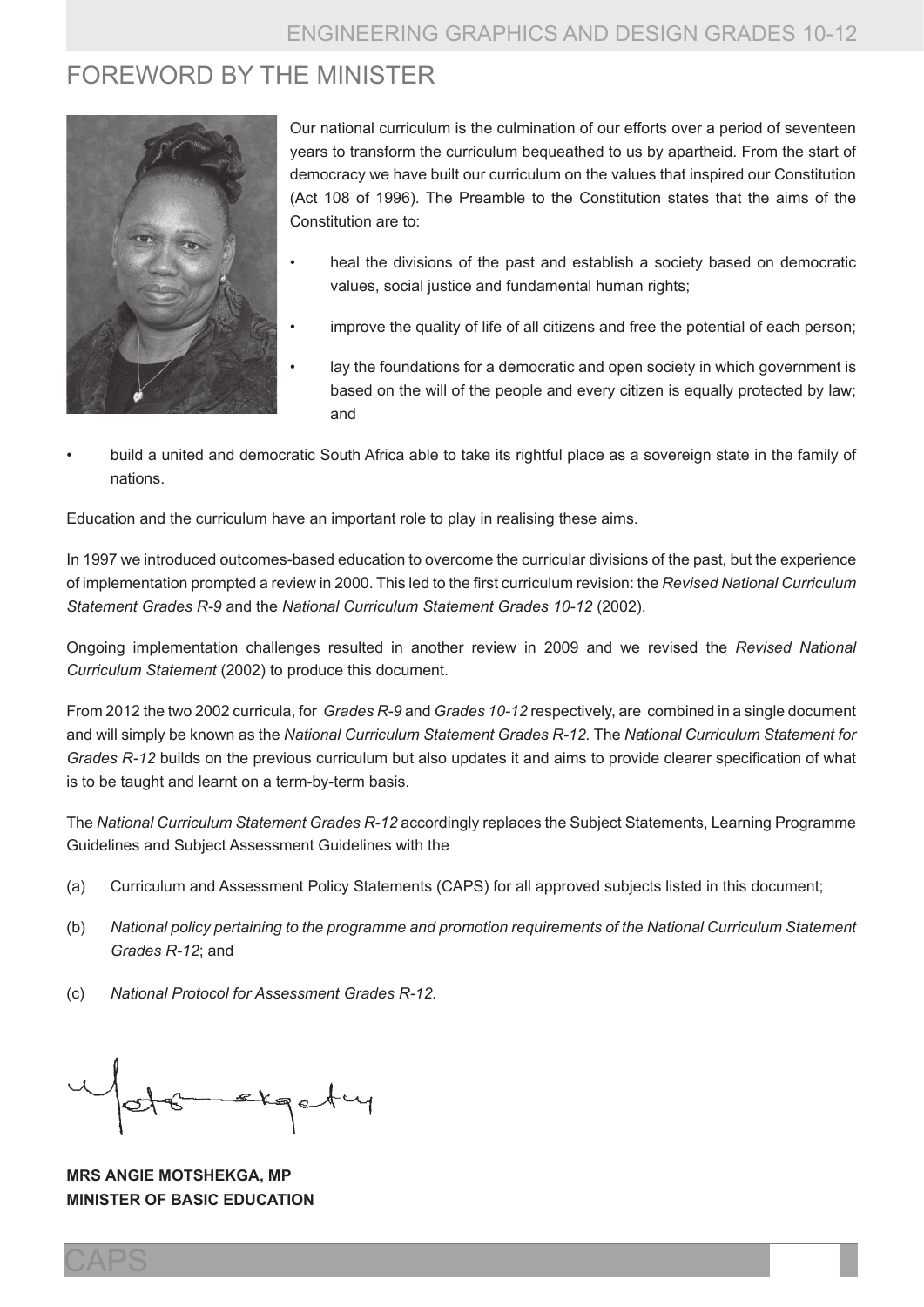CURRICULUM AND ASSESSMENT POLICY STATEMENT (CAPS)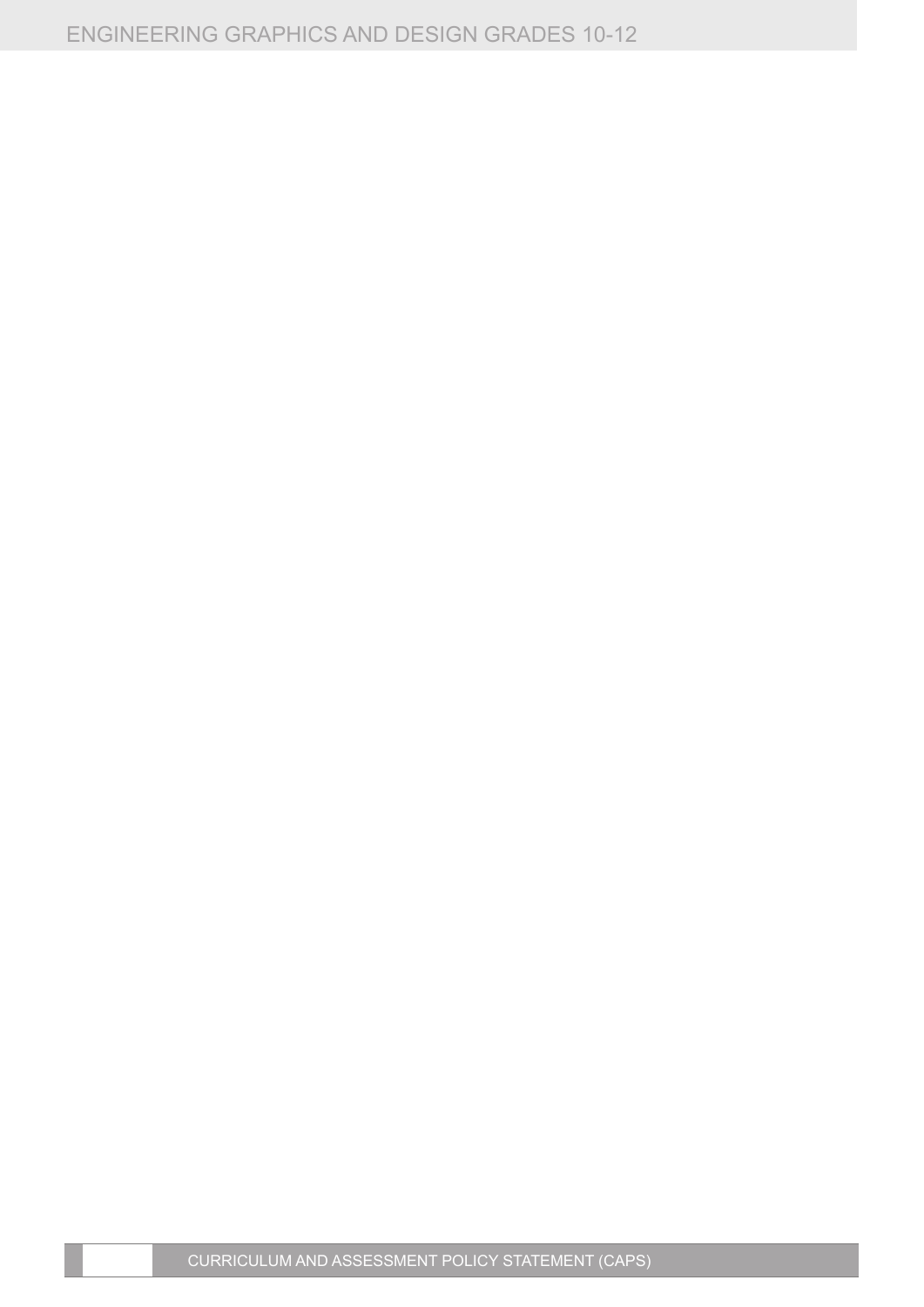# **CONTENTS**

|     | SECTION 1: INTRODUCTION TO THE CURRICULUM AND ASSESSMENT POLICY STATEMENTS. 3 |
|-----|-------------------------------------------------------------------------------|
| 1.1 |                                                                               |
| 1.2 |                                                                               |
| 1.3 |                                                                               |
| 1.4 |                                                                               |
|     | SECTION 2: INTRODUCTION TO ENGINEERING GRAPHICS AND DESIGN  8                 |
| 2.1 |                                                                               |
| 2.2 |                                                                               |
| 2.3 |                                                                               |
| 2.4 |                                                                               |
|     | SECTION 3: OVERVIEW OF TOPICS PER TERM AND ANNUAL TEACHING PLANS 12           |
| 3.1 |                                                                               |
| 3.2 |                                                                               |
| 3.3 |                                                                               |
|     |                                                                               |
|     | SECTION 4: ASSESSMENT IN ENGINEERING GRAPHICS AND DESIGN32                    |
| 4.1 |                                                                               |
| 4.2 |                                                                               |
| 4.3 |                                                                               |
| 4.4 | <b>Projects</b>                                                               |
| 4.5 |                                                                               |
|     |                                                                               |
|     |                                                                               |
|     |                                                                               |
|     | 4.5.4 The compulsory EGD school-based assessment (SBA) tasks for each term 36 |
|     |                                                                               |
|     |                                                                               |
| 4.6 |                                                                               |
| 4.7 |                                                                               |
| 4.8 |                                                                               |

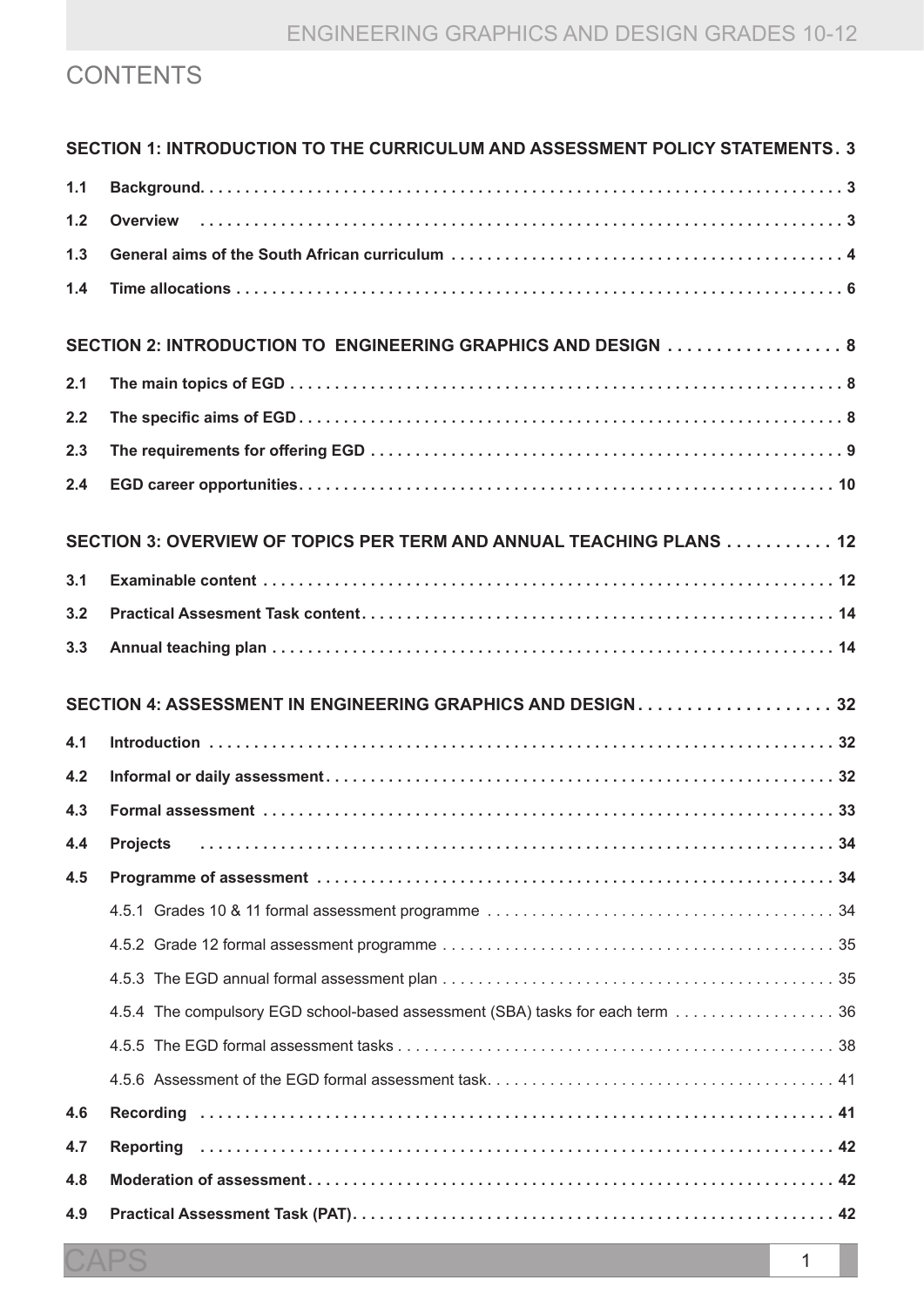| Appendix 3 A rubric for assessing multi-view mechanical working drawings  47 |
|------------------------------------------------------------------------------|
| Appendix 4 Detailed description of prescribed course drawings (CDs)  47      |
|                                                                              |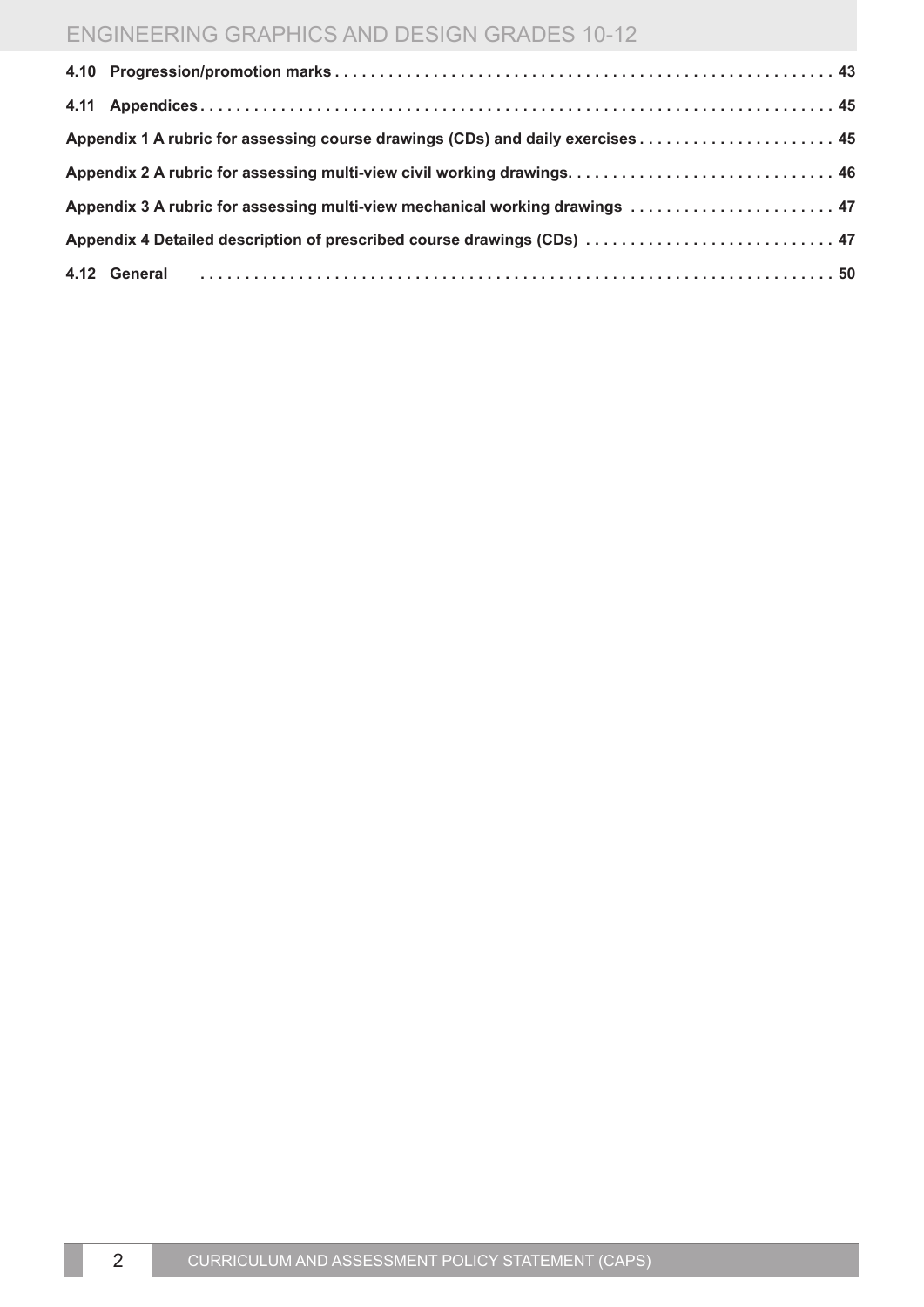## sECTION 1

### **INTRODUCTION TO THE Curriculum and Assessment Policy StatementS for ENGINEERING GRAPHIC AND DESIGN gradeS 10-12**

#### **1.1 Background**

The *National Curriculum Statement Grades R-12 (NCS)* stipulates policy on curriculum and assessment in the schooling sector.

To improve implementation, the National Curriculum Statement was amended, with the amendments coming into effect in January 2012. A single comprehensive Curriculum and Assessment Policy document was developed for each subject to replace Subject Statements, Learning Programme Guidelines and Subject Assessment Guidelines in Grades R-12.

#### **1.2 Overview**

- (a) The *National Curriculum Statement Grades R-12 (January 2012)* represents a policy statement for learning and teaching in South African schools and comprises the following:
	- *(i) Curriculum and Assessment Policy Statements for each approved school subject;*
	- *(ii) The policy document, National policy pertaining to the programme and promotion requirements of the National Curriculum Statement Grades R-12; and*
	- *(iii) The policy document, National Protocol for Assessment Grades R-12 (January 2012).*
- (b) The *National Curriculum Statement Grades R-12 (January 2012)* replaces the two current national curricula statements, namely the
	- *(i) Revised National Curriculum Statement Grades R-9, Government Gazette No. 23406 of 31 May 2002, and*
	- *(ii) National Curriculum Statement Grades 10-12 Government Gazettes, No. 25545 of 6 October 2003 and No. 27594 of 17 May 2005.*
- (c) The national curriculum statements contemplated in subparagraphs b(i) and (ii) comprise the following policy documents which will be incrementally repealed by the *National Curriculum Statement Grades R-12 (January 2012)* during the period 2012-2014:
	- *(i) The Learning Area/Subject Statements, Learning Programme Guidelines and Subject Assessment Guidelines for Grades R-9 and Grades 10-12;*
	- *(ii) The policy document, National Policy on assessment and qualifications for schools in the General Education and Training Band d, promulgated in Government Notice No. 124 in Government Gazette No. 29626 of 12 February 2007;*
	- *(iii) The policy document, the National Senior Certificate: A qualification at Level 4 on the National Qualifications Framework (NQF), promulgated in Government Gazette No.27819 of 20 July 2005;*

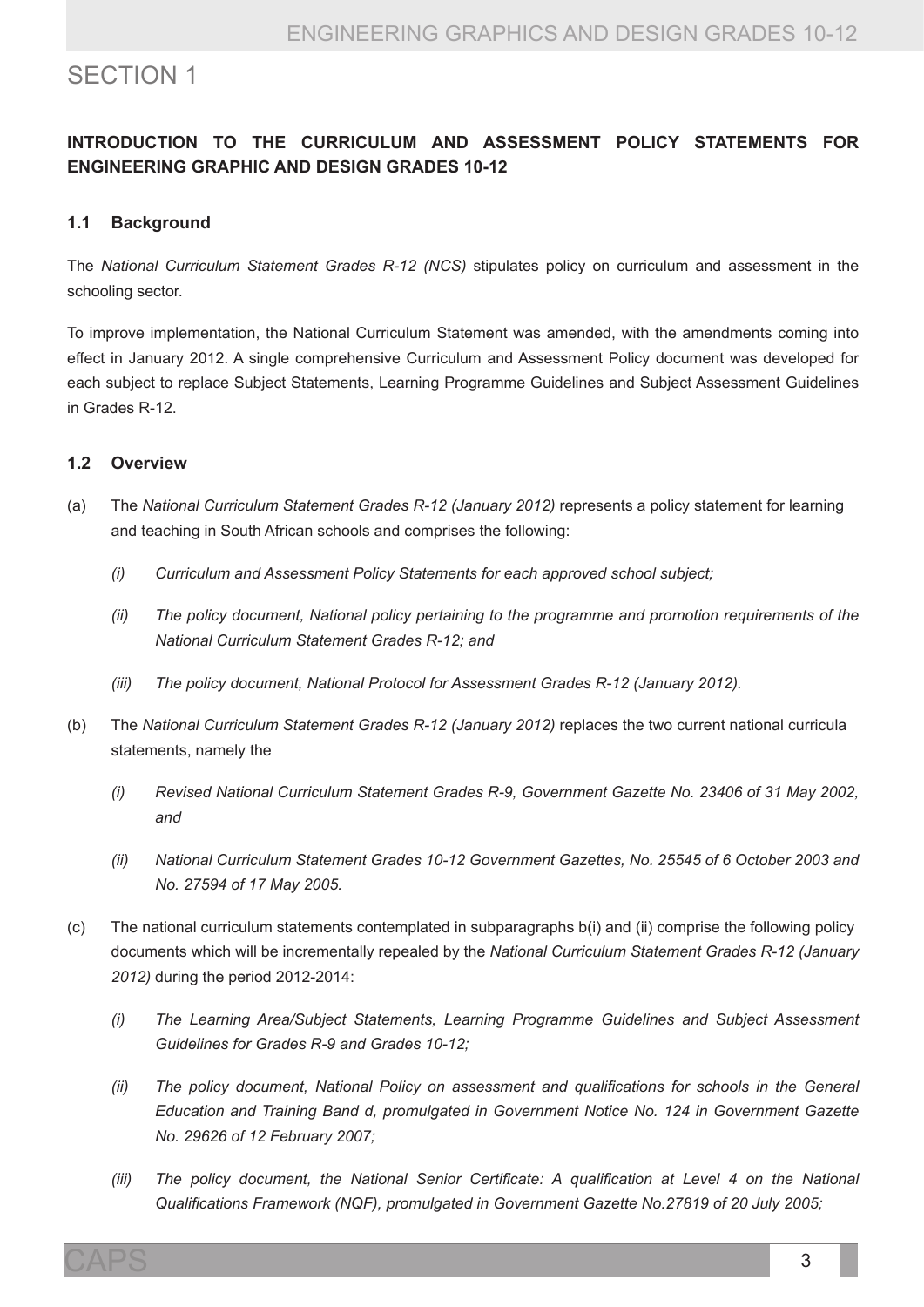- *(iv) The policy document, An addendum to the policy document, the National Senior Certificate: A qualification at Level 4 on the National Qualifications Framework (NQF), regarding learners with special needs, published in Government Gazette, No.29466 of 11 December 2006, is incorporated in the policy*  document. National policy pertaining to the programme and promotion requirements of the National *Curriculum Statement Grades R-12; and*
- *(v) The policy document, An addendum to the policy document, the National Senior Certificate: A qualification at Level 4 on the National Qualifications Framework (NQF), regarding the National Protocol for Assessment (Grades R-12), promulgated in Government Notice No.1267 in Government Gazette No. 29467 of 11 December 2006.*
- (d) The policy document, *National policy pertaining to the programme and promotion requirements of the National Curriculum Statement Grades R-12*, and the sections on the Curriculum and Assessment Policy as contemplated in Chapters 2, 3 and 4 of this document constitute the norms and standards of the *National Curriculum Statement Grades R-12.* It will therefore, in terms of *section 6A* of the *South African Schools Act, 1996 (Act No. 84 of 1996,)* form the basis for the Minister of Basic Education to determine minimum outcomes and standards, as well as the processes and procedures for the assessment of learner achievement to be applicable to public and independent schools.

#### **1.3 General aims of the South African Curriculum**

- (a) The *National Curriculum Statement Grades R-12* gives expression to the knowledge, skills and values worth learning in South African schools. This curriculum aims to ensure that children acquire and apply knowledge and skills in ways that are meaningful to their own lives. In this regard, the curriculum promotes knowledge in local contexts, while being sensitive to global imperatives.
- (b) The National Curriculum Statement Grades R-12 serves the purposes of:
	- • equipping learners, irrespective of their socio-economic background, race, gender, physical ability or intellectual ability, with the knowledge, skills and values necessary for self-fulfilment, and meaningful participation in society as citizens of a free country;
	- • providing access to higher education;
	- facilitating the transition of learners from education institutions to the workplace; and
	- providing employers with a sufficient profile of a learner's competences.
- (c) The National Curriculum Statement Grades R-12 is based on the following principles:
	- • Social transformation: ensuring that the educational imbalances of the past are redressed, and that equal educational opportunities are provided for all sections of the population;
	- • Active and critical learning: encouraging an active and critical approach to learning, rather than rote and uncritical learning of given truths;
	- • High knowledge and high skills: the minimum standards of knowledge and skills to be achieved at each grade are specified and set high, achievable standards in all subjects;
	- Progression: content and context of each grade shows progression from simple to complex;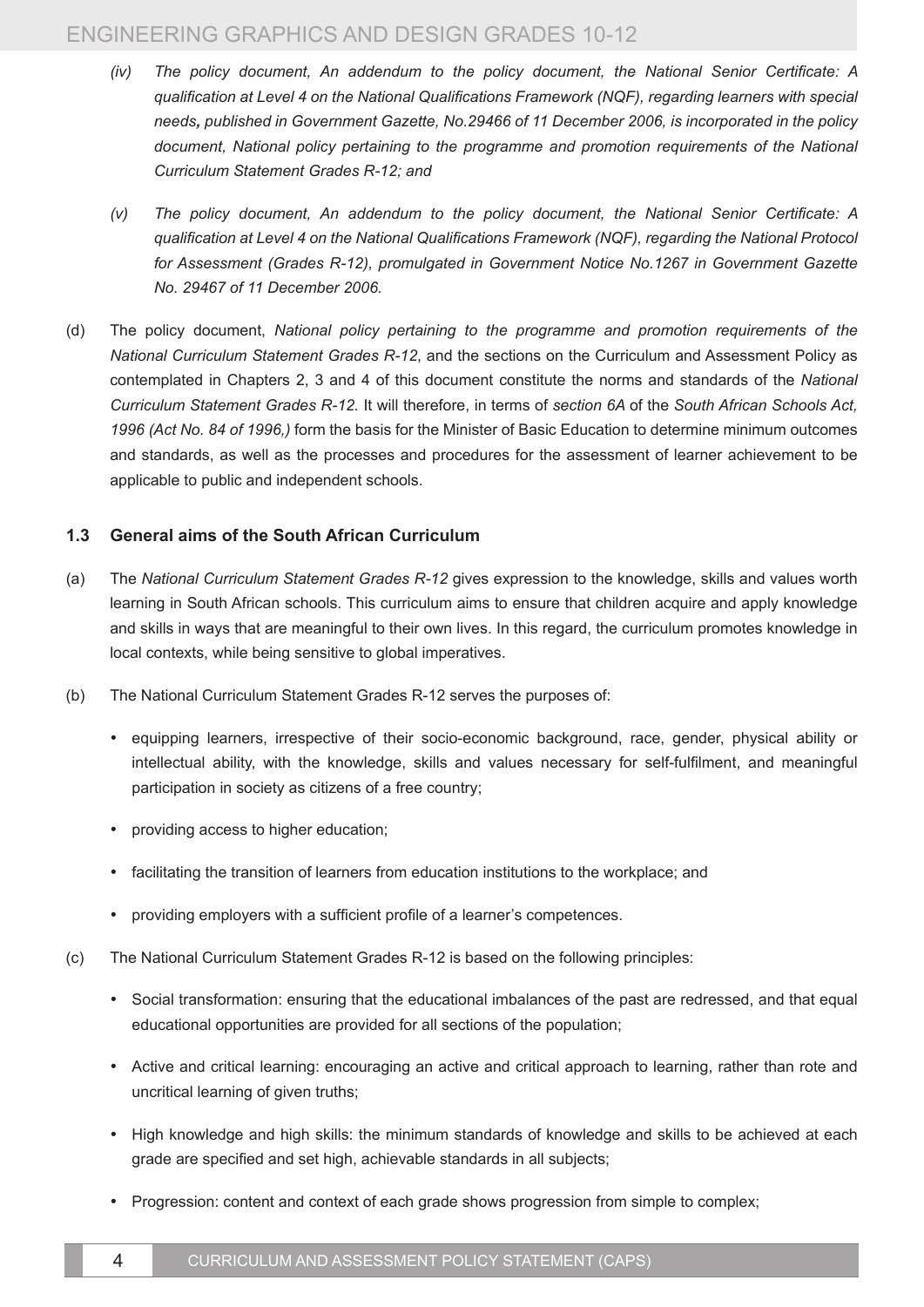- • Human rights, inclusivity, environmental and social justice: infusing the principles and practices of social and environmental justice and human rights as defined in the Constitution of the Republic of South Africa. The National Curriculum Statement Grades R-12 is sensitive to issues of diversity such as poverty, inequality, race, gender, language, age, disability and other factors;
- • Valuing indigenous knowledge systems: acknowledging the rich history and heritage of this country as important contributors to nurturing the values contained in the Constitution; and
- • Credibility, quality and efficiency: providing an education that is comparable in quality, breadth and depth to those of other countries.
- (d) The National Curriculum Statement Grades R-12 aims to produce learners that are able to:
	- identify and solve problems and make decisions using critical and creative thinking;
	- work effectively as individuals and with others as members of a team;
	- organise and manage themselves and their activities responsibly and effectively;
	- collect, analyse, organise and critically evaluate information;
	- communicate effectively using visual, symbolic and/or language skills in various modes;
	- • use science and technology effectively and critically showing responsibility towards the environment and the health of others; and
	- demonstrate an understanding of the world as a set of related systems by recognising that problem solving contexts do not exist in isolation.
- (e) Inclusivity should become a central part of the organisation, planning and teaching at each school. This can only happen if all teachers have a sound understanding of how to recognise and address barriers to learning, and how to plan for diversity.

The key to managing inclusivity is ensuring that barriers are identified and addressed by all the relevant support structures within the school community, including teachers, District-Based Support Teams, Institutional-Level Support Teams, parents and Special Schools as Resource Centres. To address barriers in the classroom, teachers should use various curriculum differentiation strategies such as those included in the Department of Basic Education's *Guidelines for Inclusive Teaching and Learning* (2010).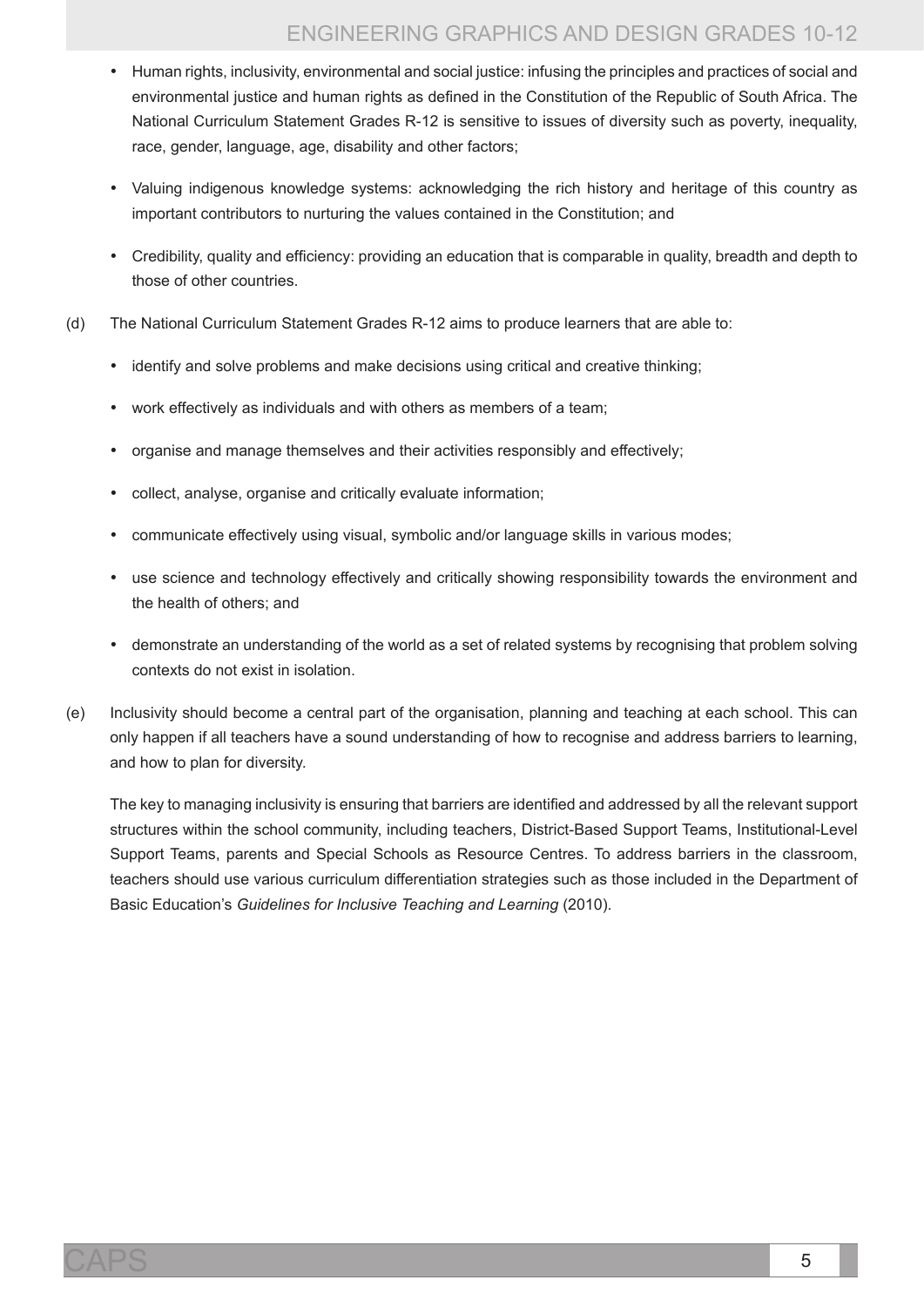#### **1.4 Time Allocation**

#### **1.4.1 Foundation Phase**

(a) The instructional time in the Foundation Phase is as follows:

| <b>SUBJECT</b>                              | <b>GRADE R</b><br>(HOURS) | <b>GRADES 1-2</b><br>(HOURS) | <b>GRADE 3</b><br>(HOURS) |
|---------------------------------------------|---------------------------|------------------------------|---------------------------|
| Home Language                               | 10                        | 8/7                          | 8/7                       |
| <b>First Additional Language</b>            |                           | 2/3                          | 3/4                       |
| <b>Mathematics</b>                          | 7                         | 7                            | 7                         |
| Life Skills                                 | 6                         | 6                            | 7                         |
| <b>Beginning Knowledge</b><br>$\bullet$     | (1)                       | (1)                          | (2)                       |
| <b>Creative Arts</b><br>$\bullet$           | (2)                       | (2)                          | (2)                       |
| <b>Physical Education</b><br>$\bullet$      | (2)                       | (2)                          | (2)                       |
| Personal and Social Well-being<br>$\bullet$ | (1)                       | (1)                          | (1)                       |
| <b>TOTAL</b>                                | 23                        | 23                           | 25                        |

- (b) Instructional time for Grades R, 1 and 2 is 23 hours and for Grade 3 is 25 hours.
- (c) Ten hours are allocated for languages in Grades R-2 and 11 hours in Grade 3. A maximum of 8 hours and a minimum of 7 hours are allocated for Home Language and a minimum of 2 hours and a maximum of 3 hours for Additional Language in Grades 1-2. In Grade 3 a maximum of 8 hours and a minimum of 7 hours are allocated for Home Language and a minimum of 3 hours and a maximum of 4 hours for First Additional Language.
- (d) In Life Skills Beginning Knowledge is allocated 1 hour in Grades R-2 and 2 hours as indicated by the hours in brackets for Grade 3.

#### **1.4.2 Intermediate Phase**

(a) The instructional time in the Intermediate Phase is as follows:

| <b>SUBJECT</b>                              | <b>HOURS</b> |
|---------------------------------------------|--------------|
| Home Language                               | 6            |
| <b>First Additional Language</b>            | 5            |
| <b>Mathematics</b>                          | 6            |
| Natural Sciences and Technology             | 3,5          |
| Social Sciences                             | 3            |
| Life Skills                                 | 4            |
| <b>Creative Arts</b><br>$\bullet$           | (1,5)        |
| <b>Physical Education</b><br>٠              | (1)          |
| Personal and Social Well-being<br>$\bullet$ | (1,5)        |
| <b>TOTAL</b>                                | 27,5         |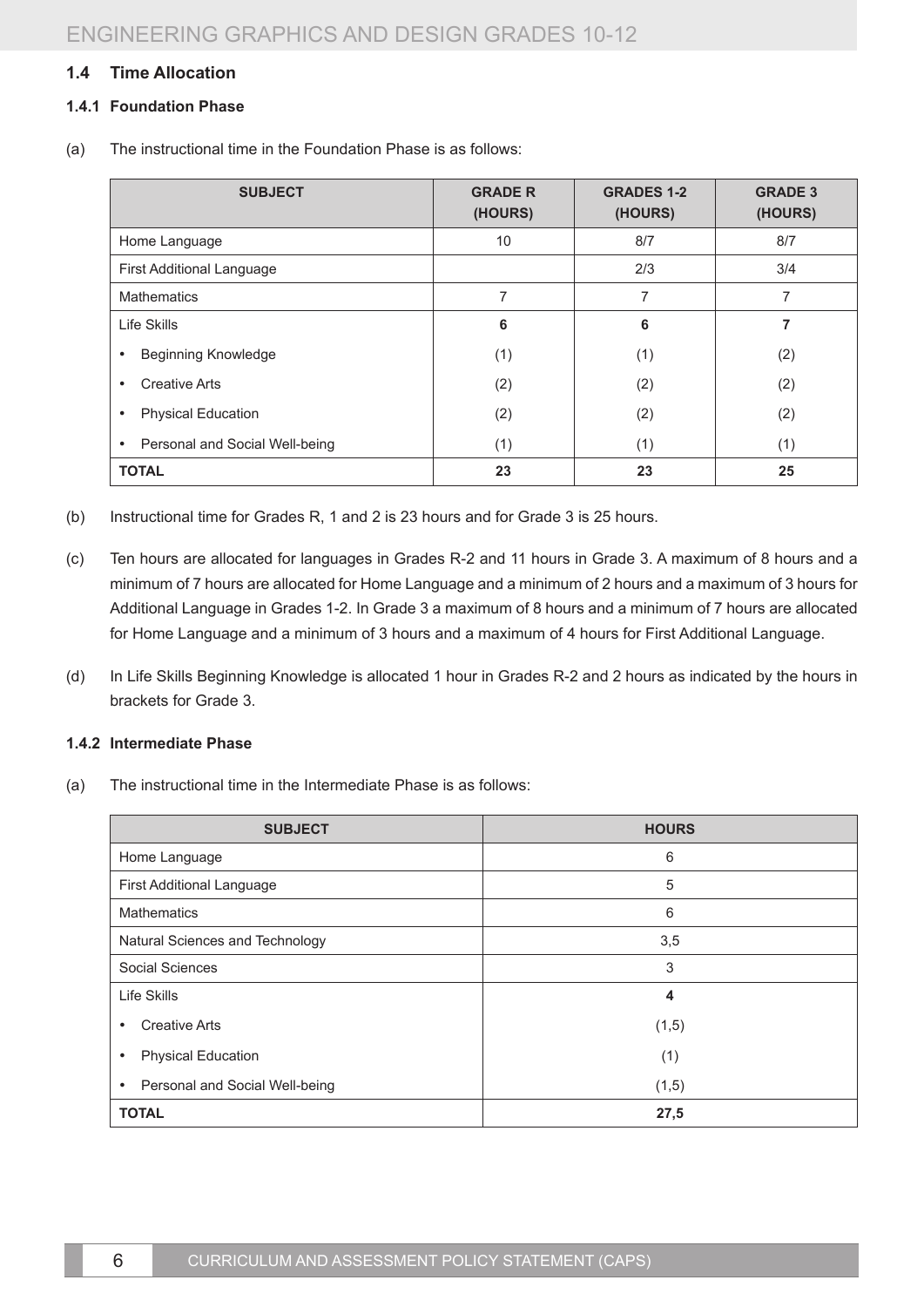#### **1.4.3 Senior Phase**

(a) The instructional time in the Senior Phase is as follows:

| <b>SUBJECT</b>                      | <b>HOURS</b>   |
|-------------------------------------|----------------|
| Home Language                       | 5              |
| <b>First Additional Language</b>    | 4              |
| <b>Mathematics</b>                  | 4,5            |
| <b>Natural Sciences</b>             | 3              |
| Social Sciences                     | 3              |
| Technology                          | $\overline{2}$ |
| <b>Economic Management Sciences</b> | 2              |
| Life Orientation                    | $\overline{2}$ |
| <b>Creative Arts</b>                | 2              |
| <b>TOTAL</b>                        | 27,5           |

#### **1.4.4 Grades 10-12**

(a) The instructional time in Grades 10-12 is as follows:

| <b>SUBJECT</b>                                                                                                                                                                                                                                                                                                              | TIME ALLOCATION PER WEEK (HOURS) |
|-----------------------------------------------------------------------------------------------------------------------------------------------------------------------------------------------------------------------------------------------------------------------------------------------------------------------------|----------------------------------|
| Home Language                                                                                                                                                                                                                                                                                                               | 4.5                              |
| <b>First Additional Language</b>                                                                                                                                                                                                                                                                                            | 4.5                              |
| <b>Mathematics</b>                                                                                                                                                                                                                                                                                                          | 4.5                              |
| Life Orientation                                                                                                                                                                                                                                                                                                            | $\overline{2}$                   |
| A minimum of any three subjects selected from Group B<br>Annexure B. Tables B1-B8 of the policy document, National policy<br>pertaining to the programme and promotion requirements of<br>the National Curriculum Statement Grades R-12, subject to the<br>provisos stipulated in paragraph 28 of the said policy document. | 12(3x4h)                         |
| <b>TOTAL</b>                                                                                                                                                                                                                                                                                                                | 27,5                             |

The allocated time per week may be utilised only for the minimum required NCS subjects as specified above, and may not be used for any additional subjects added to the list of minimum subjects. Should a learner wish to offer additional subjects, additional time must be allocated for the offering of these subjects.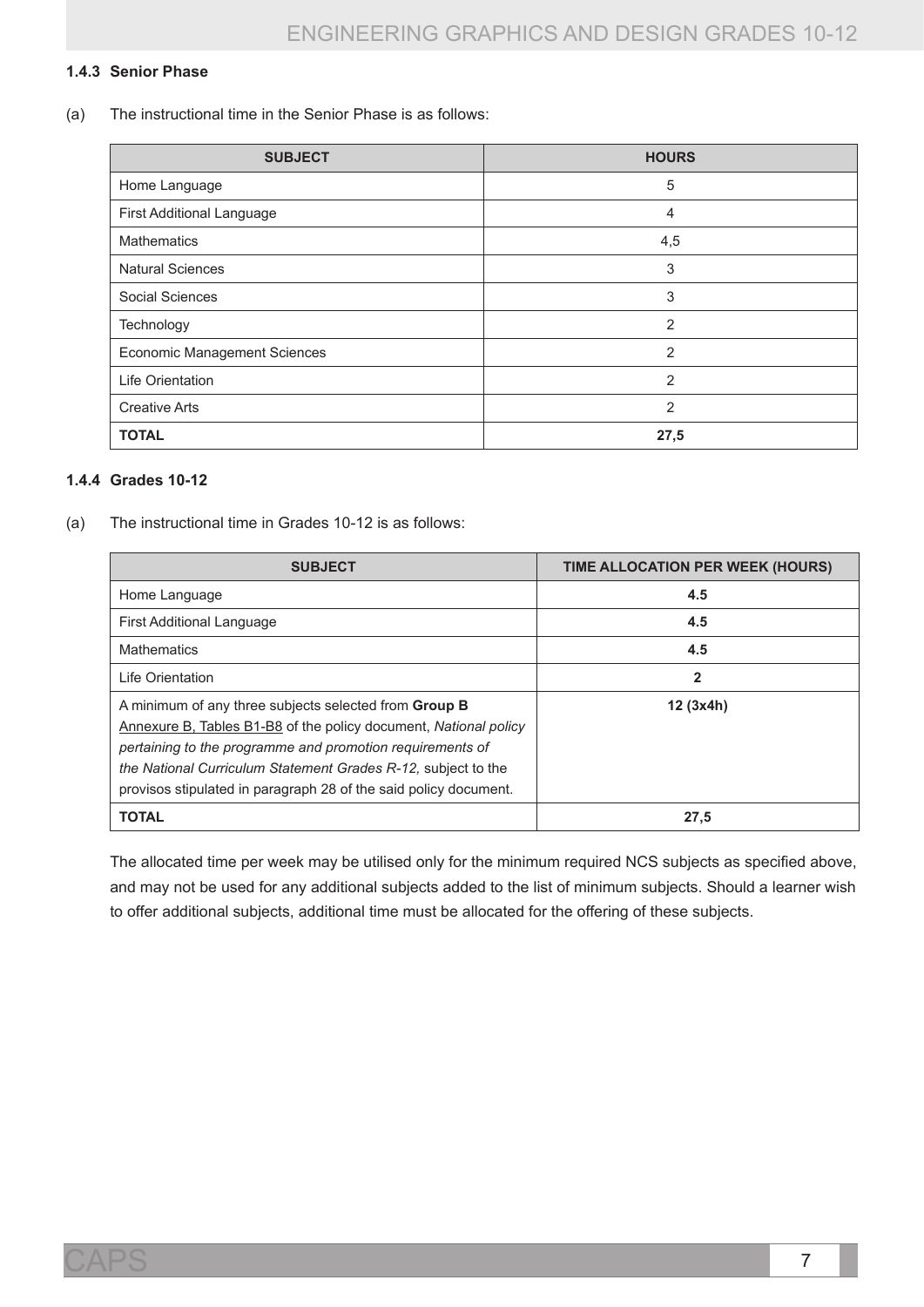## sECTION 2

#### **INTRODUCTION TO ENGINEERING GRAPHICS AND DESIGN (EGD)**

Engineering Graphics and Design (EGD) teaches internationally acknowledged principles that have both academic and technical applications. The emphasis in EGD is on teaching specific basic knowledge and various drawing techniques and skills so that the EGD learners will be able to interpret and produce drawings within the contexts of Mechanical Technology, Civil Technology and Electrical Technology.

#### **2.1 The main topics of EGD:**

- • General drawing principles for all technological drawings
- Free-hand drawing
- • Instrument drawing
- • First- and third-angle orthographic projections
- Descriptive and solid geometry
- Mechanical working drawing
- • Civil working drawing
- • Isometric drawing
- Perspective drawing
- **Electrical diagrams**
- Interpenetrations and developments
- Loci of helixes, cams and mechanisms
- **The Design Process**
- CAD (Computer-Aided Drawing/Design).

#### **2.2 The specific aims of EGD are to teach the following:**

- • Graphical drawings as the primary means of communication in the technological world
- Specific basic content and concepts within the contexts of Mechanical Technology, Civil Technology and Electrical Technology
- Various instrument and freehand drawing techniques and skills
- Solving technological problems through graphical drawings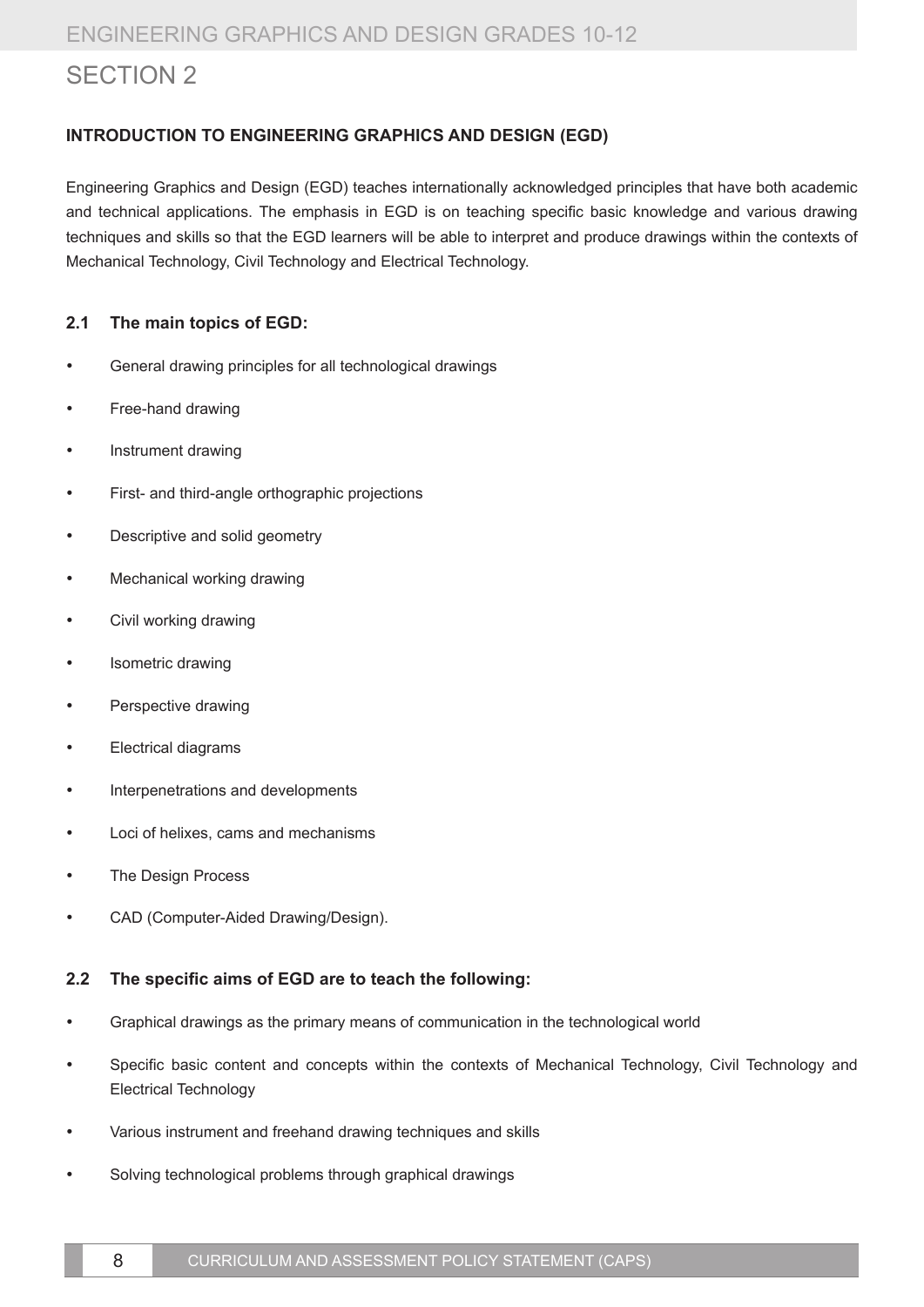- The application of the Design Process
- The implementation of CAD (Computer Aided Drawings/Design) as a drawing method.

#### **2.3 The requirements for offering EGD:**

The minimum requirements for an EGD classroom are:

#### *These requirements are the responsibility of the school:*

- Sufficient security to safeguard all the required resources and equipment
- Sufficient space for medium-to-large school desks or drawing tables
- Sufficient artificial fluorescent lighting
- Desks with a minimum top size of 700 mm X 450 mm or A2, or larger drawing tables that will sufficiently accommodate an A3 drawing board and drawing instruments
- All the computer hardware and software required for CAD
- A large blackboard and/or whiteboard, with an eraser and chalk/pens
- Large set squares, ruler, protractor and compasses for the black/whiteboard
- Overhead projector and large projector screen
- A large lockable cupboard for all the teacher's files and resource material
- Sufficient cupboards or storage space for all the learners' EGD files
- Approved EGD textbooks, with explanatory examples and exercises for each topic, and teachers' guides
- Sufficient A4 and A3 drawing sheets for all the drawing tasks.
- The minimum requirements for each EGD learner are:
	- An approved EGD textbook with self-explanatory examples and exercises for each topic

#### **NOTE:**

A workbook/work file may only be used in conjunction with a textbook and not as a substitution for a textbook.

*The following requirements should be the responsibility of the learner:*

- A large file
- A3 drawing board with a T-square
- Masking tape
- Drawing pencil: 2H, 3H or 4H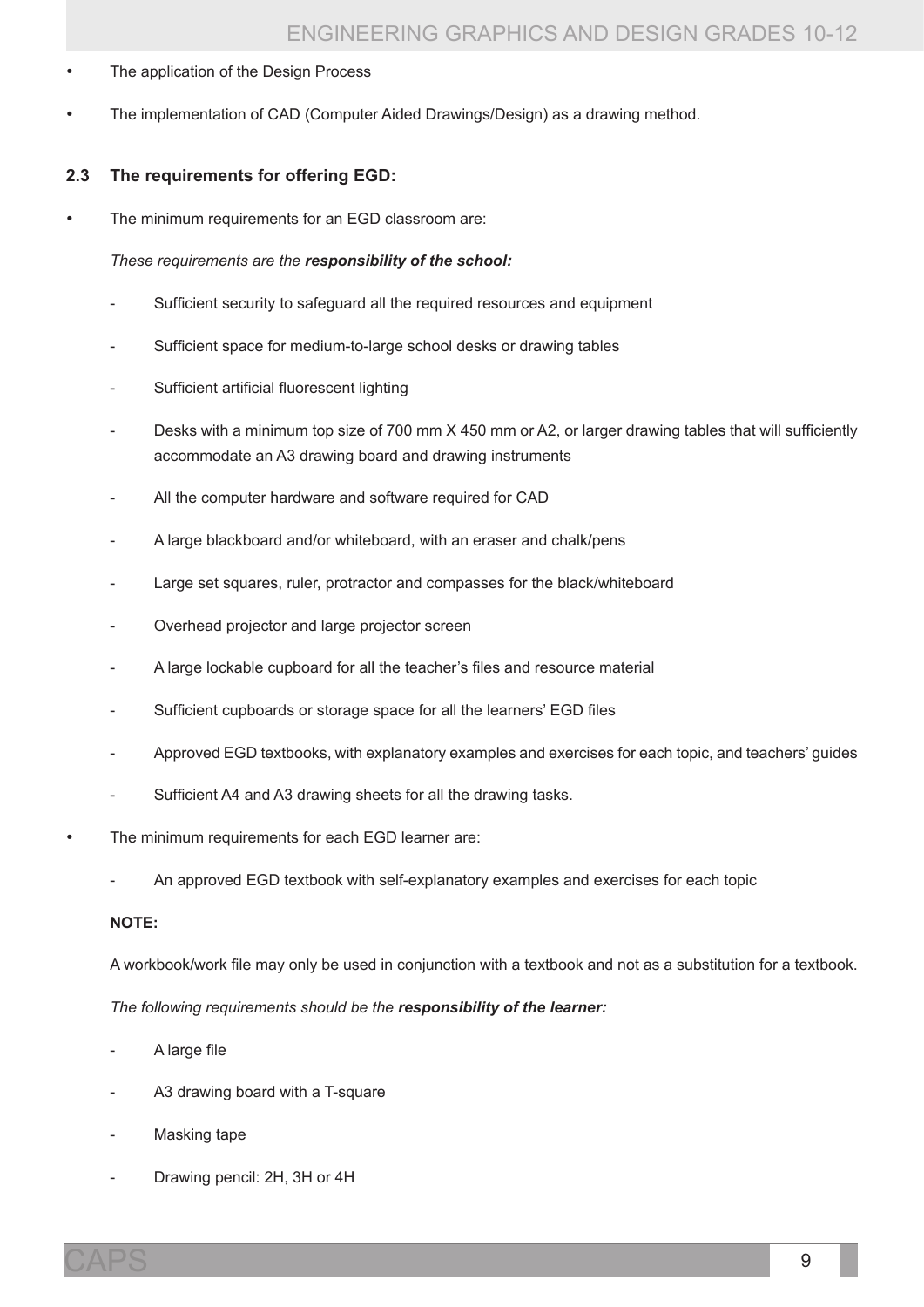- **Eraser**
- Ruler
- 30°/60° drawing set square
- 45˚ drawing set square
- Drawing compass, preferably with an adjustment wheel
- Divider
- Small protractor
- Dust cloth
- Calculator

#### **2.4 EGD career opportunities**

#### **EGD provides the fundamental knowledge and drawing skills required for the following career opportunities:**

- **Architecture**
- Most engineering fields (e.g. Civil, Mechanical, Aviation, Maritime, Agricultural, Mining, etc.)
- Medical technician
- Industrial designer
- Interior designer
- Landscape architect
- Quantity surveyor
- Building management
- City planner
- Land surveyor
- **Teacher**
- Graphic illustrator
- Jewellery designer
- Model builder (scale models)
- Draughtsperson (e.g. Steel structure, Architectural, Civil, Design, Electrical, etc.)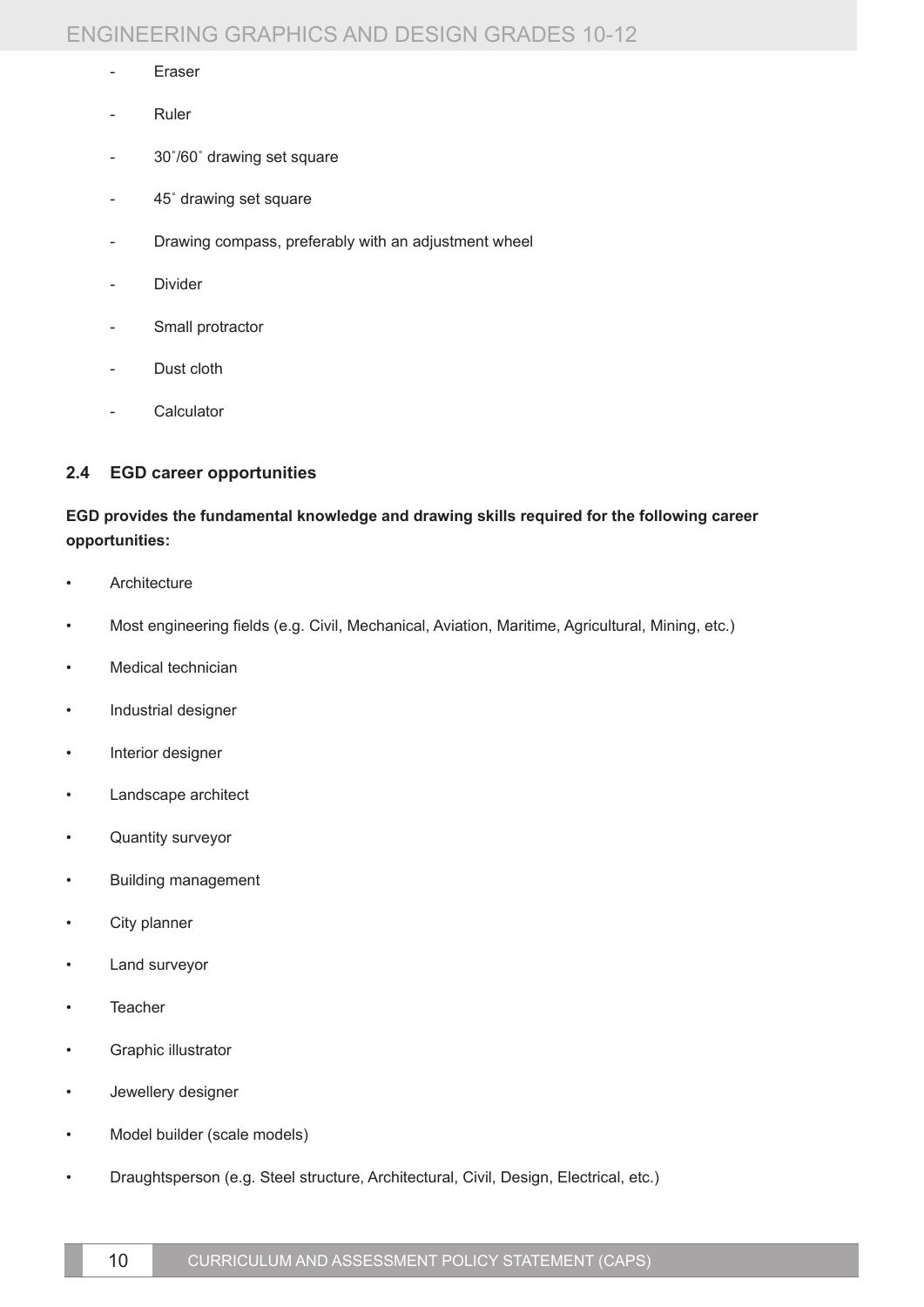- Technicians
- Most manufacturers
- Most artisans
- CAD system operator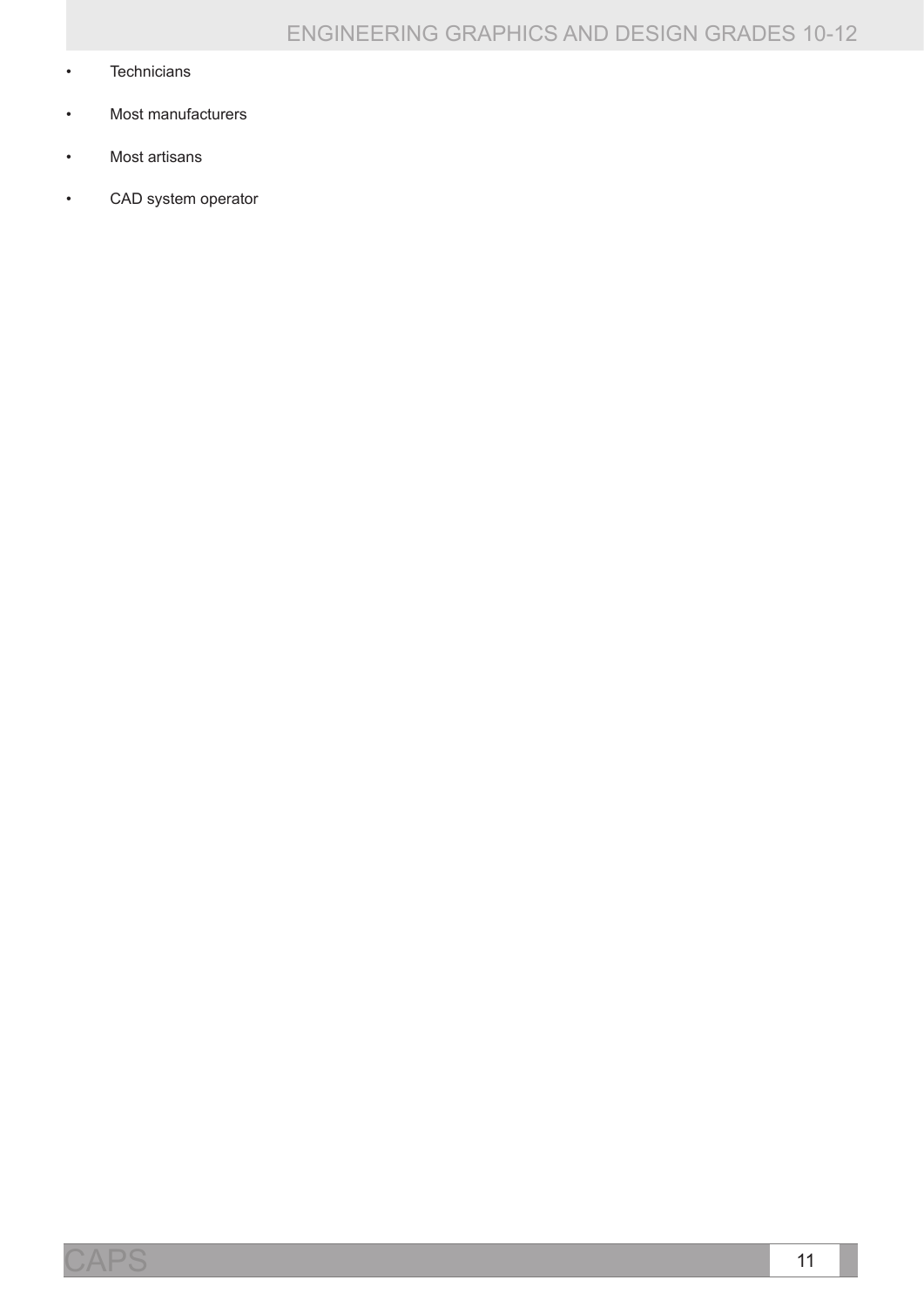# SECTION 3

#### **OVERVIEW OF TOPICS**

#### **3.1 Examinable content**

| Grade<br><b>Examinable Content</b><br><b>Topic</b> |                                                                                                    |                                                                                                                                                                                             |  |
|----------------------------------------------------|----------------------------------------------------------------------------------------------------|---------------------------------------------------------------------------------------------------------------------------------------------------------------------------------------------|--|
| Introduction to &<br><b>Purpose of EGD</b>         | This topic should be incorporated into the scenarios of assessment tasks in an appropriate<br>way. |                                                                                                                                                                                             |  |
|                                                    | Grade 10                                                                                           | Purpose, scope and career opportunities                                                                                                                                                     |  |
|                                                    | Grade 11                                                                                           |                                                                                                                                                                                             |  |
|                                                    | Grade 12                                                                                           |                                                                                                                                                                                             |  |
| <b>Analytical and</b>                              | Grade 10                                                                                           |                                                                                                                                                                                             |  |
| <b>Visualisation exercises</b>                     | Grade 11                                                                                           | Applicable to pre-prepared civil, mechanical and electrical drawings                                                                                                                        |  |
|                                                    | Grade 12                                                                                           |                                                                                                                                                                                             |  |
| <b>General drawing</b><br>principles               | Grade 10                                                                                           | Use and care of drawing instruments, dangers of sharp instruments (HIV/<br>AIDS), line types and line-work, lettering (writing) and annotations, dimensioning<br>techniques and conventions |  |
|                                                    | Grade 11                                                                                           | The Grade 10 content remains applicable to all Grade 11 topics                                                                                                                              |  |
|                                                    | Grade 12                                                                                           | The Grade 10 content remains applicable to all Grade 12 topics                                                                                                                              |  |
| <b>Free-hand drawing</b>                           | Grade 10                                                                                           | Free-hand drawing techniques                                                                                                                                                                |  |
|                                                    | Grade 11                                                                                           | The Grade 10 content remains applicable to all Grade 11 topics                                                                                                                              |  |
|                                                    | Grade 12                                                                                           | The Grade 10 content remains applicable to all Grade 12 topics                                                                                                                              |  |
| Setting up a drawing<br>sheet                      | Grade 10                                                                                           | A4 and A3 drawing sheets with general name/title blocks                                                                                                                                     |  |
|                                                    | Grade 11                                                                                           | A4 and A3 drawing sheets with relevant civil and mechanical name/title blocks/<br>panels                                                                                                    |  |
|                                                    | Grade 12                                                                                           | A4 and A3 drawing sheets with relevant civil and mechanical name/title blocks/<br>panels                                                                                                    |  |
| <b>Geometrical construction</b>                    | Grade 10                                                                                           | Geometrical (instrument) constructions, regular polygons and ellipses                                                                                                                       |  |
|                                                    | Grade 11                                                                                           | The Grade 10 content remains applicable to all the relevant Grade 11 topics                                                                                                                 |  |
|                                                    | Grade 12                                                                                           | The Grade 10 content remains applicable to all the relevant Grade 12 topics                                                                                                                 |  |
| <b>Scales</b>                                      | Grade 10                                                                                           | The application of any scale                                                                                                                                                                |  |
|                                                    | Grade 11                                                                                           | The Grade 10 content remains applicable to all the relevant Grade 11 topics                                                                                                                 |  |
|                                                    | Grade 12                                                                                           | The Grade 10 content remains applicable to all the relevant Grade 12 topics                                                                                                                 |  |
| <b>Descriptive geometry</b>                        | Grade 10                                                                                           | Points and line segments, true lengths, true inclinations and true shapes                                                                                                                   |  |
|                                                    | Grade 11                                                                                           | The Grade 10 content remains applicable to all the relevant Grade 11 topics                                                                                                                 |  |
|                                                    | Grade 12                                                                                           | The Grade 10 content remains applicable to all the relevant Grade 12 topics                                                                                                                 |  |
| Solid geometry                                     | Grade 10                                                                                           | Right-regular solids with sections and true shapes                                                                                                                                          |  |
|                                                    | Grade 11                                                                                           | Combinations of the right-regular solids with sections and true shapes                                                                                                                      |  |
|                                                    | Grade 12                                                                                           | Revision of Grade 11 combined solids with sections and true shapes                                                                                                                          |  |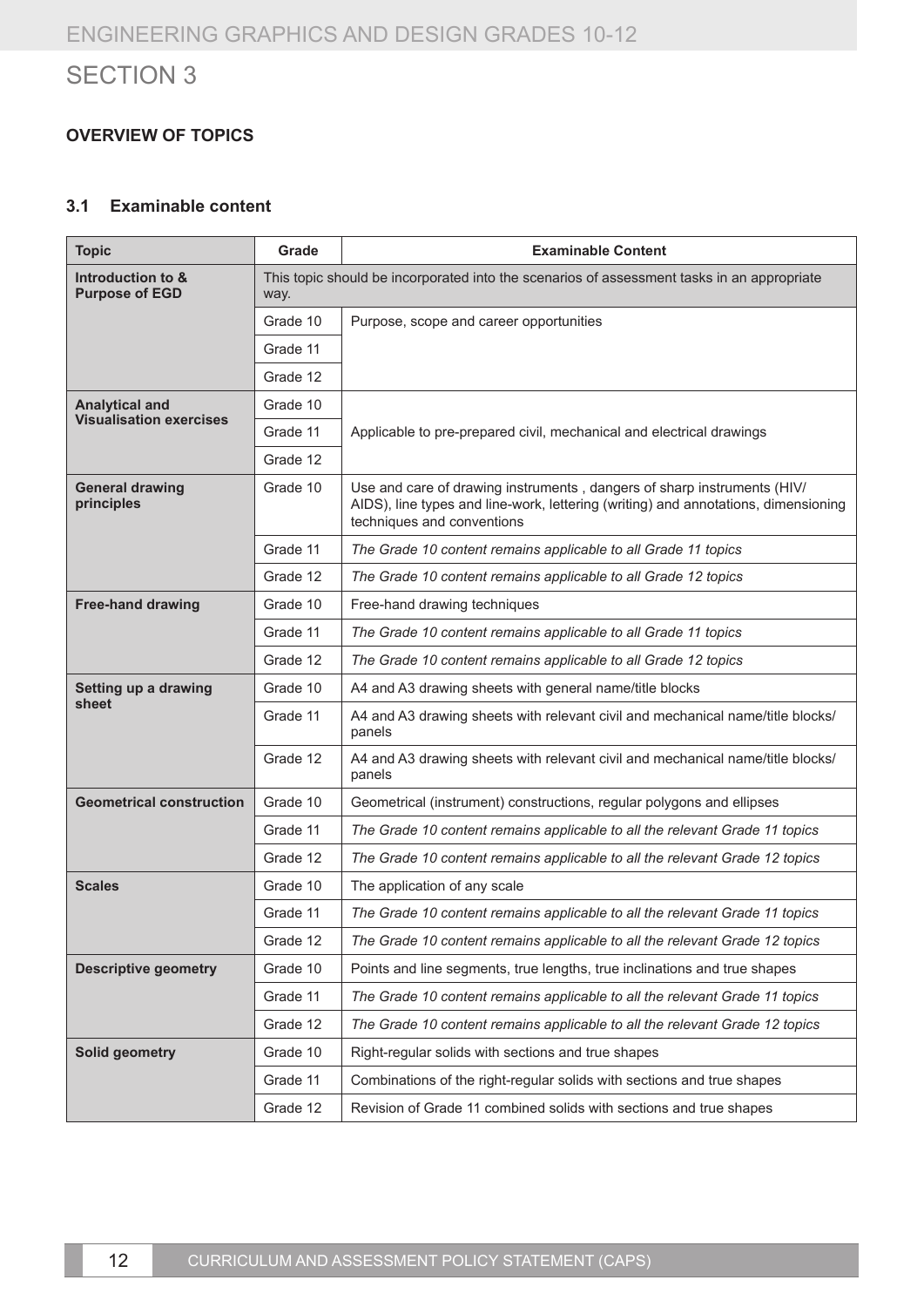| <b>Topic</b>               | Grade    | <b>Examinable Content</b>                                                                                                                                                                 |  |
|----------------------------|----------|-------------------------------------------------------------------------------------------------------------------------------------------------------------------------------------------|--|
| <b>Mechanical drawing</b>  |          | All mechanical drawings should be presented as $3rd$ angle orthographic working drawings in<br>accordance with the SANS (SABS) 0111 Guidelines.                                           |  |
|                            | Grade 10 | Castings                                                                                                                                                                                  |  |
|                            | Grade 11 | Simple assemblies                                                                                                                                                                         |  |
|                            | Grade 12 | Complex assemblies and welding, machining & treatment symbols                                                                                                                             |  |
| <b>Civil drawing</b>       |          | All civil drawings, limited to single-storey dwellings, should be presented as 1 <sup>st</sup> angle<br>orthographic working drawings in accordance with the SANS (SABS) 0143 Guidelines. |  |
|                            | Grade 10 | Foundation to slab                                                                                                                                                                        |  |
|                            | Grade 11 | Foundation to ceiling                                                                                                                                                                     |  |
|                            | Grade 12 | Foundation to roof, electrical fixtures and site plans                                                                                                                                    |  |
| <b>Isometric drawing</b>   | Grade 10 | Simple isometric drawings with auxiliary views                                                                                                                                            |  |
|                            | Grade 11 | Complex isometric drawings with auxiliary views and circles                                                                                                                               |  |
|                            | Grade 12 | Complex isometric drawings with auxiliary views, circles and sections                                                                                                                     |  |
| <b>Perspective drawing</b> | Grade 10 | 1-point perspective drawings                                                                                                                                                              |  |
|                            | Grade 11 | 2-point perspective drawings                                                                                                                                                              |  |
|                            | Grade 12 | Complex 2-point perspective drawings with circles and arcs                                                                                                                                |  |
| <b>Electrical diagrams</b> | Grade 10 | Simple circuit diagrams                                                                                                                                                                   |  |
|                            | Grade 11 | Parallel and series circuit diagrams                                                                                                                                                      |  |
|                            | Grade 12 | Electrical fixtures and wiring on floor plans of civil drawings                                                                                                                           |  |
| Interpenetration           | Grade 10 | N/A                                                                                                                                                                                       |  |
|                            | Grade 11 | Between two in-line regular geometrical prisms and/or cylinders                                                                                                                           |  |
|                            | Grade 12 | Between two in-line or offset regular geometrical prisms and/or cylinders                                                                                                                 |  |
| <b>Development</b>         | Grade 10 | N/A                                                                                                                                                                                       |  |
|                            | Grade 11 | Interpenetrations, truncated pyramids & cones, simple transition pieces.                                                                                                                  |  |
|                            | Grade 12 | Interpenetrations, sectioned pyramids & cones, complex transition pieces.                                                                                                                 |  |
| Loci (helix)               | Grade 10 | N/A                                                                                                                                                                                       |  |
|                            | Grade 11 | Simple helixes, e.g. augers, coil springs and square screw thread                                                                                                                         |  |
|                            | Grade 12 | Complex helixes e.g. augers, spiral chutes, coil springs, different screw thread                                                                                                          |  |
| Loci (cam)                 | Grade 10 | N/A                                                                                                                                                                                       |  |
|                            | Grade 11 | Simple cams with uniform motion and wedge-shaped followers                                                                                                                                |  |
|                            | Grade 12 | Complex cams with motions that are either uniform and/or harmonic and/<br>or uniform acceleration and retardation, with either wedge shaped or roller<br>followers                        |  |
| Loci (mechanisms)          | Grade 10 | N/A                                                                                                                                                                                       |  |
|                            | Grade 11 | N/A                                                                                                                                                                                       |  |
|                            | Grade 12 | Loci of a point(s) on the moving components of mechanisms                                                                                                                                 |  |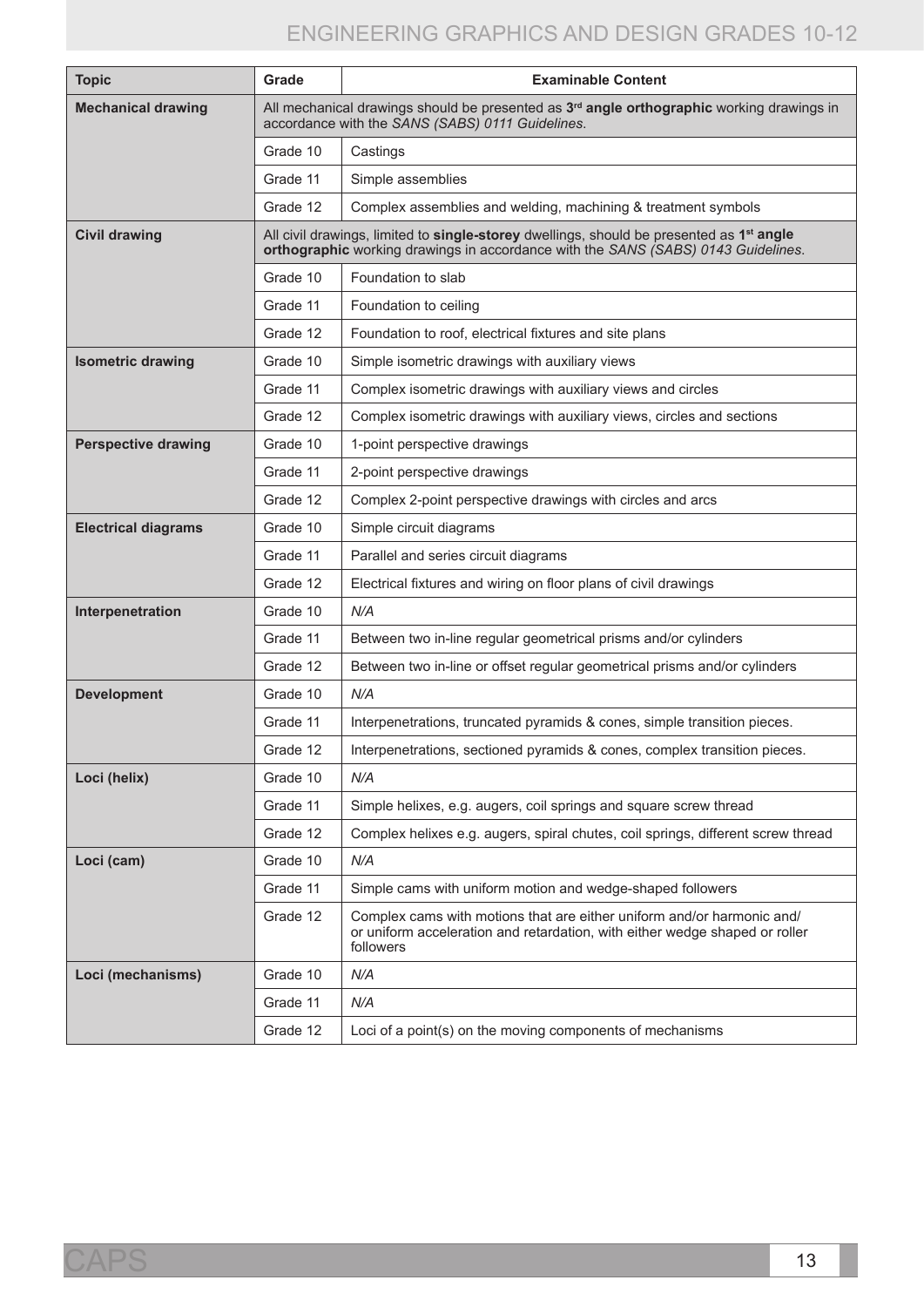#### **3.2 Practical Assessment Task content**

| <b>Topic</b>              | Grade    | <b>Practical Assessment Task (PAT) content</b>                    |  |
|---------------------------|----------|-------------------------------------------------------------------|--|
|                           | Grade 10 |                                                                   |  |
| <b>The Design Process</b> | Grade 11 | Application of the complete Design Process to a selected scenario |  |
|                           | Grade 12 |                                                                   |  |
| Grade 10<br><b>CAD</b>    |          | Application and management of the specific CAD software used      |  |
| (Computer-Aided Drawing/  | Grade 11 |                                                                   |  |
| Design)                   | Grade 12 | Presentation drawings for the PAT                                 |  |

#### **3.3 Annual teaching plan**

- This annual teaching plan is suitable for schools that will be teaching CAD either during one period per week/ cycle or after normal school hours.
- It is the responsibility of each school's EGD teacher(s) to do planning in terms of selecting the resource material, activities and assessment tasks for the annual teaching plan.
- The hours in the duration column are an indication of the minimum time that should be spent on the specific topic. The number of days, indicated in brackets in the same column, is an indication of the maximum number of school days available for the specific topic.
- All the assessment tasks for each topic have to be completed within the allocated week(s)/days for the topic.
- In order to successfully implement the annual teaching plan for EGD, the timetable has to be adjusted to allow for four hours contact time during a five-day week.

#### **NOTE:**

The sequences and/or allocated week(s)/days of these annual teaching plans may be altered. However, the altered sequences and/or allocated week(s)/days have to be approved by an Engineering Graphics and Design subject adviser or co-ordinator and all the topics and prescribed content have to be contained.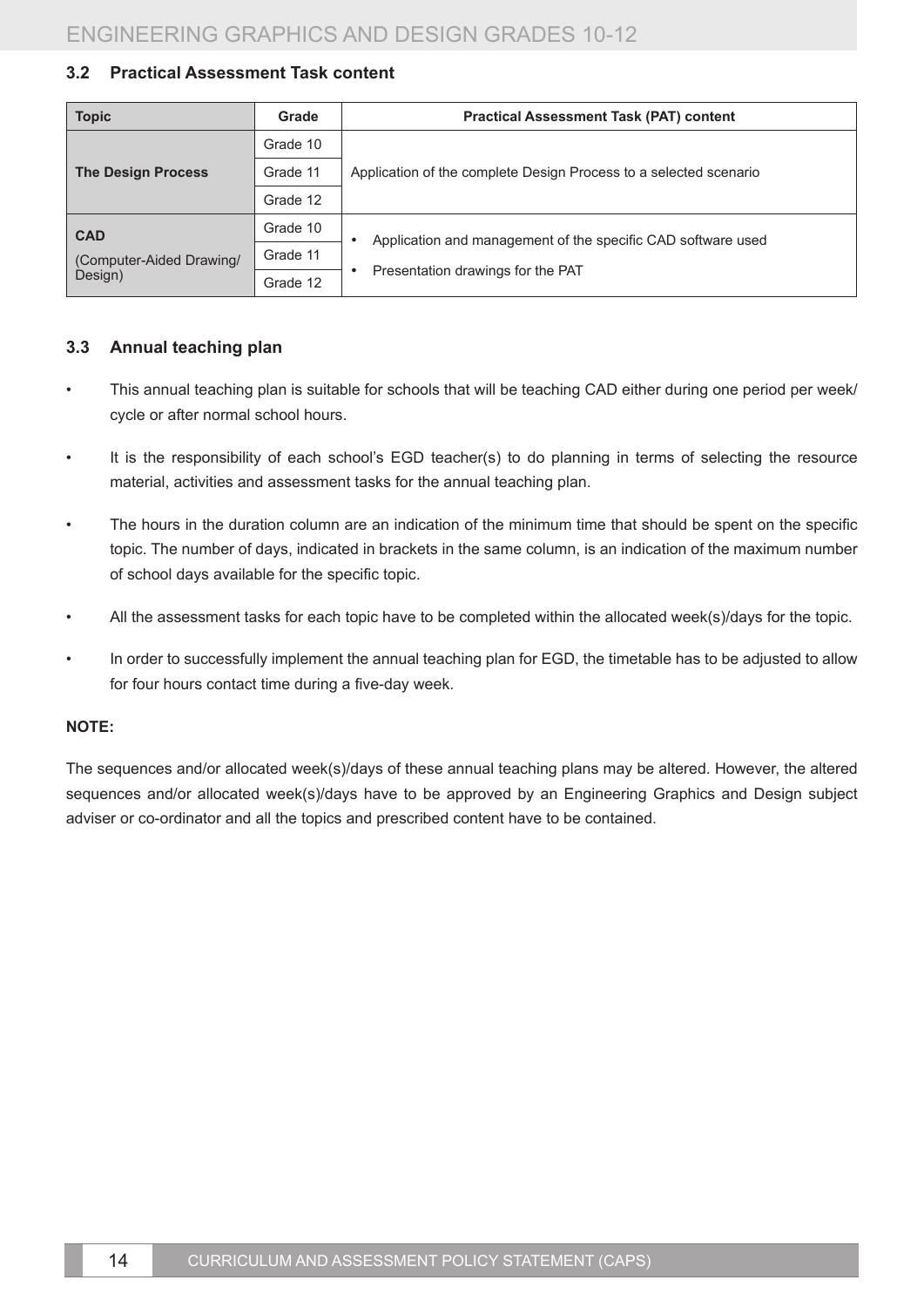### **NOTE**: The duration indicates the minimum time or the *maximum number of school days* that should be spent on the topic.

| <b>ANNUAL TEACHING PLAN for ENGINEERING GRAPHICS &amp; DESIGN</b> |                    |                                                                          |                                                                                                                                                                                                                                                                                                                                                                                                                                                                               |                                                                                                                                                                                                                                                                                                                                                                                                                                                                                                                                                                                                                                                                                                                                                                                                                                                                                                                                                                                                             |  |  |
|-------------------------------------------------------------------|--------------------|--------------------------------------------------------------------------|-------------------------------------------------------------------------------------------------------------------------------------------------------------------------------------------------------------------------------------------------------------------------------------------------------------------------------------------------------------------------------------------------------------------------------------------------------------------------------|-------------------------------------------------------------------------------------------------------------------------------------------------------------------------------------------------------------------------------------------------------------------------------------------------------------------------------------------------------------------------------------------------------------------------------------------------------------------------------------------------------------------------------------------------------------------------------------------------------------------------------------------------------------------------------------------------------------------------------------------------------------------------------------------------------------------------------------------------------------------------------------------------------------------------------------------------------------------------------------------------------------|--|--|
| <b>GRADE 10: TERM 1</b>                                           |                    |                                                                          |                                                                                                                                                                                                                                                                                                                                                                                                                                                                               |                                                                                                                                                                                                                                                                                                                                                                                                                                                                                                                                                                                                                                                                                                                                                                                                                                                                                                                                                                                                             |  |  |
| <b>Min</b><br>(Max)<br>Duration                                   | Week(s)<br>of term | <b>Topic</b>                                                             | <b>Prescribed Content</b>                                                                                                                                                                                                                                                                                                                                                                                                                                                     |                                                                                                                                                                                                                                                                                                                                                                                                                                                                                                                                                                                                                                                                                                                                                                                                                                                                                                                                                                                                             |  |  |
| $2\frac{1}{4}$ hrs<br>$(3 \text{ days})$                          | 1                  | <b>Classroom and</b><br>administrative<br>management                     |                                                                                                                                                                                                                                                                                                                                                                                                                                                                               | All administrative and classroom managerial structures to be put<br>in place and the teachers' EGD files as well as all the learners' EGD<br>files to be prepared for use throughout the year.                                                                                                                                                                                                                                                                                                                                                                                                                                                                                                                                                                                                                                                                                                                                                                                                              |  |  |
| $1\frac{1}{2}$ hrs<br>$(2 \; days)$                               | $\overline{2}$     | Introduction to &<br>purpose of EGD                                      | The scope, educational and career opportunities related to EGD.<br>Include human rights, gender, inclusivity and HIV/AIDS issues.                                                                                                                                                                                                                                                                                                                                             |                                                                                                                                                                                                                                                                                                                                                                                                                                                                                                                                                                                                                                                                                                                                                                                                                                                                                                                                                                                                             |  |  |
| 6 hrs<br>$(8 \text{ days})$                                       | $2 - 3$            | <b>General drawing</b><br>principles relevant to<br>all types of drawing | The correct use and care of drawing instruments<br>$\bullet$<br>$\bullet$<br>the transfer of HIV/AIDS<br>0143 Guidelines<br><b>GUIDELINES for PENCIL LINE-WORK:</b><br>2H, 3H or 4H lead should be used.<br>A-type line (darkest line):<br>B-type line (medium line):<br>C-type line (lightest line):<br>Medium chain-line (B-type):<br>Dark chain-line (A-type):<br>Short broken-line (B-type):<br>Long broken-line (B--type):<br>(SABS) 0111 & 0143 Guidelines<br>$\bullet$ | The dangers of sharp instruments that could cause bleeding and<br>Relevant line types as contained in the SANS (SABS) 0111 and<br>NOTE: A wooden pencil or a 0.3 / 0.5 clutch pencil with either a<br>Border & title/name block/<br>panel; outlines & visible parts;<br>answers of e.g. loci; projection<br>symbol; tables<br>All writing & numbering;<br>dimensions; projection planes;<br>auxiliary views; hatching;<br>screw threads; folding lines,<br>break lines<br>Constructions; planning;<br>projections; guidelines (for<br>writing)<br>Centre points of circles;<br>centre lines (centre axis);<br>section planes; assembly<br>diagrams; building lines/<br>boundaries (servitudes)<br>Plumbing, water pipes,<br>drainage, services, irrigation<br>systems<br>Hidden detail; items to be<br>removed on civil drawings<br>Contour lines on civil site<br>plans<br>General lettering (writing) requirements as contained in the SANS<br>General dimensioning requirements as contained in the SANS |  |  |
| $5\%$ hrs                                                         | $4 - 5$            | Free-hand drawing                                                        | (SABS) 0111 & 0143 Guidelines<br>view and pictorial drawings on plain paper and/or grid sheets.                                                                                                                                                                                                                                                                                                                                                                               | The basic hand movements needed to draw proportional single, multi-                                                                                                                                                                                                                                                                                                                                                                                                                                                                                                                                                                                                                                                                                                                                                                                                                                                                                                                                         |  |  |
| (7 days)<br>$2\frac{1}{4}$ hrs<br>$(3$ days)                      | 5                  | Setting up of a<br>drawing sheet                                         | A4 and A3 sized drawing sheets with borders and basic name/title<br>blocks                                                                                                                                                                                                                                                                                                                                                                                                    |                                                                                                                                                                                                                                                                                                                                                                                                                                                                                                                                                                                                                                                                                                                                                                                                                                                                                                                                                                                                             |  |  |

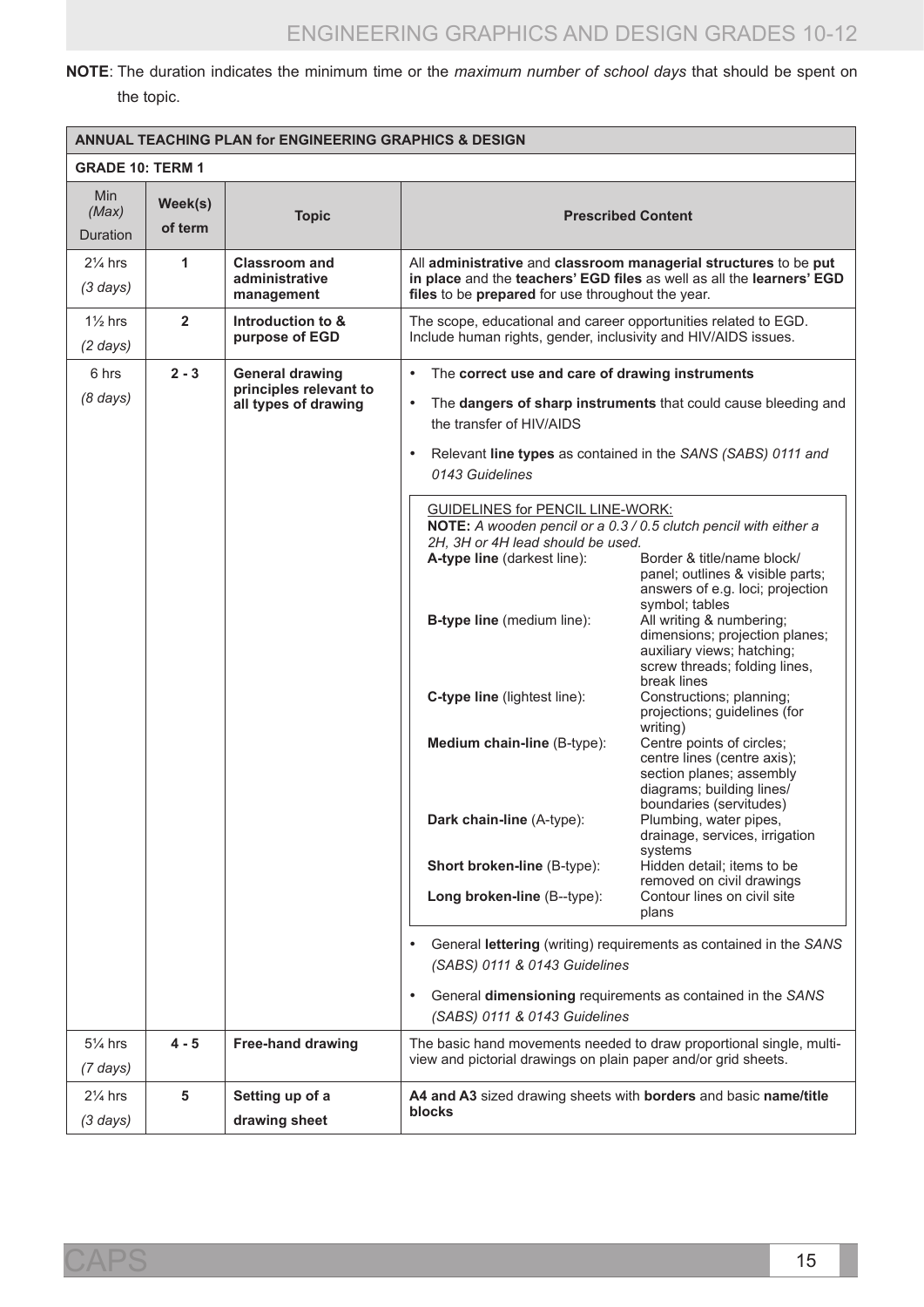| <b>ANNUAL TEACHING PLAN for ENGINEERING GRAPHICS &amp; DESIGN</b> |                         |                                           |                                                                                                                                                                                                                                                                                                                                                                                                                                                                                                   |  |
|-------------------------------------------------------------------|-------------------------|-------------------------------------------|---------------------------------------------------------------------------------------------------------------------------------------------------------------------------------------------------------------------------------------------------------------------------------------------------------------------------------------------------------------------------------------------------------------------------------------------------------------------------------------------------|--|
|                                                                   | <b>GRADE 10: TERM 1</b> |                                           |                                                                                                                                                                                                                                                                                                                                                                                                                                                                                                   |  |
| Min<br>(Max)<br><b>Duration</b>                                   | Week(s)<br>of term      | <b>Topic</b>                              | <b>Prescribed Content</b>                                                                                                                                                                                                                                                                                                                                                                                                                                                                         |  |
| $16\frac{1}{2}$ hrs<br>$(22 \text{ days})$                        | $6 - 10$                | <b>Geometrical</b><br>construction        | <b>Geometrical constructions:</b> bisecting lines and angles,<br>$\bullet$<br>perpendicular lines, angles, dividing a line, a circle through three<br>points, circle divisions, inscribed and circumscribed circle to<br>triangles, fillets, tangents, convex and concave tangential arcs<br>Regular polygons with 3, 4, 5, 6 & 8 sides<br><b>Ellipse</b><br>$\bullet$                                                                                                                            |  |
| $2\frac{1}{4}$ hrs<br>$(3$ days)                                  | 10                      | <b>Scales</b>                             | <b>Different scales, e.g. 5:1, 2:1, 1:2, 1:25, 1:50, 1:75, 1:100, etc.</b><br>$\bullet$<br>The application of any scale to all types of drawing<br>$\bullet$                                                                                                                                                                                                                                                                                                                                      |  |
| 3 hrs<br>$(4 \text{ days})$                                       | 11                      | <b>PAT</b> (Practical<br>Assessment Task) | The Design Process:<br>Problem identification and the formulation of a design brief<br>with a list of specifications and/or constraints<br>Conducting research and generating graphical ideas/concepts<br>Selecting the best solution within the context of the design brief<br>Presenting the final solution as working and 3D drawings<br><b>Evaluation of the entire process</b><br>The PAT scenarios have to be given to the learners and each<br>scenario has to be explained and discussed. |  |

| <b>FORMAL ASSESSMENT FOR GRADE 10 TERM 1</b>     |                                     |  |  |
|--------------------------------------------------|-------------------------------------|--|--|
| <b>Assessment Tasks</b>                          | Suggested contribution for the term |  |  |
| These are the minimum requirements for the term. |                                     |  |  |
| <b>Test</b>                                      | 60%                                 |  |  |
| <b>Course drawings:</b>                          |                                     |  |  |
| Freehand drawing<br>٠                            | 40%                                 |  |  |
| Geometrical construction                         |                                     |  |  |
| Ellipse                                          |                                     |  |  |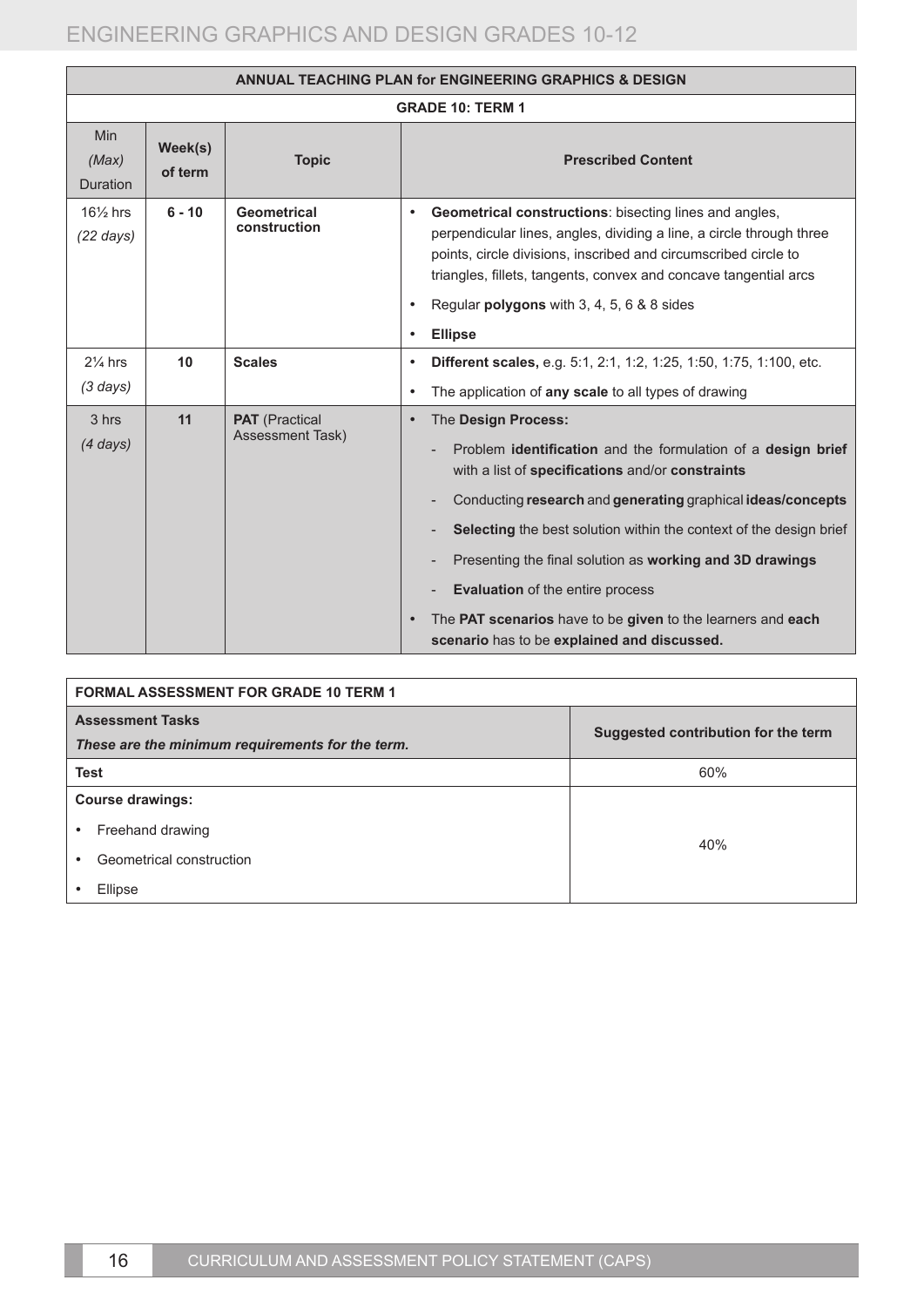| <b>ANNUAL TEACHING PLAN for ENGINEERING GRAPHICS &amp; DESIGN</b> |                         |                           |                                                                                                                                     |  |  |
|-------------------------------------------------------------------|-------------------------|---------------------------|-------------------------------------------------------------------------------------------------------------------------------------|--|--|
|                                                                   | <b>GRADE 10: TERM 2</b> |                           |                                                                                                                                     |  |  |
| Min<br>(Max)<br>Duration                                          | Week(s)<br>of term      | <b>Topic</b>              | <b>Prescribed Content</b>                                                                                                           |  |  |
| $11\%$ hrs<br>$(15 \text{ days})$                                 | $1 - 3$                 | <b>Mechanical drawing</b> | 3rd angle orthographic working drawings with non-sectional and<br>sectional views of mechanical castings and objects from industry. |  |  |
|                                                                   |                         |                           | Include the following:                                                                                                              |  |  |
|                                                                   |                         |                           | Title, scale, hidden detail, dimensioning, cutting planes, hatching<br>detail, notes and symbol of projection                       |  |  |
|                                                                   | NOTE:                   |                           |                                                                                                                                     |  |  |
|                                                                   |                         |                           | ALL drawings have to comply with the SANS (SABS) 0111 Guidelines.                                                                   |  |  |
| $11\frac{1}{4}$ hrs<br>$(15 \text{ days})$                        | $4 - 7$                 | <b>Isometric drawing</b>  | <b>Simple isometric drawings with isometric and non-isometric lines as</b><br>well as auxiliary views.                              |  |  |
| $3\%$ hrs                                                         | 8                       | <b>PAT</b> (Practical     | <b>Phase 1: Complete the following Design Process requirements:</b>                                                                 |  |  |
| $(5 \text{ days})$                                                | Assessment Task)        |                           | Formulation of a design brief with specifications and/or constraints<br>$\bullet$                                                   |  |  |
|                                                                   |                         |                           | Evidence of the external research conducted                                                                                         |  |  |
|                                                                   |                         |                           | Generate THREE ideas/concepts analytically and graphically<br>(comprehensive free-hand drawings)                                    |  |  |
|                                                                   |                         |                           | Selecting the best solution within the context of the design brief.                                                                 |  |  |

| <b>FORMAL ASSESSMENT FOR GRADE 10 TERM 2</b>     |                                     |  |  |
|--------------------------------------------------|-------------------------------------|--|--|
| <b>Assessment Tasks</b>                          | Suggested contribution for the term |  |  |
| These are the minimum requirements for the term. |                                     |  |  |
| <b>Course drawings:</b>                          |                                     |  |  |
| TWO mechanical drawings                          | 25%                                 |  |  |
| Isometric drawing                                |                                     |  |  |
| <b>Mid-year examination</b>                      | 75%                                 |  |  |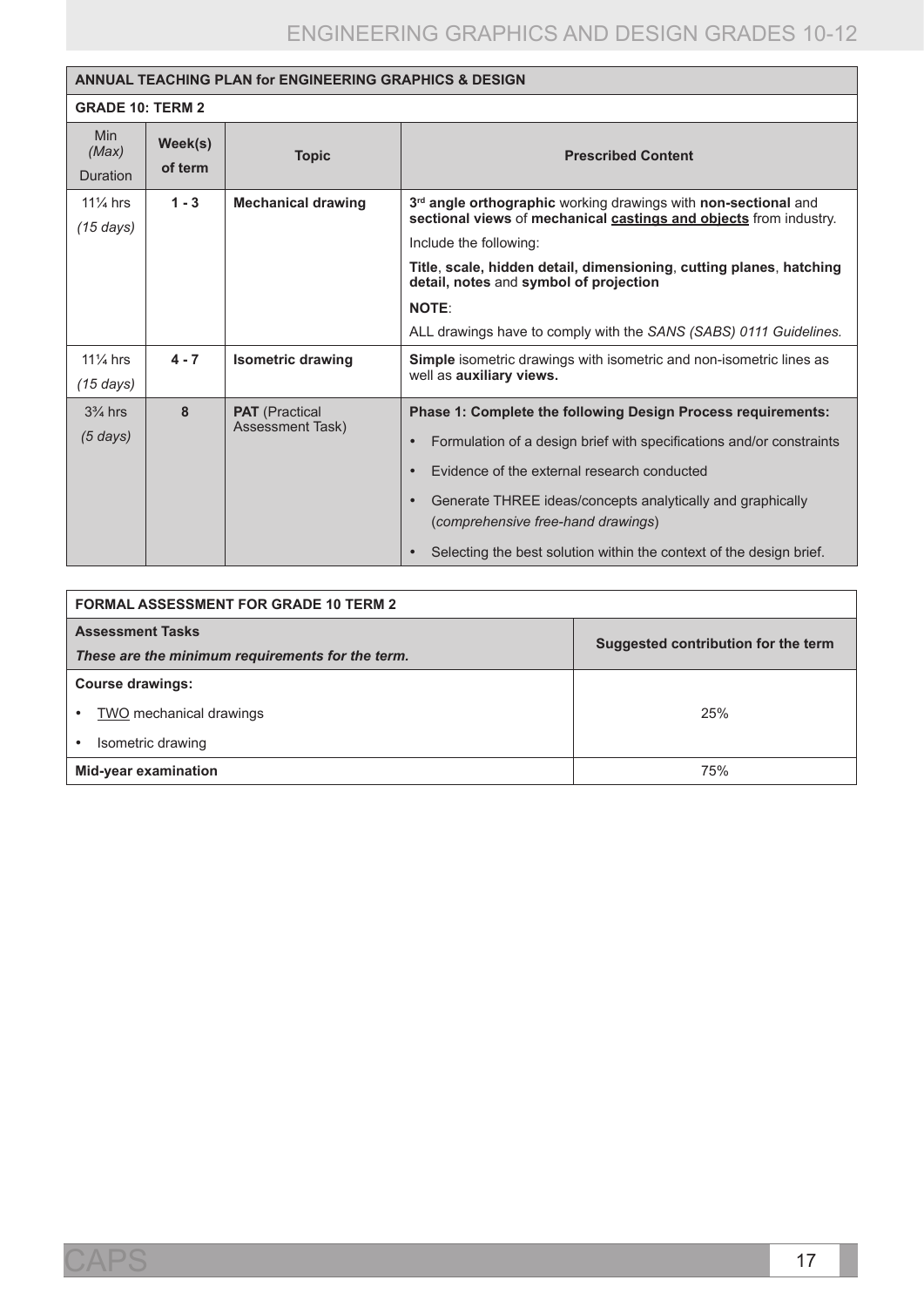| <b>ANNUAL TEACHING PLAN for ENGINEERING GRAPHICS &amp; DESIGN</b> |                         |                                           |                                                                                                                                                                                                                                                                    |  |
|-------------------------------------------------------------------|-------------------------|-------------------------------------------|--------------------------------------------------------------------------------------------------------------------------------------------------------------------------------------------------------------------------------------------------------------------|--|
|                                                                   | <b>GRADE 10: TERM 3</b> |                                           |                                                                                                                                                                                                                                                                    |  |
| <b>Min</b><br>(Max)<br>Duration                                   | Week(s)<br>of term      | <b>Topic</b>                              | <b>Prescribed Content</b>                                                                                                                                                                                                                                          |  |
| $11\frac{1}{4}$ hrs<br>$(15 \text{ days})$                        | $1 - 3$                 | Solid geometry                            | 1 <sup>st</sup> angle orthographic views of right-regular prisms and pyramids<br>with 3, 4, 5, 6 and 8 sides only, as well as cylinders and cones. The<br>axis of the solids may be perpendicular, parallel or inclined to one<br>principal projection plane only. |  |
|                                                                   |                         |                                           | Include the following:                                                                                                                                                                                                                                             |  |
|                                                                   |                         |                                           | <b>Sectional views</b><br>$\bullet$                                                                                                                                                                                                                                |  |
|                                                                   |                         |                                           | The true shape of the cut surface.<br>$\bullet$                                                                                                                                                                                                                    |  |
| 6 hrs<br>(8 days)                                                 | $4 - 5$                 | <b>Descriptive geometry</b>               | 1 <sup>st</sup> angle orthographic views of points and line segments that are<br>perpendicular, inclined or oblique to the projection planes.                                                                                                                      |  |
|                                                                   |                         |                                           | The true length and the true inclination of line segments to the<br>$\bullet$                                                                                                                                                                                      |  |
|                                                                   |                         |                                           | horizontal plane(HP) or vertical plane (VP) using different methods,                                                                                                                                                                                               |  |
|                                                                   |                         |                                           | e.g. projection or construction                                                                                                                                                                                                                                    |  |
|                                                                   |                         |                                           | The true shapes of surfaces from given edge (side) views.<br>$\bullet$                                                                                                                                                                                             |  |
| $9\frac{1}{4}$ hrs<br>$(13 \text{ days})$                         | $6 - 8$                 | <b>Civil drawing</b>                      | Limited to single-storey dwellings, 1 <sup>st</sup> angle orthographic working<br>drawings with floor plans, basic single line elevations and sectional<br>elevations showing the detail of the foundation to the slab.                                            |  |
|                                                                   |                         |                                           | Include the following:                                                                                                                                                                                                                                             |  |
|                                                                   |                         |                                           | Annotations, labels, dimensioning and scales<br>$\bullet$                                                                                                                                                                                                          |  |
|                                                                   |                         |                                           | Relevant abbreviations and conventions<br>$\bullet$                                                                                                                                                                                                                |  |
|                                                                   |                         |                                           | On the floor plan only: windows and doors<br>$\bullet$                                                                                                                                                                                                             |  |
|                                                                   |                         |                                           | <b>Hatching detail</b><br>$\bullet$                                                                                                                                                                                                                                |  |
|                                                                   |                         |                                           | Perimeters and floor areas<br>$\bullet$                                                                                                                                                                                                                            |  |
|                                                                   |                         |                                           | <b>NOTE:</b>                                                                                                                                                                                                                                                       |  |
|                                                                   |                         |                                           | ALL drawings have to comply with the SANS (SABS) 0143 Guidelines.                                                                                                                                                                                                  |  |
| 9 hrs<br>$(12 \text{ days})$                                      | $8 - 10$                | <b>Perspective drawing</b>                | 1-Point perspective drawings of castings, dwellings and civil<br>structures.                                                                                                                                                                                       |  |
|                                                                   |                         |                                           | The position of the HL, PP and SP can be varied to provide any<br>$\bullet$<br>desired view e.g. bird's eye, a natural view, a worm's eye view, etc.                                                                                                               |  |
| 3 hrs<br>$(4 \text{ days})$                                       | 11                      | <b>PAT</b> (Practical<br>Assessment Task) | Phase 2: Complete ALL the instrument and CAD presentation<br>$\bullet$<br>drawings as required by the selected scenario.                                                                                                                                           |  |
|                                                                   |                         |                                           | Phase 3: Complete the PAT portfolio.<br>$\bullet$                                                                                                                                                                                                                  |  |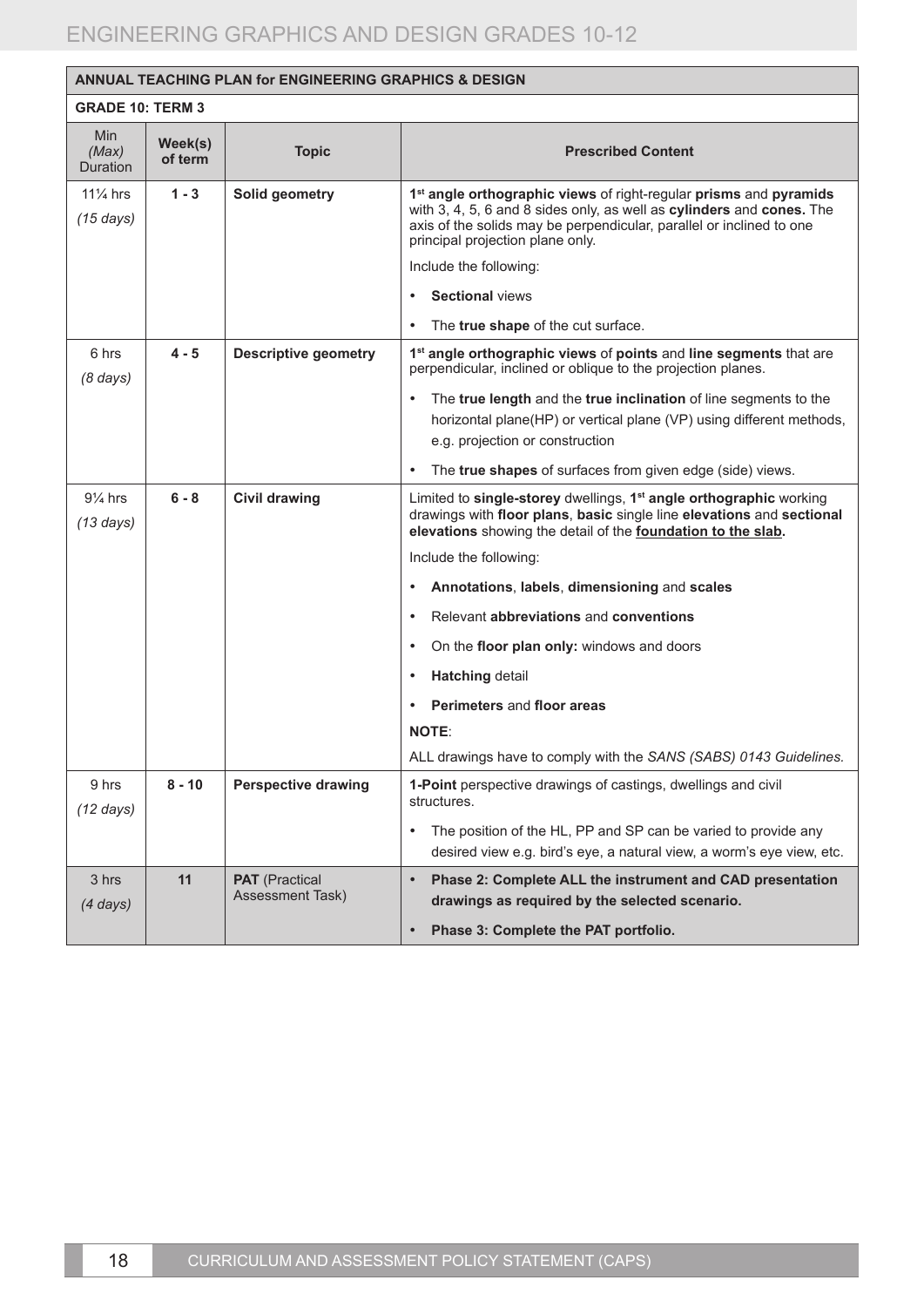| <b>FORMAL ASSESSMENT FOR GRADE 10 TERM 3</b>                                |                                     |  |  |  |
|-----------------------------------------------------------------------------|-------------------------------------|--|--|--|
| <b>Assessment Tasks</b><br>These are the minimum requirements for the term. | Suggested contribution for the term |  |  |  |
| <b>Test</b>                                                                 | 60%                                 |  |  |  |
| <b>Course drawings:</b>                                                     |                                     |  |  |  |
| Solid geometry                                                              |                                     |  |  |  |
| Descriptive geometry                                                        |                                     |  |  |  |
| 40%<br>Civil floor plan                                                     |                                     |  |  |  |
| Civil sectional elevation                                                   |                                     |  |  |  |
| One-point perspective                                                       |                                     |  |  |  |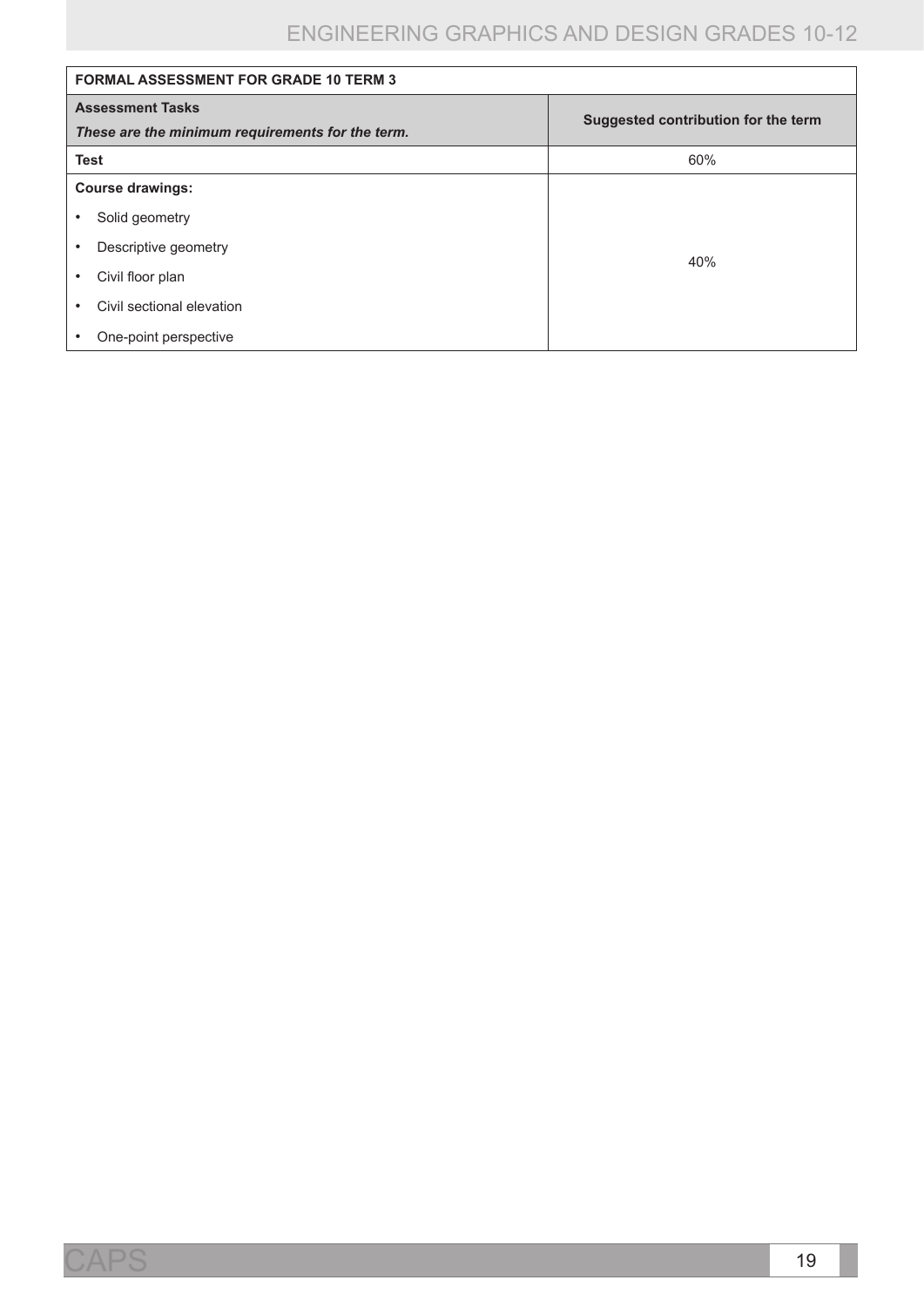| <b>ANNUAL TEACHING PLAN for ENGINEERING GRAPHICS &amp; DESIGN</b> |                         |                                                       |                                                                                        |  |  |
|-------------------------------------------------------------------|-------------------------|-------------------------------------------------------|----------------------------------------------------------------------------------------|--|--|
|                                                                   | <b>GRADE 10: TERM 4</b> |                                                       |                                                                                        |  |  |
| <b>Min</b><br>(Max)<br><b>Duration</b>                            | Week(s)<br>of term      | <b>Topic</b>                                          | <b>Prescribed Content</b>                                                              |  |  |
| $3\%$ hrs<br>$(5 \, days)$                                        | 1                       | <b>Electrical drawing</b>                             | Simple circuit diagrams by using given electrical and electronic<br>component symbols. |  |  |
|                                                                   | $2 - 3$                 | All topics not<br>completed during<br>previous terms: |                                                                                        |  |  |
|                                                                   | $2 - 3$                 | <b>Consolidation</b>                                  | <b>Mechanical working drawings</b><br><b>Civil drawings</b>                            |  |  |

| <b>COMPULSORY FORMAL ASSESSMENT FOR GRADE 10 PROMOTION</b> |                             |                                             |  |  |
|------------------------------------------------------------|-----------------------------|---------------------------------------------|--|--|
| <b>Assessment Tasks</b>                                    |                             | <b>Contribution to final promotion mark</b> |  |  |
|                                                            | <b>ALL tests</b>            | <b>30 marks</b> (7.5%)                      |  |  |
| <b>SBA</b>                                                 | <b>ALL course drawings</b>  | <b>30 marks</b> (7.5%)                      |  |  |
|                                                            | <b>Mid-year examination</b> | <b>40 marks</b> (10%)                       |  |  |
| <b>PAT</b>                                                 |                             | <b>100 marks</b> (25%)                      |  |  |
| <b>Final examination</b>                                   |                             | <b>200 marks</b> (50%)                      |  |  |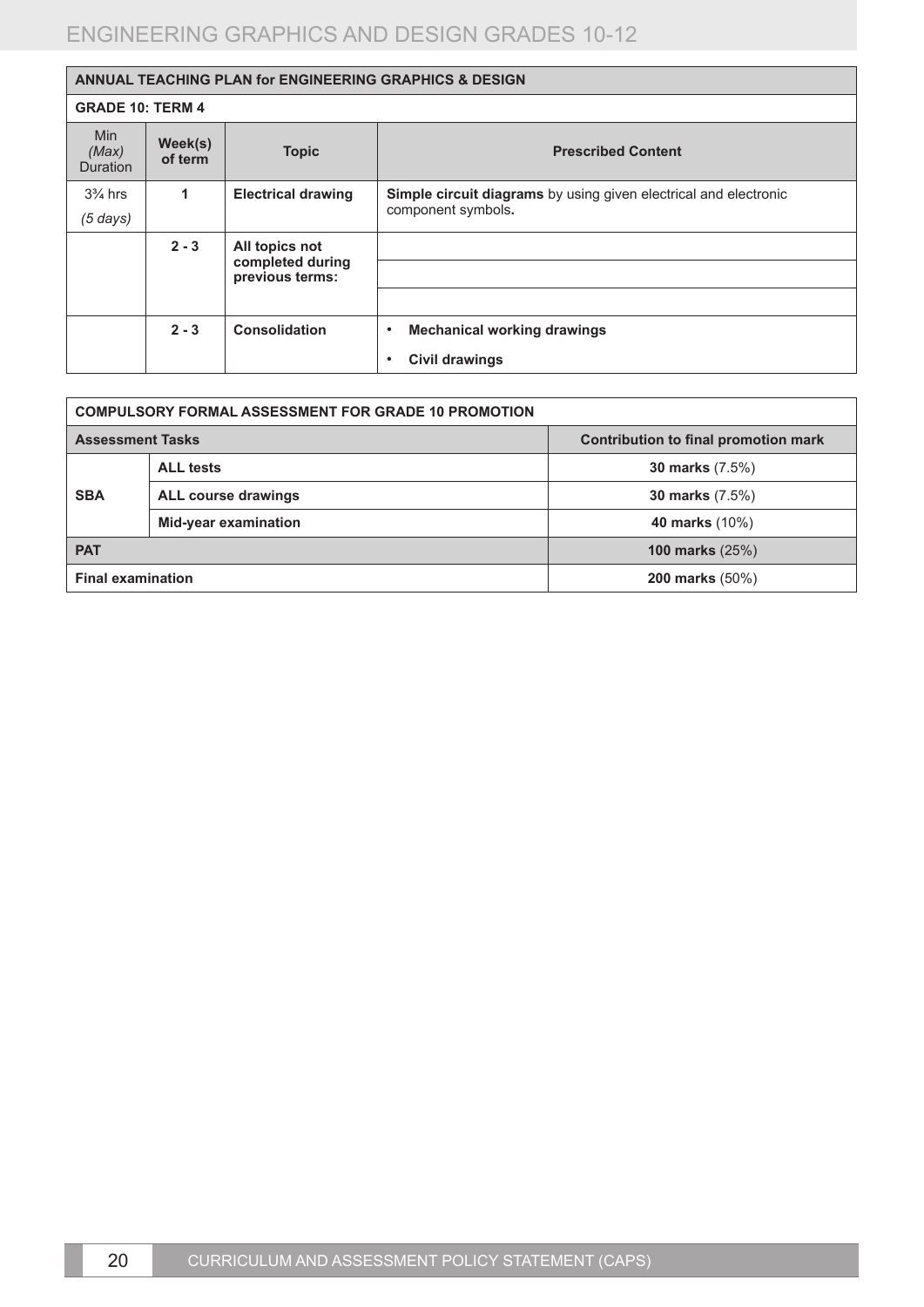**NOTE:** The duration indicates the minimum time or the *maximum number of school days* that should be spent on the topic.

| <b>ANNUAL TEACHING PLAN for ENGINEERING GRAPHICS &amp; DESIGN</b> |                     |                                                        |                                                                                                                                                                                                                                                                                                                                                                                                                                                                                                                                                                                                                                                      |
|-------------------------------------------------------------------|---------------------|--------------------------------------------------------|------------------------------------------------------------------------------------------------------------------------------------------------------------------------------------------------------------------------------------------------------------------------------------------------------------------------------------------------------------------------------------------------------------------------------------------------------------------------------------------------------------------------------------------------------------------------------------------------------------------------------------------------------|
| <b>GRADE 11: TERM 1</b>                                           |                     |                                                        |                                                                                                                                                                                                                                                                                                                                                                                                                                                                                                                                                                                                                                                      |
| <b>Min</b><br>(Max)<br><b>Duration</b>                            | Week(s)<br>of term  | <b>Topic</b>                                           | <b>Prescribed Content</b>                                                                                                                                                                                                                                                                                                                                                                                                                                                                                                                                                                                                                            |
| 2 hrs<br>$(3 \text{ days})$                                       | 1                   | <b>Classroom and</b><br>administrative<br>management   | All administrative and classroom managerial structures to be put<br>in place and the teachers' EGD files as well as all the learners' EGD<br>files to be prepared for use throughout the year.                                                                                                                                                                                                                                                                                                                                                                                                                                                       |
| 2 hrs<br>$(3 \text{ days})$                                       | 1                   | Revision of the general<br>drawing principles          | The use, care and dangers of sharp instruments<br>Line types, lettering (writing) and dimensioning<br>$\bullet$<br>Free-hand drawing techniques<br>The principles of $1st$ angle and $3rd$ angle orthographic projections                                                                                                                                                                                                                                                                                                                                                                                                                            |
| $13\frac{1}{2}$ hrs<br>$(18 \text{ days})$                        | $2 - 5$             | <b>Mechanical drawing</b>                              | 3rd angle orthographic working drawings with non-sectional,<br>sectional, half-sectional and part-sectional views of simple<br>mechanical assemblies.<br>Include the following:<br>Title scale, hidden detail, dimensioning, cutting planes, hatching<br>detail, notes and symbol of projection<br>Hexagonal bolts, nuts and lock nuts, washers/spacers, keys<br>and keyways and appropriate labels<br>The different types of section<br>$\bullet$<br>Conventional representation of common features<br>Format and content of working drawing name/title blocks<br><b>NOTE:</b><br>ALL drawings have to comply with the SANS (SABS) 0111 Guidelines. |
| $1\frac{1}{2}$ hrs<br>$(2 \text{ days})$                          | 5                   | <b>PAT</b> (Practical<br>Assessment Task)              | The Design Process:<br>Problem <b>identification</b> and the formulation of a <b>design brief</b><br>with a list of specifications and/or constraints<br>Conducting research and generating graphical ideas/concepts<br>Selecting the best solution within the context of the design brief<br>Presenting the final solution as working and 3D drawings<br><b>Evaluation</b> of the whole process<br>The PAT scenarios have to be given to the learners and each<br>$\bullet$<br>scenario has to be explained and discussed.                                                                                                                          |
| 9 hrs<br>(12 days)<br>$9\%$ hrs<br>$(13 \text{ days})$            | $6 - 8$<br>$8 - 10$ | <b>Isometric drawing</b><br><b>Perspective drawing</b> | Simple to complex isometric drawings with isometric and non-<br>isometric lines as well as auxiliary views and circles.<br>2- Point perspective drawings of simple castings, dwellings and civil<br>structures                                                                                                                                                                                                                                                                                                                                                                                                                                       |
|                                                                   |                     |                                                        | The HL, PP and SP can be varied to provide any desired view.<br>$\bullet$                                                                                                                                                                                                                                                                                                                                                                                                                                                                                                                                                                            |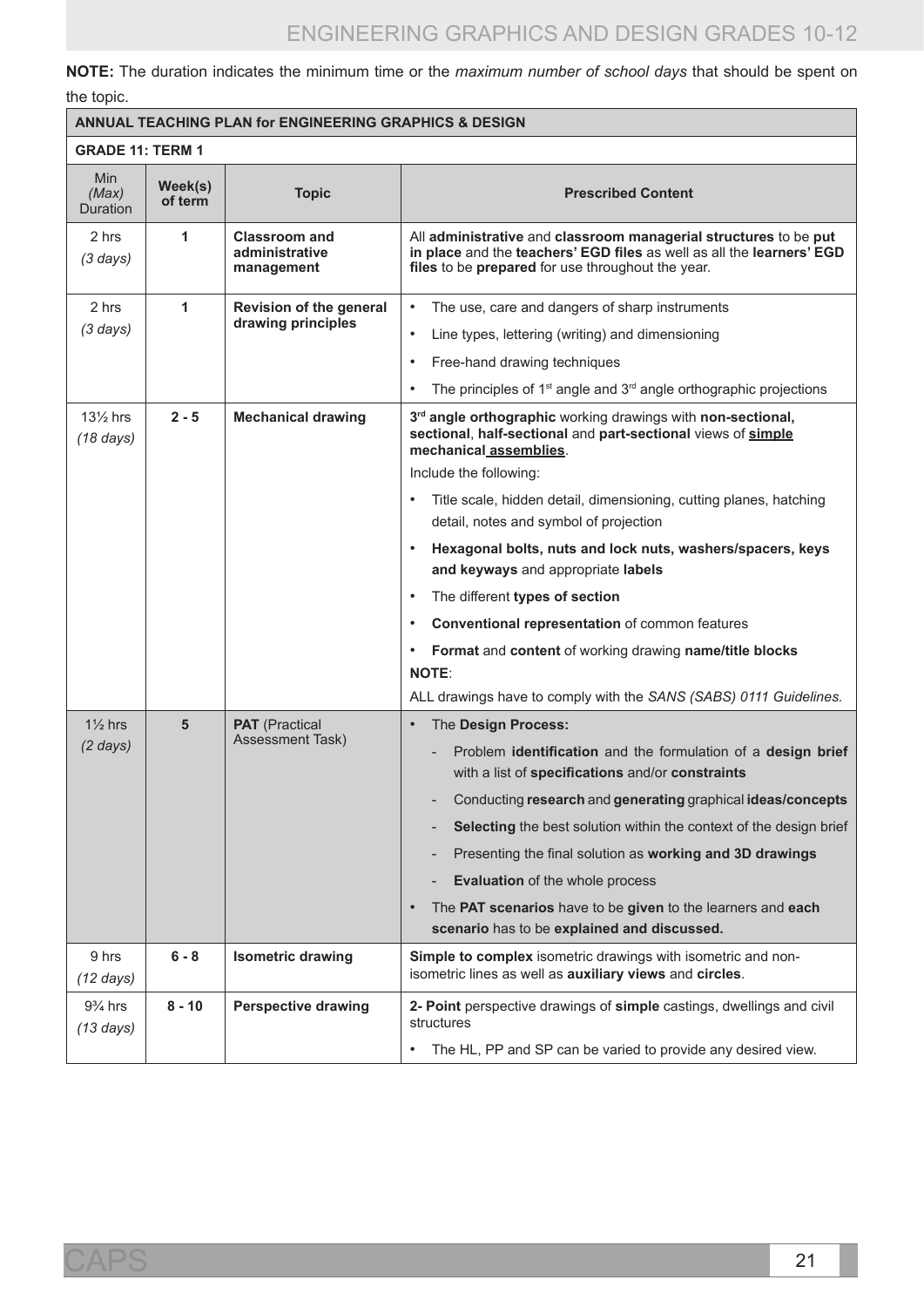#### **ANNUAL TEACHING PLAN for ENGINEERING GRAPHICS & DESIGN GRADE 11: TERM 1** Min/ *(Max)* Duration **Week(s) Topic Prescribed Content** 3 hrs *(4 days)* **11 PAT** (Practical Assessment Task) **Phase 1: Complete the following Design Process requirements:** • Problem identification and the formulation of a design brief with a list of specifications and/or constraints • Evidence of the external research conducted • Generate THREE ideas/concepts analytically and graphically (*comprehensive free-hand drawings*) • Selecting the best solution within the context of the design brief. **FORMAL ASSESSMENT FOR GRADE 11 TERM 1**

| <u>UNIALAUULUUIILIN LUN UIVAUL II LEINILI</u>                               |                                     |  |  |  |
|-----------------------------------------------------------------------------|-------------------------------------|--|--|--|
| <b>Assessment Tasks</b><br>These are the minimum requirements for the term. | Suggested contribution for the term |  |  |  |
| <b>Test</b>                                                                 | 60%                                 |  |  |  |
| <b>Course drawings:</b>                                                     |                                     |  |  |  |
| Mechanical analytical exercise                                              |                                     |  |  |  |
| Mechanical assembly                                                         | 40%                                 |  |  |  |
| Isometric drawing                                                           |                                     |  |  |  |
| Two-point perspective                                                       |                                     |  |  |  |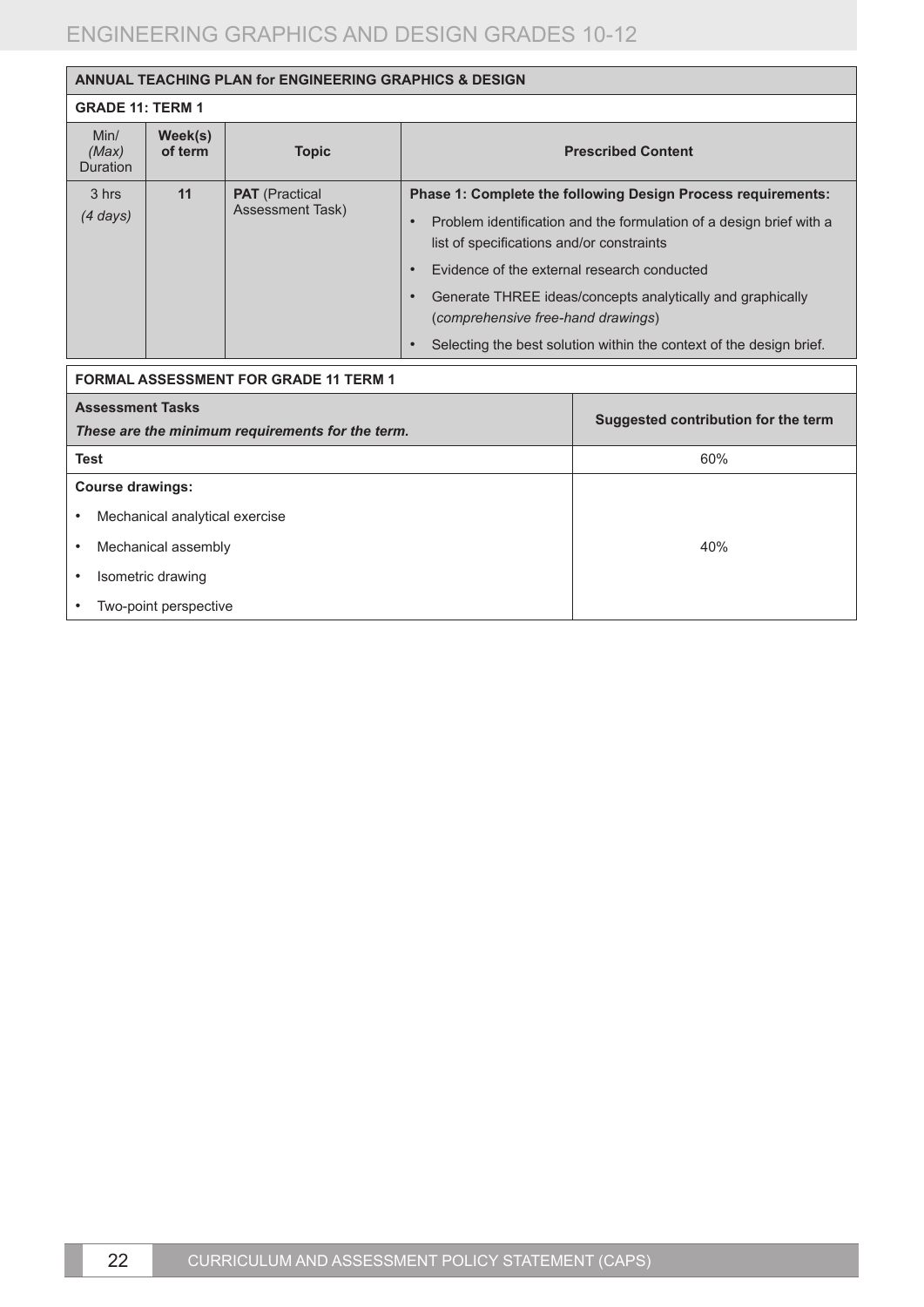| <b>ANNUAL TEACHING PLAN for ENGINEERING GRAPHICS &amp; DESIGN</b> |                         |                                                  |                                                                                                                                                                                                                                    |  |  |
|-------------------------------------------------------------------|-------------------------|--------------------------------------------------|------------------------------------------------------------------------------------------------------------------------------------------------------------------------------------------------------------------------------------|--|--|
|                                                                   | <b>GRADE 11: TERM 2</b> |                                                  |                                                                                                                                                                                                                                    |  |  |
| Min<br>(Max)<br><b>Duration</b>                                   | Week(s)<br>of term      | <b>Topic</b>                                     | <b>Prescribed Content</b>                                                                                                                                                                                                          |  |  |
| $11\frac{1}{4}$ hrs<br>$(15 \text{ days})$                        | $1 - 4$                 | <b>Civil drawing</b>                             | Limited to single-storey dwellings, 1 <sup>st</sup> angle orthographic working drawings<br>with floor plans, elevations and sectional elevations showing the detail of<br>the foundation to the ceiling.<br>Include the following: |  |  |
|                                                                   |                         |                                                  | Annotations, labels, dimensioning and scales<br>$\bullet$                                                                                                                                                                          |  |  |
|                                                                   |                         |                                                  | Relevant abbreviations and conventions<br>$\bullet$                                                                                                                                                                                |  |  |
|                                                                   |                         |                                                  | On all relevant views/elevations: windows, doors, and fixtures such as<br>$\bullet$<br>WC, bath, sink, shower and built-in cupboards                                                                                               |  |  |
|                                                                   |                         |                                                  | Hatching detail and the application of colours<br>$\bullet$                                                                                                                                                                        |  |  |
|                                                                   |                         |                                                  | Perimeters and floor areas<br>$\bullet$<br>Format and content of working drawing name/title blocks.<br>٠                                                                                                                           |  |  |
|                                                                   |                         |                                                  |                                                                                                                                                                                                                                    |  |  |
|                                                                   |                         |                                                  | <b>NOTE:</b>                                                                                                                                                                                                                       |  |  |
|                                                                   |                         |                                                  | ALL drawings have to comply with the SANS (SABS) 0143 Guidelines.                                                                                                                                                                  |  |  |
| $11\frac{1}{4}$ hrs<br>$(15 \text{ days})$                        | $5 - 7$                 | Solid geometry                                   | 1 <sup>st</sup> angle orthographic views of right-regular solids or a combination<br>of the right solids. The axis of the solids may be perpendicular, parallel or<br>inclined to one principal projection plane only.             |  |  |
|                                                                   |                         |                                                  | Include the following:                                                                                                                                                                                                             |  |  |
|                                                                   |                         |                                                  | <b>Sectional views</b><br>$\bullet$                                                                                                                                                                                                |  |  |
|                                                                   |                         |                                                  | The true shape of the cut surface<br>٠                                                                                                                                                                                             |  |  |
| $3\%$ hrs<br>$(5 \, days)$                                        | 8                       | <b>PAT</b> (Practical<br><b>Assessment Task)</b> | Phase 2: Complete ALL the instrument and CAD presentation drawings<br>as required by each specific scenario.                                                                                                                       |  |  |

| <b>FORMAL ASSESSMENT FOR GRADE 11 TERM 2</b>                                |                                  |                                     |  |  |
|-----------------------------------------------------------------------------|----------------------------------|-------------------------------------|--|--|
| <b>Assessment Tasks</b><br>These are the minimum requirements for the term. |                                  | Suggested contribution for the term |  |  |
|                                                                             | <b>Course drawings:</b>          |                                     |  |  |
|                                                                             | Civil floor plan with elevations |                                     |  |  |
| Civil sectional elevation                                                   |                                  | 25%                                 |  |  |
|                                                                             | Solid geometry                   |                                     |  |  |
|                                                                             | <b>Mid-year examination</b>      | 75%                                 |  |  |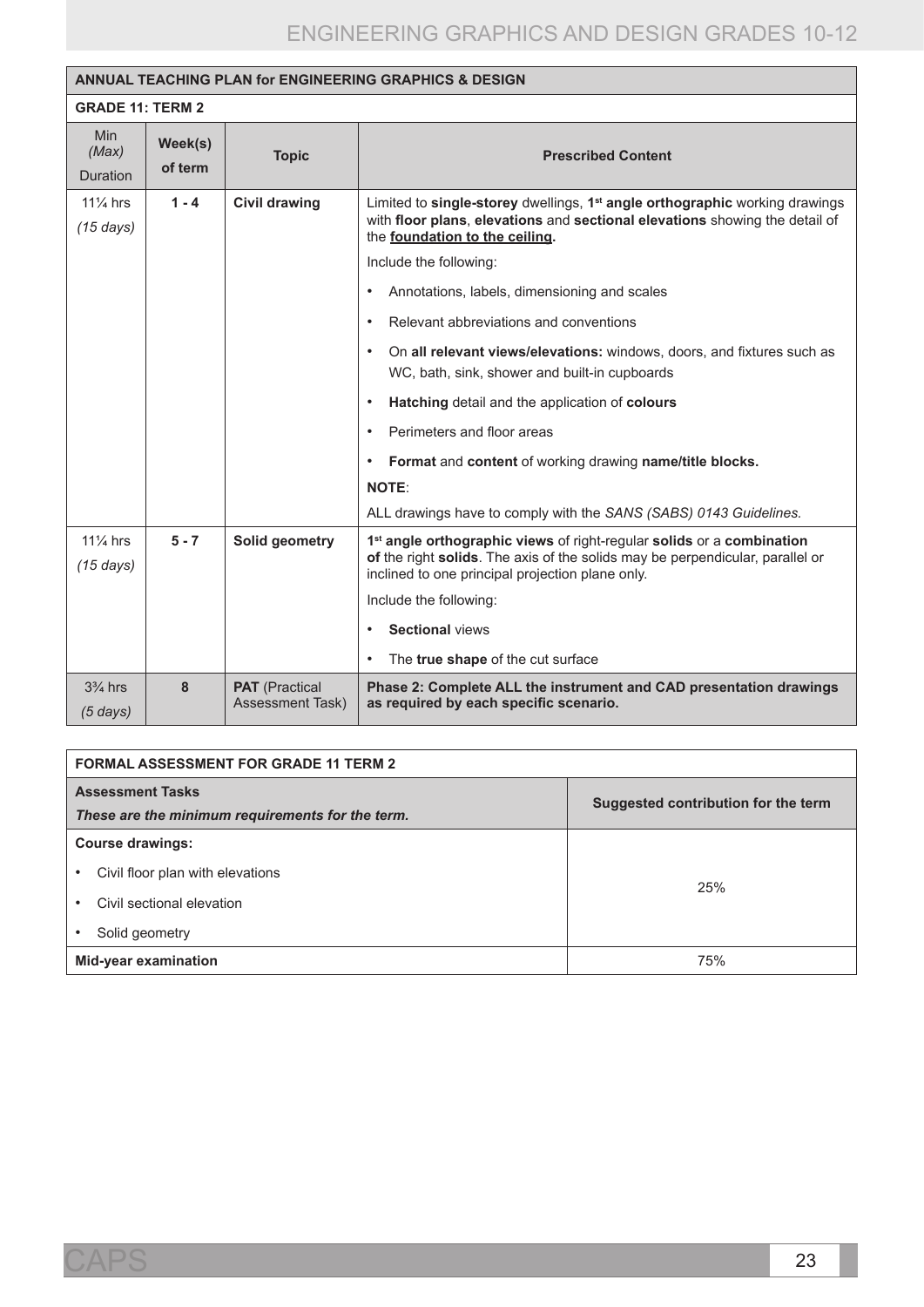| ANNUAL TEACHING PLAN for ENGINEERING GRAPHICS & DESIGN |                    |                                           |                                                                                                                                                                                                                                                                                                                                                                                                                                               |
|--------------------------------------------------------|--------------------|-------------------------------------------|-----------------------------------------------------------------------------------------------------------------------------------------------------------------------------------------------------------------------------------------------------------------------------------------------------------------------------------------------------------------------------------------------------------------------------------------------|
| <b>GRADE 11: TERM 3</b>                                |                    |                                           |                                                                                                                                                                                                                                                                                                                                                                                                                                               |
| <b>Min</b><br>(Max)<br><b>Duration</b>                 | Week(s)<br>of term | <b>Topic</b>                              | <b>Prescribed Content</b>                                                                                                                                                                                                                                                                                                                                                                                                                     |
| $11\frac{1}{4}$ hrs<br>$(15 \text{ days})$             | $1 - 3$            | Interpenetration                          | 1 <sup>st</sup> angle orthographic views showing the curve of interpenetration<br>formed between two solids or pipes joined at either 30°, 45°, 60° or<br>$90^{\circ}$<br>The solids or pipes have to be right regular geometrical prisms<br>$\bullet$<br>and/or cylinders only<br>The curves of interpenetration have to be symmetrical<br>$\bullet$<br>The axes of the two solids or pipes have to be in line.<br>$\bullet$                 |
|                                                        |                    |                                           | The focus should be on industrial examples.<br>$\bullet$                                                                                                                                                                                                                                                                                                                                                                                      |
| $9\frac{3}{4}$ hrs<br>$(13 \text{ days})$              | $4 - 6$            | <b>Developments</b>                       | The surface developments of:<br>the parts of the interpenetrating solids or pipes<br>containers                                                                                                                                                                                                                                                                                                                                               |
|                                                        |                    |                                           | hoppers<br>truncated pyramids and cones<br>simple transition pieces<br>The focus should be on industrial examples.<br>$\bullet$                                                                                                                                                                                                                                                                                                               |
| $7\frac{1}{2}$ hrs<br>$(10 \text{ days})$              | $7 - 8$            | Loci (helix)                              | The principles of the helix in simple applications of:<br>single-line augers<br>coil springs<br>square thread<br>Single start only<br>Right handed or left handed<br>$\bullet$<br>The direction has to be emphasised.<br>$\bullet$                                                                                                                                                                                                            |
| $7\frac{1}{2}$ hrs<br>$(10 \text{ days})$              | $9 - 10$           | Loci (cam)                                | The principles of the cam in simple mechanical applications in which<br>the following has to be shown:<br>the cam shaft and follower detail<br>the complete displacement graph<br>the complete cam profile<br>The motion has to be uniform.<br>$\bullet$<br>The direction has to be emphasised.<br>$\bullet$<br>The follower has to be on the <b>vertical centre line</b> .<br>$\bullet$<br>The follower has to be wedge-shaped.<br>$\bullet$ |
| 3 hrs<br>$(4$ days)                                    | 11                 | <b>PAT</b> (Practical<br>Assessment Task) | Phase 3: Complete the PAT portfolio.                                                                                                                                                                                                                                                                                                                                                                                                          |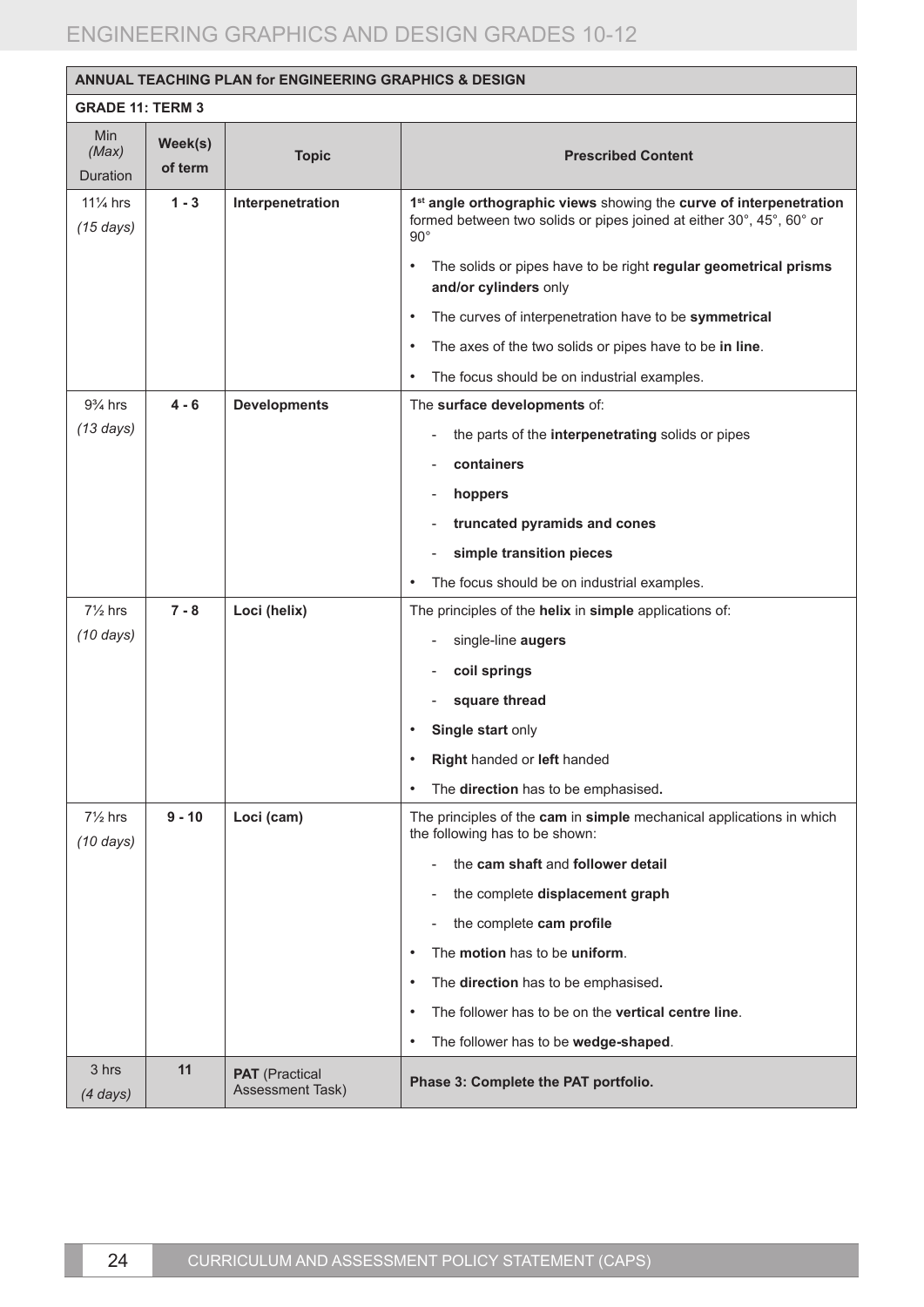| <b>FORMAL ASSESSMENT FOR GRADE 11 TERM 3</b>                                |                                     |  |  |  |
|-----------------------------------------------------------------------------|-------------------------------------|--|--|--|
| <b>Assessment Tasks</b><br>These are the minimum requirements for the term. | Suggested contribution for the term |  |  |  |
| Test                                                                        | 60%                                 |  |  |  |
| <b>Course drawings:</b>                                                     |                                     |  |  |  |
| Interpenetration and development                                            | 40%                                 |  |  |  |
| Development of a transition piece                                           |                                     |  |  |  |
| Loci (helix)                                                                |                                     |  |  |  |
| Loci (cam)                                                                  |                                     |  |  |  |
| Mechanical assembly                                                         |                                     |  |  |  |

| <b>ANNUAL TEACHING PLAN for ENGINEERING GRAPHICS &amp; DESIGN</b> |                    |                                                          |                                                                                                                                                                                               |
|-------------------------------------------------------------------|--------------------|----------------------------------------------------------|-----------------------------------------------------------------------------------------------------------------------------------------------------------------------------------------------|
| <b>GRADE 11: TERM 4</b>                                           |                    |                                                          |                                                                                                                                                                                               |
| <b>Min</b><br>(Max)<br>Duration                                   | Week(s)<br>of term | <b>Topic</b>                                             | <b>Prescribed Content</b>                                                                                                                                                                     |
| $3\%$ hrs<br>$(5$ days)                                           | 1                  | <b>Electrical</b><br>drawing                             | Parallel and series circuit diagrams, relevant to simple electrical appliances<br>and house wiring, by using given electrical and electronic component symbols.<br>Include appropriate notes. |
|                                                                   | $2 - 3$            | All topics not<br>completed<br>during previous<br>terms: |                                                                                                                                                                                               |
|                                                                   | $2 - 3$            | <b>Consolidation</b>                                     | <b>Mechanical assemblies</b><br>$\bullet$<br><b>Civil drawings</b><br>٠                                                                                                                       |

| <b>COMPULSORY FORMAL ASSESSMENT FOR GRADE 11 PROMOTION</b> |                             |                                      |  |
|------------------------------------------------------------|-----------------------------|--------------------------------------|--|
| <b>Assessment Tasks</b>                                    |                             | Contribution to final promotion mark |  |
|                                                            | <b>ALL tests</b>            | <b>30 marks</b> (7.5%)               |  |
| <b>SBA</b>                                                 | <b>ALL course drawings</b>  | <b>30 marks</b> (7.5%)               |  |
|                                                            | <b>Mid-year examination</b> | <b>40 marks</b> (10%)                |  |
| <b>PAT</b>                                                 |                             | <b>100 marks</b> (25%)               |  |
| <b>Final examination</b>                                   |                             | <b>200 marks</b> (50%)               |  |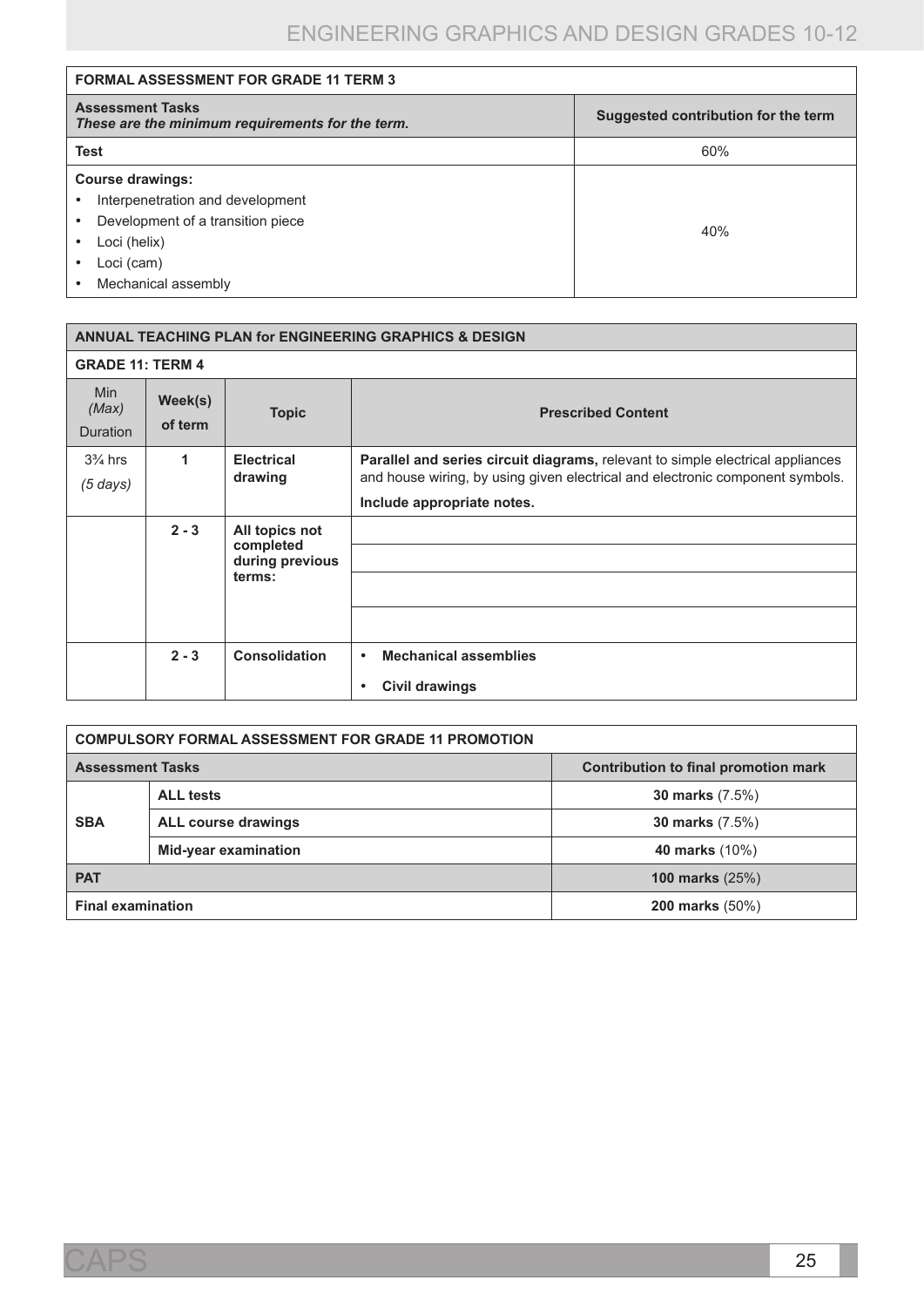**NOTE:** The duration indicates the minimum time or the *maximum number of school days* that should be spent on the topic.

|                                          | <b>ANNUAL TEACHING PLAN for ENGINEERING GRAPHICS &amp; DESIGN</b> |                                                      |                                                                                                                                                                                                                                                                                                                                                                                                                                                                                                                                                                                                                                                                                                                                                                       |  |
|------------------------------------------|-------------------------------------------------------------------|------------------------------------------------------|-----------------------------------------------------------------------------------------------------------------------------------------------------------------------------------------------------------------------------------------------------------------------------------------------------------------------------------------------------------------------------------------------------------------------------------------------------------------------------------------------------------------------------------------------------------------------------------------------------------------------------------------------------------------------------------------------------------------------------------------------------------------------|--|
| <b>GRADE 12: TERM 1</b>                  |                                                                   |                                                      |                                                                                                                                                                                                                                                                                                                                                                                                                                                                                                                                                                                                                                                                                                                                                                       |  |
| Min<br>(Max)<br><b>Duration</b>          | Week(s)<br>of term                                                | <b>Topic</b>                                         | <b>Prescribed Content</b>                                                                                                                                                                                                                                                                                                                                                                                                                                                                                                                                                                                                                                                                                                                                             |  |
| 2 hrs<br>$(3 \text{ days})$              | 1                                                                 | <b>Classroom and</b><br>administrative<br>management | All administrative and classroom managerial structures to be put<br>in place and the teachers' EGD files as well as all the learners' EGD<br>files to be prepared for use throughout the year.                                                                                                                                                                                                                                                                                                                                                                                                                                                                                                                                                                        |  |
| 2 hrs<br>$(3 \text{ days})$              | 1                                                                 | Revision of the general<br>drawing principles        | The use, care and dangers of sharp instruments<br>$\bullet$<br>Line types, lettering (writing) and dimensioning<br>Free-hand drawing techniques<br>The principles of $1st$ angle and $3rd$ angle orthographic projections<br>$\bullet$                                                                                                                                                                                                                                                                                                                                                                                                                                                                                                                                |  |
| $9\%$ hrs<br>$(13 \text{ days})$         | $2 - 4$                                                           | <b>Mechanical drawing</b>                            | 3rd angle orthographic working drawings with non-sectional,<br>sectional, half-sectional and part-sectional views of complex<br>mechanical assemblies.<br>Include the following:<br>Title, scale, hidden detail, dimensioning, cutting planes, hatching<br>detail, notes and symbol of projection<br>Hexagonal bolts, nuts and lock nuts, washers/spacers, keys and<br>keyways and appropriate labels<br>The different type of section<br>Conventional representation of common features<br>Format and content of working drawing name/title blocks<br>Detailed drawings of individual components<br>Basic welding, machining and surface treatment symbols<br><b>Tolerances</b><br><b>NOTE:</b><br>ALL drawings have to comply with the SANS (SABS) 0111 Guidelines. |  |
| $1\frac{1}{2}$ hrs<br>$(2 \text{ days})$ | 4                                                                 | <b>PAT</b> (Practical<br>Assessment Task)            | The Design Process:<br>Problem identification and the formulation of a design brief<br>with a list of specifications and/or constraints<br>Conducting research and generating graphical ideas/concepts<br>Selecting the best solution within the context of the design brief<br>Presenting the final solution as working and 3D drawings<br><b>Evaluation of the whole process</b><br>The PAT scenarios have to be given to the learners and each<br>scenario has to be explained and discussed.                                                                                                                                                                                                                                                                      |  |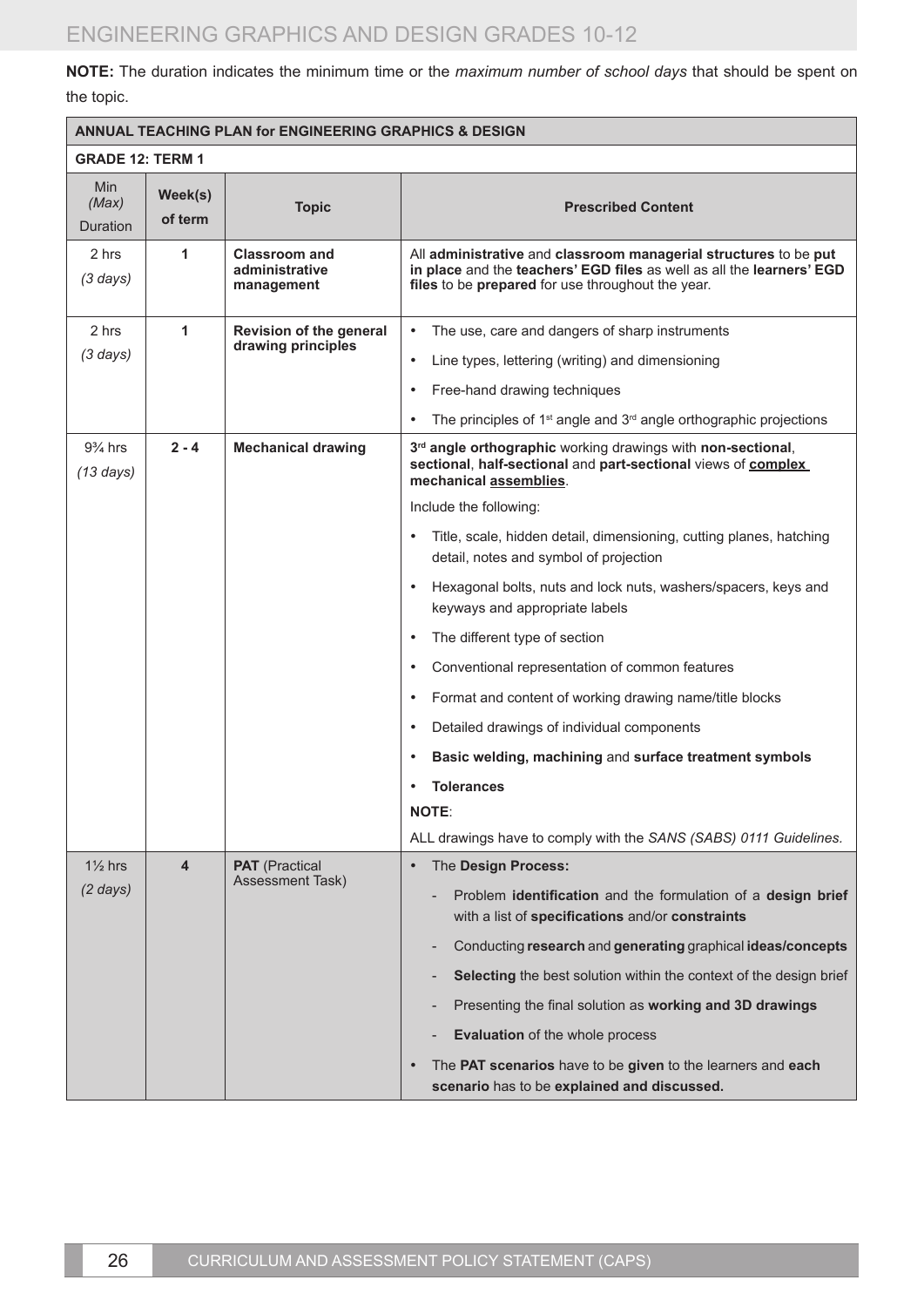#### **ANNUAL TEACHING PLAN for ENGINEERING GRAPHICS & DESIGN GRADE 12: TERM 1** Min *(Max)* Duration **Week(s) of term Topic Prescribed Content** 15 hrs *(20 days)* **5 - 8 Civil drawing** Limited to **single-storey** dwellings, **1st angle orthographic** working drawings with **floor plans**, **detailed elevations** and **sectional elevations** showing the detail of the **foundation to the roof**. Include the following: Annotation, labels, dimensioning, scales Relevant abbreviations and conventions • On **all relevant views/elevations: detail** of **gabled** and **lean-to roofs** (trusses, battons/purlins, covering, fascia, barge-board, ceiling, etc.)**, gutters** and **rain-water downpipes, plumbing** and **drainage detail, electrical fixtures** and **wiring diagrams** as well as all the other **features and fixtures** already **covered in Grade 10 and Grade 11** Hatching detail and the application of colours Format and content of layout/working drawing name/title blocks **Detailed site plans** showing **electrical**, plumbing and drainage **services** detail as well as relevant **natural features Perimeters** and areas of dwellings and sites. **NOTE**: ALL drawings have to comply with the *SANS (SABS) 0143 Guidelines.*  7½ hrs *(10 days)* **9 - 10 Perspective drawing 2- Point** perspective drawings of **complex** castings, dwellings and civil structures with overhangs, depth detail, **circles** and **arcs.** The HL, PP and SP can be varied to provide any desired view. 3 hrs *(4 days)* **11 PAT** (Practical Assessment Task) **Phase 1: Complete the following Design Process requirements:** Problem identification and the formulation of a design brief with a list of specifications and/or constraints • Evidence of the external research conducted Generate THREE ideas/concepts analytically and graphically (*comprehensive free-hand drawings*) Selecting the best solution within the context of the design brief.

#### **FORMAL ASSESSMENT FOR GRADE 12 TERM 1 Assessment Tasks** *These are the minimum requirements for the term.* **Suggested contribution for the term Test** 60% **Course drawings:** Mechanical assembly Mechanical analytical exercise Civil sectional elevation Civil floor plan with elevations Civil site plan Two-point perspective 40%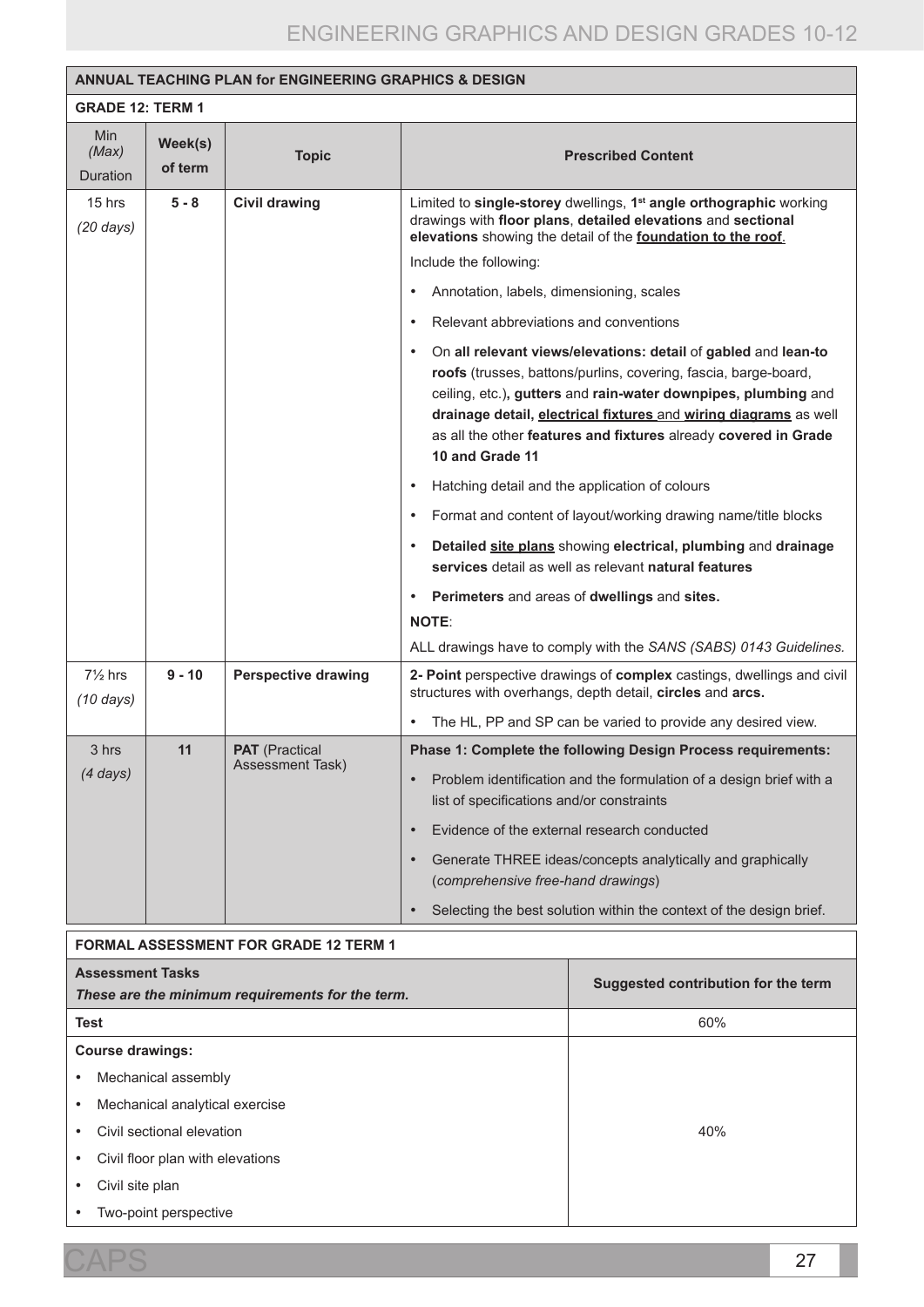|                                            | <b>ANNUAL TEACHING PLAN for ENGINEERING GRAPHICS &amp; DESIGN</b> |                                           |                                                                                                                                                                                                                                                                                                                                                                                           |  |  |
|--------------------------------------------|-------------------------------------------------------------------|-------------------------------------------|-------------------------------------------------------------------------------------------------------------------------------------------------------------------------------------------------------------------------------------------------------------------------------------------------------------------------------------------------------------------------------------------|--|--|
|                                            | <b>GRADE 12: TERM 2</b>                                           |                                           |                                                                                                                                                                                                                                                                                                                                                                                           |  |  |
| Min<br>(Max)<br>Duration                   | Week(s)<br>of term                                                | <b>Topic</b>                              | <b>Prescribed Content</b>                                                                                                                                                                                                                                                                                                                                                                 |  |  |
| $7\frac{1}{2}$ hrs<br>$(10 \text{ days})$  | $1 - 2$                                                           | <b>Isometric drawing</b>                  | <b>Complex</b> isometric drawings with isometric and non-isometric lines as<br>well as auxiliary views, circles and sections.                                                                                                                                                                                                                                                             |  |  |
| $3\%$ hrs<br>$(5 \text{ days})$            | $3 - 4$                                                           | Solid geometry                            | Revision of the solid geometry covered in Grade 11 i.e. 1 <sup>st</sup> angle<br>orthographic views of right regular solids or a combination of right<br>solids. The axis of the solids may be perpendicular, parallel or inclined<br>to one principal projection plane only.<br>Include the following:<br><b>Sectional views</b><br>The true shape of the cut surface.<br>$\bullet$      |  |  |
| $11\frac{1}{4}$ hrs<br>$(15 \text{ days})$ | $5 - 7$                                                           | Interpenetration                          | 1 <sup>st</sup> angle orthographic views showing the curve of interpenetration<br>formed between two solids or pipes joined at either 30°, 45°, 60° or<br>$90^\circ$ .<br>The solids or pipes have to be regular geometrical prisms and/or<br>cylinders only.<br>The axes of the two solids or pipes could be either in line or<br>offset.<br>The focus should be on industrial examples. |  |  |
| $3\%$ hrs<br>(5 days)                      | 8                                                                 | <b>PAT</b> (Practical<br>Assessment Task) | Phase 2: Complete ALL the instrument and CAD presentation<br>drawings as required by each specific scenario.                                                                                                                                                                                                                                                                              |  |  |

| <b>FORMAL ASSESSMENT FOR GRADE 12 TERM 2</b>     |                                     |  |  |  |
|--------------------------------------------------|-------------------------------------|--|--|--|
| <b>Assessment Tasks</b>                          | Suggested contribution for the term |  |  |  |
| These are the minimum requirements for the term. |                                     |  |  |  |
| <b>Course drawings:</b>                          |                                     |  |  |  |
| Isometric drawing                                |                                     |  |  |  |
| Solid geometry                                   | 25%                                 |  |  |  |
| Interpenetration and development                 |                                     |  |  |  |
| Mechanical assembly                              |                                     |  |  |  |
| <b>Mid-year examination</b>                      | 75%                                 |  |  |  |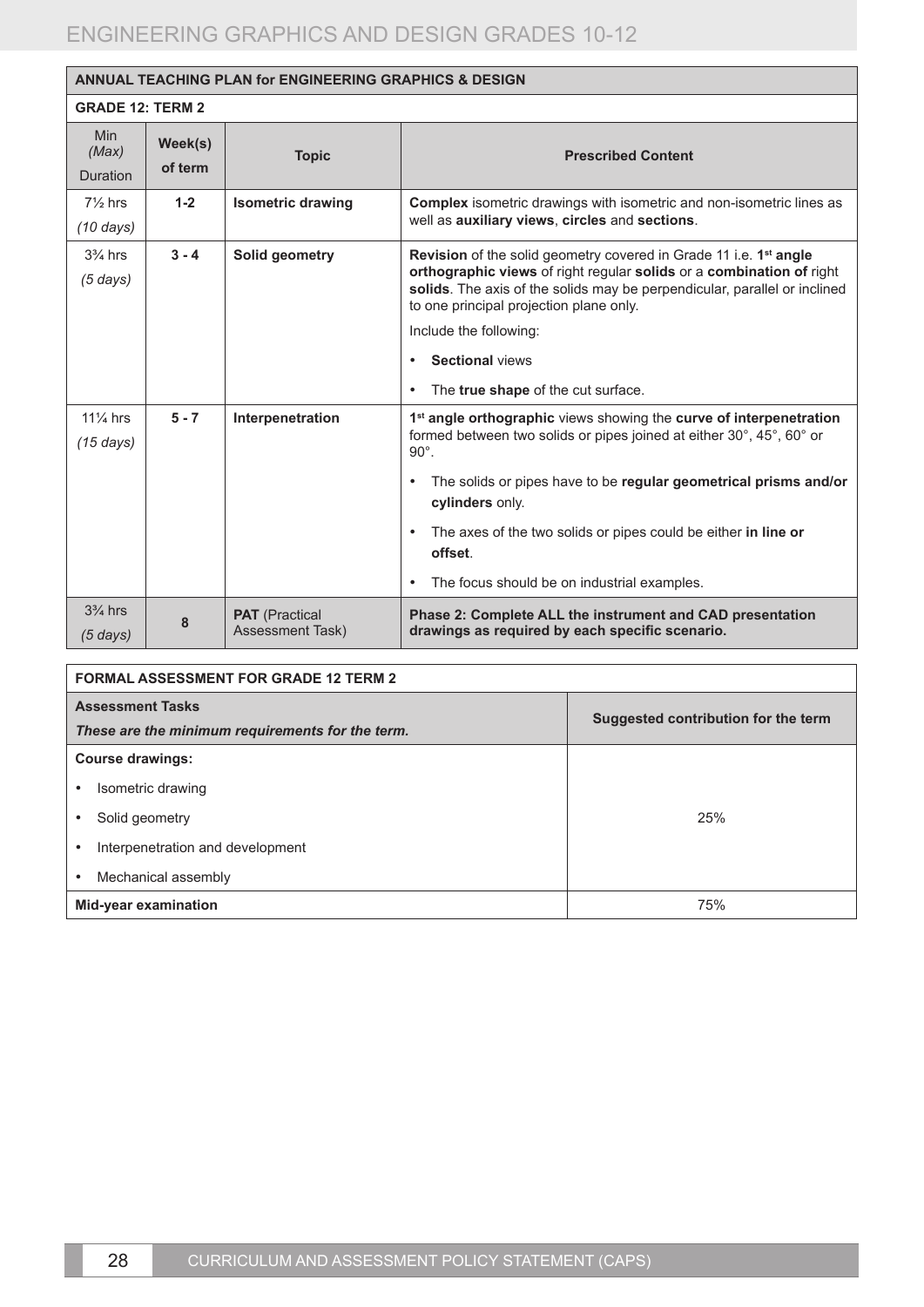| <b>ANNUAL TEACHING PLAN for ENGINEERING GRAPHICS &amp; DESIGN</b> |                     |                                               |                                                                                                                                                                                                    |
|-------------------------------------------------------------------|---------------------|-----------------------------------------------|----------------------------------------------------------------------------------------------------------------------------------------------------------------------------------------------------|
| <b>GRADE 12: TERM 3</b>                                           |                     |                                               |                                                                                                                                                                                                    |
| Min<br>(Max)<br><b>Duration</b>                                   | Week(s)<br>of term  | <b>Topic</b>                                  | <b>Prescribed Content</b>                                                                                                                                                                          |
| $7\frac{1}{2}$ hrs                                                | $1 - 2$             | <b>Developments</b>                           | The surface developments of:                                                                                                                                                                       |
| $(10 \text{ days})$                                               |                     |                                               | the parts of the interpenetrating solids or pipes                                                                                                                                                  |
|                                                                   |                     |                                               | hoppers                                                                                                                                                                                            |
|                                                                   |                     |                                               | sectioned pyramids and cones                                                                                                                                                                       |
|                                                                   |                     |                                               | complex transition pieces                                                                                                                                                                          |
|                                                                   |                     |                                               | The focus should be on industrial examples                                                                                                                                                         |
|                                                                   |                     |                                               | Seam allowances should be included where relevant.<br>$\bullet$                                                                                                                                    |
| $3\frac{3}{4}$ hrs<br>$(5 \, days)$                               | 3                   | <b>PAT</b> (Practical<br>Assessment Task)     | Phase 3: Complete the PAT portfolio.                                                                                                                                                               |
| $4\frac{1}{2}$ hrs                                                | $4 - 5$             | Loci (helix)                                  | The principles of the helix in complex applications of:                                                                                                                                            |
| $(6 \text{ days})$                                                |                     |                                               | augers                                                                                                                                                                                             |
|                                                                   |                     |                                               | spiral chutes                                                                                                                                                                                      |
|                                                                   |                     |                                               | coil springs                                                                                                                                                                                       |
|                                                                   |                     |                                               | different types of thread                                                                                                                                                                          |
|                                                                   |                     |                                               | Single start only<br>٠                                                                                                                                                                             |
|                                                                   |                     |                                               | Right handed or left handed<br>$\bullet$                                                                                                                                                           |
|                                                                   |                     |                                               | The direction has to be emphasised.<br>$\bullet$                                                                                                                                                   |
| $5\%$ hrs<br>(7 days)                                             | $5 - 6$             | Loci (cam)                                    | The principles of the cam in complex applications in which the<br>following has to be shown:                                                                                                       |
|                                                                   |                     |                                               | the cam shaft and follower detail                                                                                                                                                                  |
|                                                                   |                     |                                               | the complete displacement graph                                                                                                                                                                    |
|                                                                   |                     |                                               | the complete cam profile                                                                                                                                                                           |
|                                                                   |                     |                                               | The motion may be uniform and/or simple harmonic and/or<br>$\bullet$<br>uniform acceleration and retardation.                                                                                      |
|                                                                   |                     |                                               | The direction has to be emphasised.<br>$\bullet$                                                                                                                                                   |
|                                                                   |                     |                                               | The follower may be placed at any angle.<br>$\bullet$                                                                                                                                              |
|                                                                   |                     |                                               | The follower may be wedge-shaped or a roller.<br>$\bullet$                                                                                                                                         |
| $7\frac{1}{2}$ hrs<br>$(10 \text{ days})$                         | $7 - 8$             | Loci (mechanisms)                             | The principles of the loci of a point(s) on schematic drawings of the<br>moving components of mechanisms.                                                                                          |
|                                                                   |                     |                                               | <b>Maximum THREE</b> points.<br>$\bullet$                                                                                                                                                          |
| $±$ 18 hrs                                                        | Sept/Oct<br>Holiday | <b>Preparation for the NSC</b><br>examination | Previous Grade 12 NCS EGD question papers should be given to<br>all the Grade 12 EGD learners so that they can answer the question<br>papers as part or their preparation for the NSC examination. |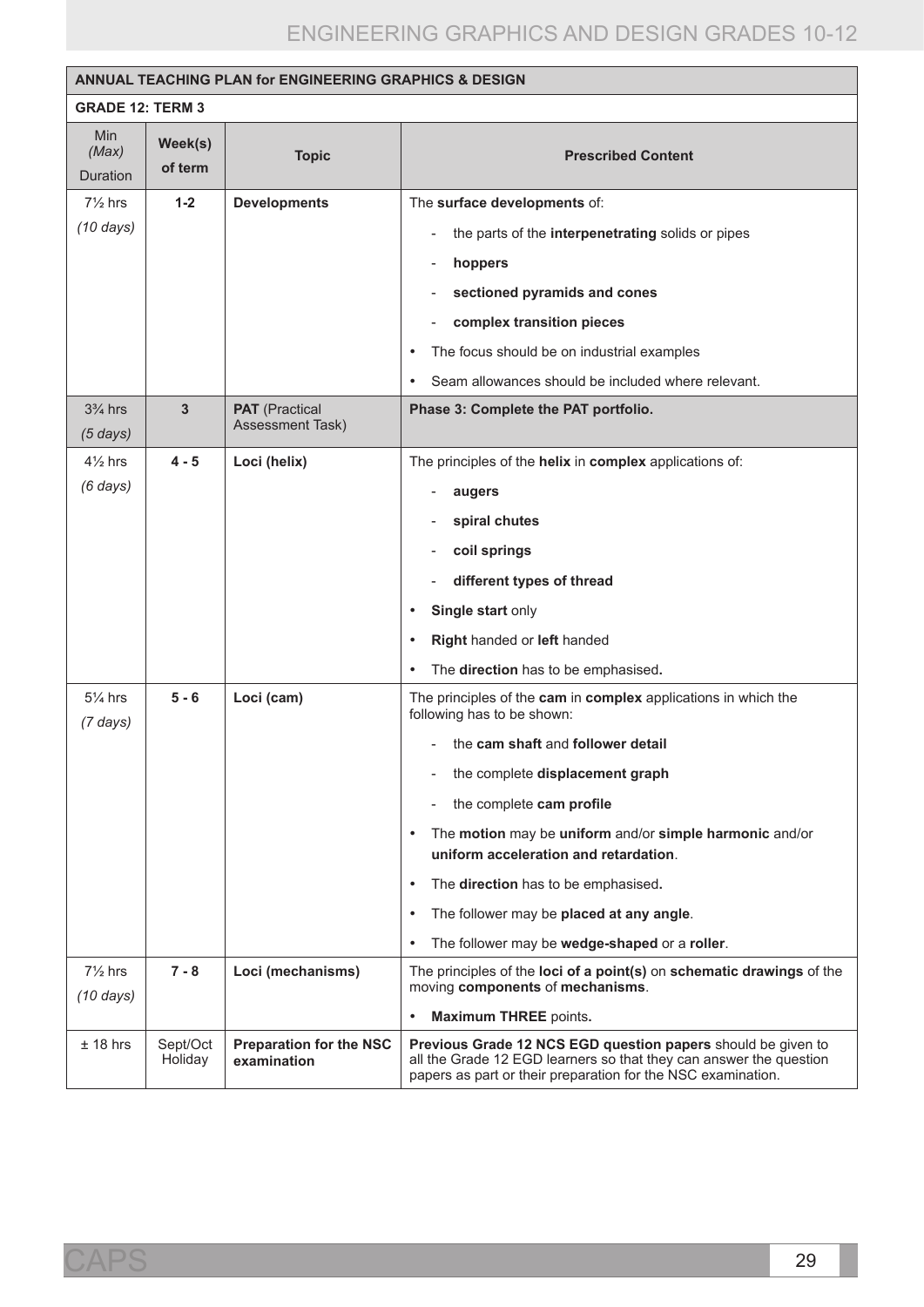| <b>FORMAL ASSESSMENT FOR GRADE 12 TERM 3</b>     |                                     |  |  |  |
|--------------------------------------------------|-------------------------------------|--|--|--|
| <b>Assessment Tasks</b>                          |                                     |  |  |  |
| These are the minimum requirements for the term. | Suggested contribution for the term |  |  |  |
| <b>Test</b>                                      | 15%                                 |  |  |  |
| <b>Course drawings:</b>                          |                                     |  |  |  |
| Development of a transition piece<br>٠           | 10%                                 |  |  |  |
| Loci (helix)                                     |                                     |  |  |  |
| Loci (cam)                                       |                                     |  |  |  |
| Loci (mechanisms)                                |                                     |  |  |  |
| Mechanical assembly                              |                                     |  |  |  |
| <b>Preparatory examination</b>                   | 75%                                 |  |  |  |

|                                        | <b>ANNUAL TEACHING PLAN for ENGINEERING GRAPHICS &amp; DESIGN</b> |                                                       |                                                                                                                                                                                                                                                                                          |  |
|----------------------------------------|-------------------------------------------------------------------|-------------------------------------------------------|------------------------------------------------------------------------------------------------------------------------------------------------------------------------------------------------------------------------------------------------------------------------------------------|--|
|                                        | <b>GRADE 12: TERM 4</b>                                           |                                                       |                                                                                                                                                                                                                                                                                          |  |
| <b>Min</b><br>(Max)<br><b>Duration</b> | Week(s)<br>of term                                                | <b>Topic</b>                                          | <b>Prescribed Content</b>                                                                                                                                                                                                                                                                |  |
|                                        | $1-2$                                                             | All topics not<br>completed during<br>previous terms: |                                                                                                                                                                                                                                                                                          |  |
| $7\frac{1}{2}$ hrs                     | $1 - 3$                                                           | <b>Revision</b>                                       | The memoranda of the previous Grade 12 NCS EGD question<br><b>papers</b> should be given to all the EGD learners and all the answers<br>should be discussed with the learners as part of their preparation<br>for the NSC examination.<br><b>Consolidation of all examinable content</b> |  |

| <b>COMPULSORY FORMAL ASSESSMENT FOR GRADE 12 PROMOTION</b> |                                       |                                      |  |
|------------------------------------------------------------|---------------------------------------|--------------------------------------|--|
| <b>Assessment Tasks</b>                                    |                                       | Contribution to final promotion mark |  |
|                                                            | <b>ALL tests</b>                      | <b>30 marks</b> (7.5%)               |  |
| <b>SBA</b>                                                 | <b>ALL course drawings</b>            | <b>30 marks</b> (7.5%)               |  |
|                                                            | Mid-year and preparatory examinations | <b>40 marks</b> (10%)                |  |
| <b>PAT</b>                                                 |                                       | <b>100 marks</b> (25%)               |  |
| <b>NSC examination</b>                                     |                                       | <b>200 marks</b> (50%)               |  |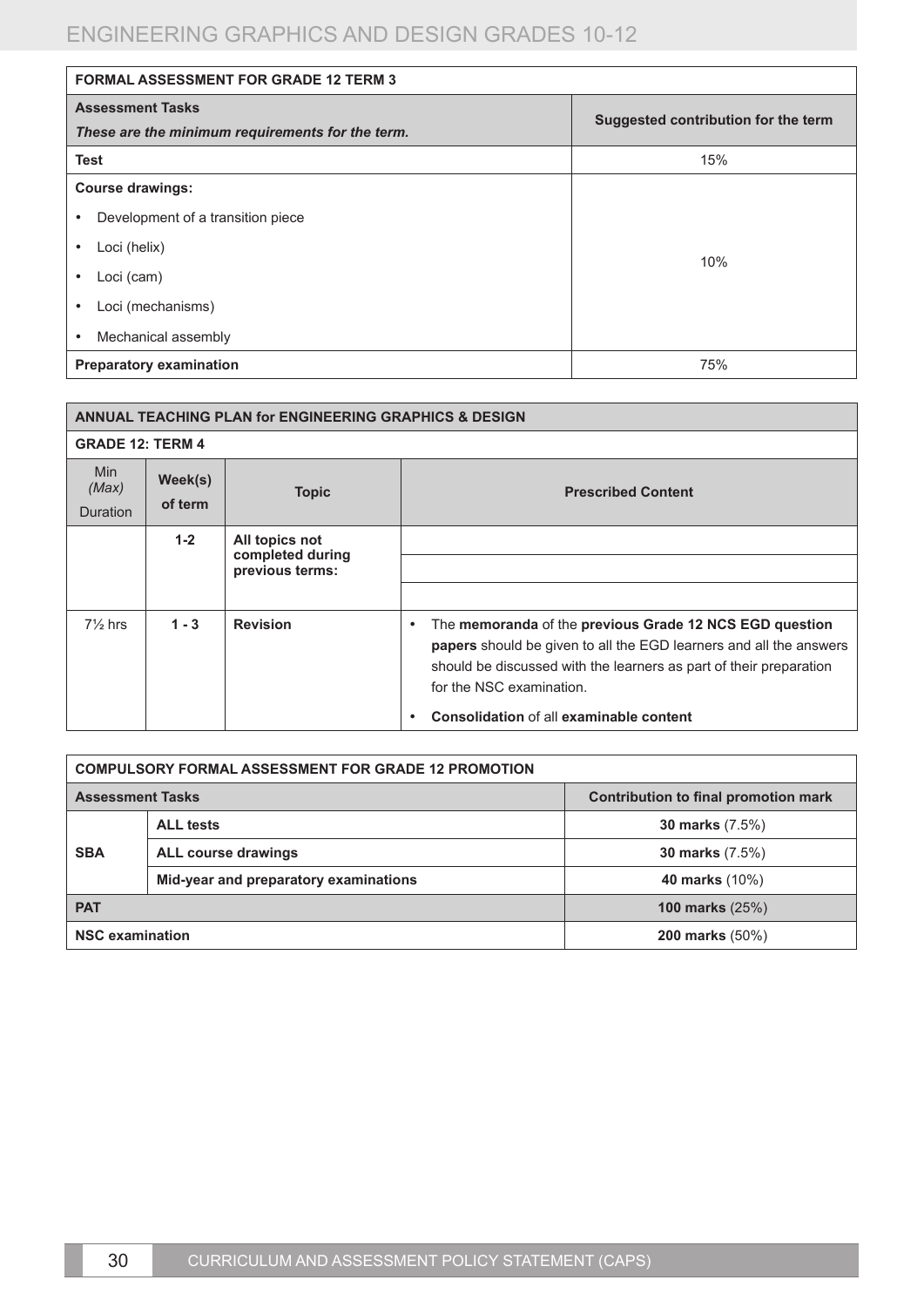This annual teaching plan for CAD is suitable for schools that will be teaching CAD either during one period per week/

cycle or after normal school hours.

#### **An ANNUAL TEACHING PLAN for CAD**

The PAT for EGD requires that some of the presentation drawings have to be generated by a CAD system**. CAD is therefore a mandatory part of EGD**. However, It is the responsibility of the school to provide a secure facility for CAD and to procure the required computer hardware and CAD software, which has to be available for use by all the EGD learners.

Although there is no prescribed CAD software programme that should to be used, it is advisable to procure a recognised CAD software programme that will benefit the learners once they leave school.

A period of grace has been extended to schools that are still in the process of preparing a secure CAD facility and/or procuring the required computer hardware and/or CAD software. The learners of those schools have to in the interim, complete all the required presentation drawings of the PAT as instrument drawings.

|                 | <b>GRADE 10</b> |                                    |                                                                                                           |  |
|-----------------|-----------------|------------------------------------|-----------------------------------------------------------------------------------------------------------|--|
| <b>Duration</b> | <b>Terms</b>    | <b>Topic</b>                       | <b>Suggested Content</b>                                                                                  |  |
| $±$ 15 hrs      | $1 - 3$         | <b>CAD</b>                         | Set up a 2D CAD drawing environment                                                                       |  |
|                 |                 | (Computer-Aided<br>Drawing/Design) | Activate the basic toolbars                                                                               |  |
|                 |                 |                                    | Use basic tools that should include: drawing (lines and circles),<br>modify, erase, copy, dimension, text |  |
|                 |                 |                                    | Set up and work with layers                                                                               |  |
|                 |                 |                                    | Produce orthographic drawings                                                                             |  |
|                 |                 |                                    | Save and retrieve a drawing.                                                                              |  |

| <b>GRADE 11</b> |              |                                                  |                                                                                                                                                                                                                                                                                 |
|-----------------|--------------|--------------------------------------------------|---------------------------------------------------------------------------------------------------------------------------------------------------------------------------------------------------------------------------------------------------------------------------------|
| <b>Duration</b> | <b>Terms</b> | <b>Topic</b>                                     | <b>Suggested Content</b>                                                                                                                                                                                                                                                        |
| ± 15 hrs        | $1 - 3$      | <b>CAD</b><br>(Computer-Aided<br>Drawing/Design) | Set up a CAD drawing environment<br>Activate the advanced toolbars<br>Use advanced tools such as: mirror, rotate, move, hatch, scale, and<br>properties<br>Set up and work with layers<br>Draw orthographic and pictorial drawings<br>Save and retrieve a drawing<br>Print/plot |

|            | <b>GRADE 12</b> |                                          |                                                             |  |
|------------|-----------------|------------------------------------------|-------------------------------------------------------------|--|
| Duration   | <b>Terms</b>    | <b>Topic</b>                             | <b>Suggested Content</b>                                    |  |
| $± 10$ hrs | $1-2$           | <b>CAD</b>                               | Set up a CAD drawing environment<br>٠                       |  |
|            |                 | (Computer-Aided<br>Drawing/Design)       | Activate more advanced toolbars<br>$\bullet$                |  |
|            |                 | Set up and work with layers<br>$\bullet$ |                                                             |  |
|            |                 |                                          | Use more advanced tools, properties and settings<br>٠       |  |
|            |                 |                                          | Set up and work with layers                                 |  |
|            |                 |                                          | Draw advanced orthographic and pictorial drawings           |  |
|            |                 |                                          | Save and retrieve a drawing<br>$\bullet$                    |  |
|            |                 |                                          | Print/plot<br>$\bullet$                                     |  |
|            |                 |                                          | Optional: 3D CAD operations for the more advanced learners. |  |

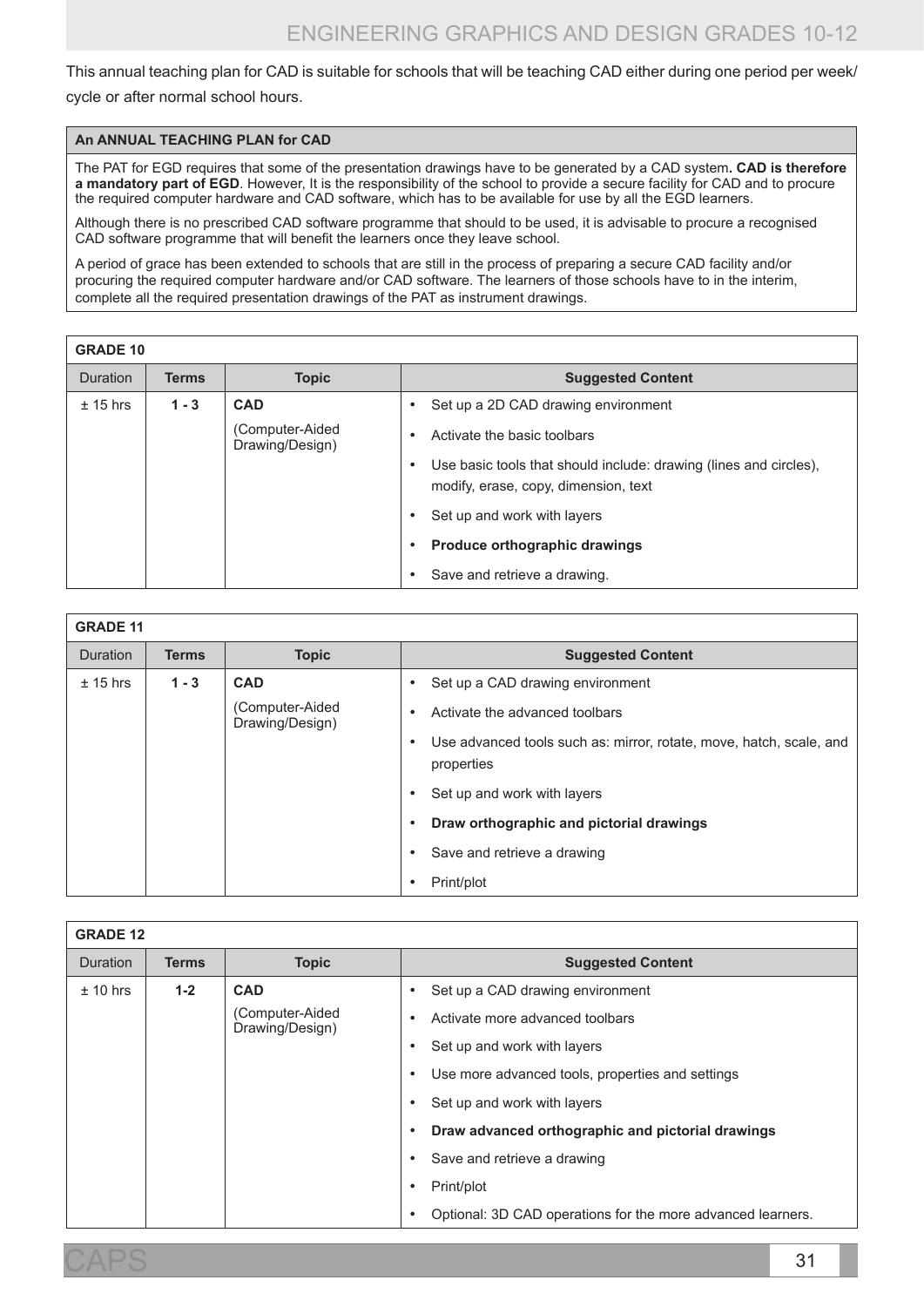### SECTION 4

#### **ASSESSMENT**

#### **4.1 Introduction**

Assessment is a continuous planned process of identifying, gathering and interpreting information about the performance of learners, using various forms of assessment. It involves four steps: generating and collecting evidence of achievement; evaluating this evidence; recording the findings and using this information to understand and thereby assist the learner's development in order to improve the process of learning and teaching.

Assessment should be both informal (Assessment for Learning) and formal (Assessment of Learning). In both cases regular feedback should be provided to learners to enhance the learning experience.

Engineering Graphics & Design (EGD) is both a knowledge and application/skill-based subject. Various informal tasks on the content of each topic should therefore be done on a regular (daily) basis. These informal tasks are an essential part of the developmental process that is required for EGD. It is important that the EGD learners should, as part of the teaching and learning of EGD, be given regular feedback on their acquired knowledge and skills on each of the topics. It is therefore essential that most of the informal tasks should be assessed on a regular basis. However, to ensure that the assessment of the tasks successfully contributes to the teaching and learning process of EGD, it is imperative that assessment tasks, whether formal or informal, have to be assessed within ONE week of being submitted.

#### **4.2 Informal or daily assessment (assessment for learning)**

Assessment for learning has the purpose of continuously collecting information on a learner's achievement that can be used to improve their learning.

Informal assessment is a daily monitoring of learners' progress. This is done through observations, discussions, practical demonstrations; learner-teacher conferences, informal classroom interactions, etc. Informal assessment may be as simple as stopping during the lesson to observe learners or to discuss with learners how learning is progressing. Informal assessment should be used to provide feedback to the learners and to inform planning for teaching, but need not be recorded. It should not be seen as separate from learning activities taking place in the classroom. Learners or teachers can mark these assessment tasks.

Self-assessment and peer assessment actively involves learners in assessment. This is important as it allows learners to learn from and reflect on their own performances. The results of the informal daily assessment tasks are not formally recorded unless the teacher wishes to do so. In such instances, a simple checklist may be used to record this assessment. However, teachers may use the learners' performance in these assessment tasks to provide verbal or written feedback to learners, the school management team and parents. This is particularly important if barriers to learners or poor levels of participation are encountered. The results of daily assessment tasks are not taken into account for promotion and certification purposes.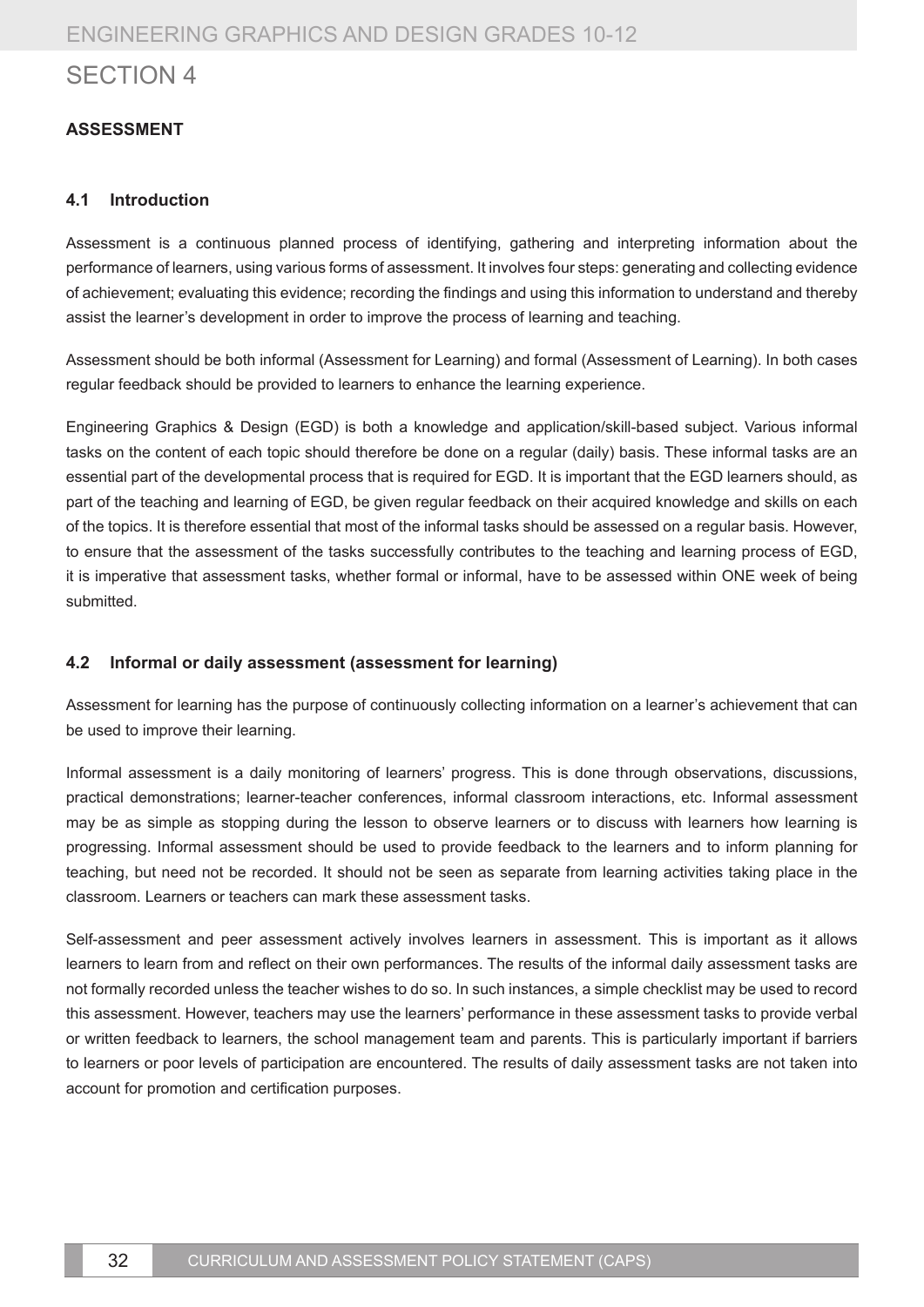#### **4.3 Formal assessment (assessment of learning)**

All assessment tasks which make up a formal programme of assessment for the year are regarded as Formal Assessment. Formal assessment tasks are marked and formally recorded by the teacher for progression and certification purposes. All formal assessment tasks are subject to moderation for the purpose of quality assurance and to ensure that proper standards are maintained. Formal assessment provides teachers with a systematic way of evaluating how well learners are progressing in a grade and in a particular subject. Examples of formal assessments include projects, oral presentations, demonstrations, performances, tests, examinations, practical tasks, etc. Formal assessment tasks form part of a year-long formal Programme of Assessment in each grade and subject.

#### **The minimum formal assessment requirements for Engineering Graphics and Design are as follow:**

#### **GRADE 10:**

- Two tests
- Twelve course drawings
- Mid-year examination
- One PAT
- Final examination

#### **GRADE 11:**

- Two tests
- Thirteen course drawings
- Mid-year examination
- One PAT
- Final examination

#### **GRADE 12:**

- Two tests
- Fifteen course drawings
- Mid-year examination
- One PAT
- Trial/preparatory examination
- The final NSC examination

The forms of assessment used should be age and development level appropriate. The design of these tasks should cover the content of the subject and include a variety of tasks designed to achieve the objectives of the subject. Formal assessment tasks have to cater for a range of cognitive levels and abilities of learners.

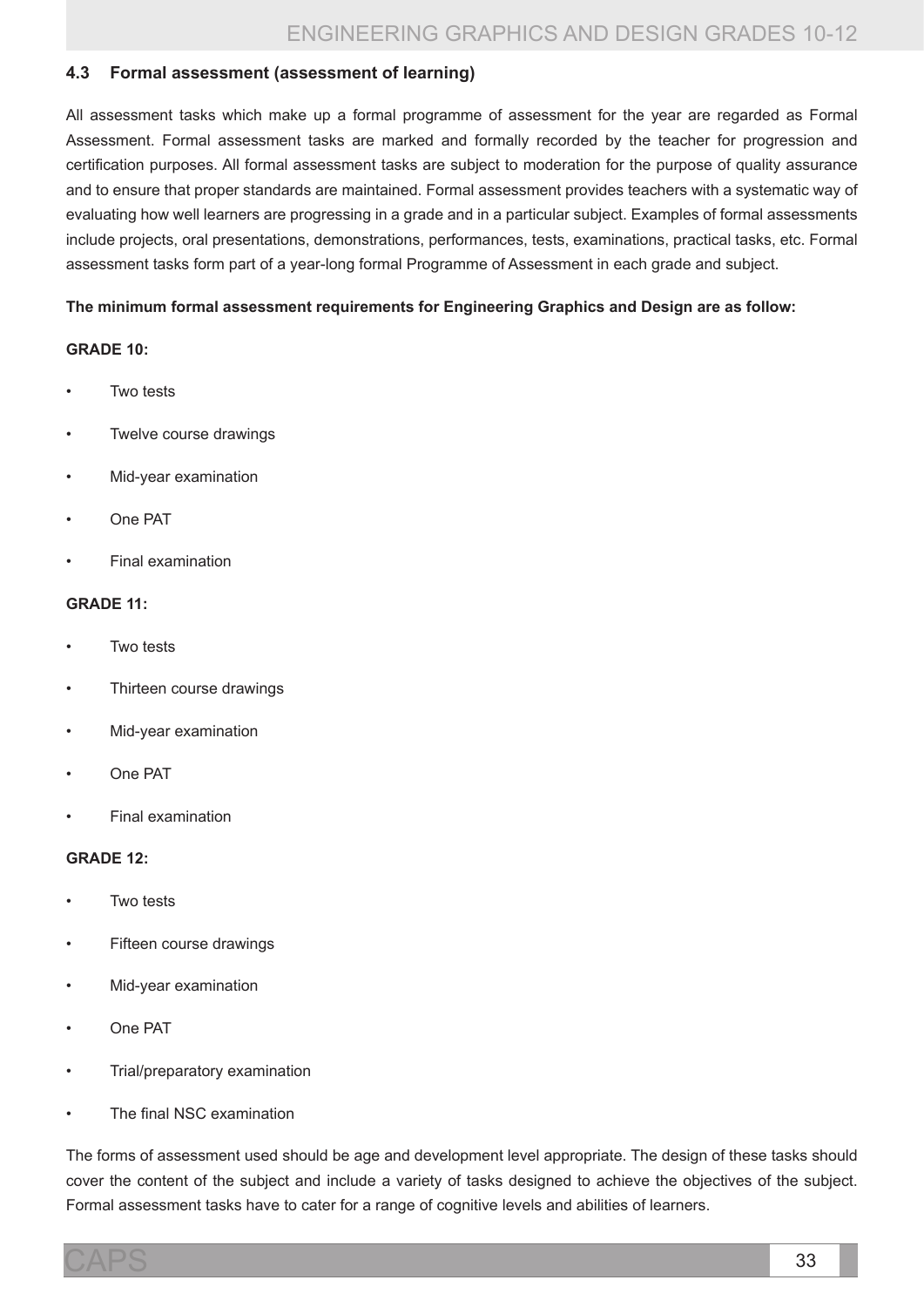#### **The weightings of the cognitive levels for the EGD formal assessment tasks are as follows:**

| The application of Bloom's Taxonomy           |           |  |  |  |  |
|-----------------------------------------------|-----------|--|--|--|--|
| <b>Cognitive level</b>                        | Weighting |  |  |  |  |
| Lower order (Understanding and remembering)   | ± 30%     |  |  |  |  |
| <b>Middle order</b> (Analysing and applying)  | ± 40%     |  |  |  |  |
| <b>Higher order</b> (Creating and evaluating) | ± 30%     |  |  |  |  |

#### **4.4 Projects**

The only project for Engineering Graphics and Design is the Practical Assessment Task (PAT). The EGD PAT is implemented across the first three terms of the school year and should be undertaken as one extended task, which is broken down into three different phases. Each EGD learner has to complete one PAT for every year of the FET phase. (See 4.9)

Instead of an additional project(s), EGD makes use of **course drawings (CD's)**, which should come from the normal yet essential developmental process of regular drawing and analytical tasks, as part of the formal assessment program. (See 4.5.5.2)

#### **4.5 Programme of assessment**

The Programme of Assessment is designed to spread formal assessment tasks in all subjects in a school throughout a term. Without this programme, tests and tasks are crowded into the last few weeks of the term creating unfair pressure on learners. The programme of formal assessment is an overview of ALL the assessment components and formal assessment tasks and the contribution of each towards the final promotion mark.

#### **4.5.1 Grades 10 & 11**

| <b>GRADES 10 &amp; 11 FORMAL ASSESSMENT PROGRAMME</b>                                       |                                          |                                                                           |                               |                                                                                       |     |  |  |
|---------------------------------------------------------------------------------------------|------------------------------------------|---------------------------------------------------------------------------|-------------------------------|---------------------------------------------------------------------------------------|-----|--|--|
| <b>INTERNAL FORMAL ASSESSMENT: 100%</b>                                                     |                                          |                                                                           |                               |                                                                                       |     |  |  |
| <b>CONTINUOUS ASSESSMENT</b>                                                                |                                          | PRACTICAL ASSESSMENT                                                      |                               | <b>NOVEMBER</b>                                                                       |     |  |  |
| 25%                                                                                         |                                          | TASK (PAT)                                                                |                               | <b>FXAMINATION</b>                                                                    |     |  |  |
| (internally set and assessed)                                                               |                                          | 25%                                                                       |                               | 50%                                                                                   |     |  |  |
|                                                                                             | (externally set and internally assessed) |                                                                           | (internally or externally set |                                                                                       |     |  |  |
| <b>LEARNER'S EGD FILE</b>                                                                   | LEARNER'S PAT PORTFOLIO                  |                                                                           | and internally assessed)      |                                                                                       |     |  |  |
| Tests:<br>All the prescribed and other<br>formal tests                                      | 30                                       | PAT Part A:                                                               |                               | NB: The final mark for each paper<br>can be a mark that has been<br>converted to 100. |     |  |  |
| Course drawings:<br>All the prescribed and other<br>formally assessed and recorded<br>tasks | 30                                       | The Design Process<br>&<br>PAT Part B:<br>Presentation drawings of Part A |                               | Paper 1                                                                               | 100 |  |  |
| Examination:<br>Mid-year (June)                                                             | 40                                       | (Instrument & CAD)                                                        |                               | Paper 2                                                                               | 100 |  |  |
| <b>Total</b>                                                                                | 100                                      | <b>Total</b>                                                              | 100                           | <b>Total</b>                                                                          | 200 |  |  |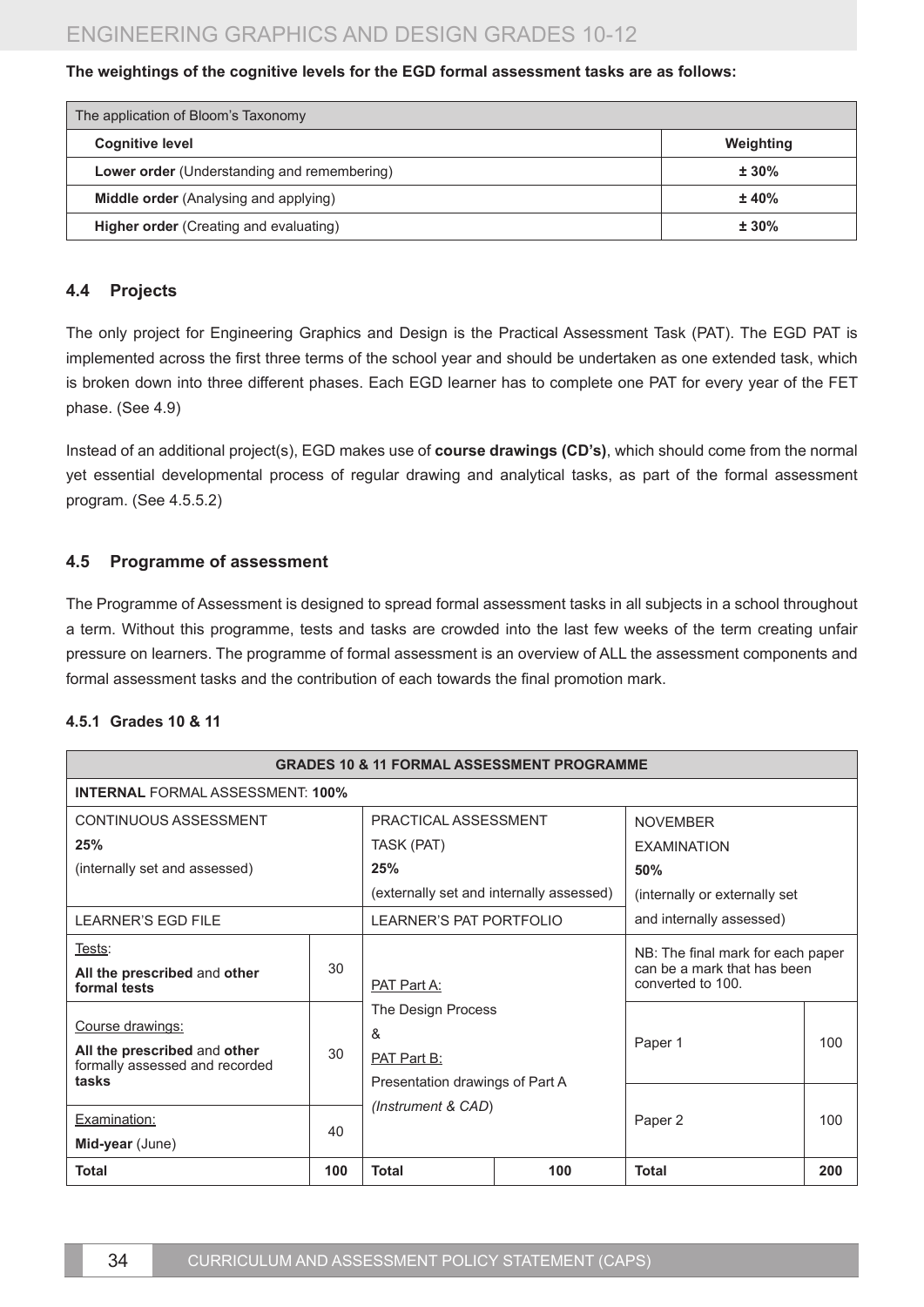#### **4.5.2 Grade 12**

| <b>GRADE 12 FORMAL ASSESSMENT PROGRAMME</b>  |     |                                 |                                        |                                                                         |     |  |  |
|----------------------------------------------|-----|---------------------------------|----------------------------------------|-------------------------------------------------------------------------|-----|--|--|
| <b>INTERNAL FORMAL ASSESSMENT: 25%</b>       |     |                                 | <b>EXTERNAL FORMAL ASSESSMENT: 75%</b> |                                                                         |     |  |  |
| <b>CONTINUOUS ASSESSMENT</b>                 |     | PRACTICAL ASSESSMENT            |                                        | <b>NOVEMBER</b>                                                         |     |  |  |
| 25%                                          |     | TASK (PAT):                     |                                        | <b>NSC EXAMINATION:</b>                                                 |     |  |  |
| (internally set and assessed)                |     | 25%                             |                                        | 50%                                                                     |     |  |  |
|                                              |     | (externally set and internally  |                                        | (externally set and assessed)                                           |     |  |  |
|                                              |     | assessed)                       |                                        |                                                                         |     |  |  |
| <b>LEARNER'S EGD FILE</b>                    |     | LEARNER'S PAT PORTFOLIO         |                                        |                                                                         |     |  |  |
| Tests:                                       |     |                                 |                                        | The final mark for each paper will<br>be a mark that has been converted |     |  |  |
| All the prescribed and other formal          | 30  | PAT Part A:                     |                                        | from 200 to 100.                                                        |     |  |  |
| tests                                        |     | The Design Process              |                                        | Paper 1:                                                                |     |  |  |
| <b>Course Drawings:</b>                      |     | &                               |                                        | 3 hrs                                                                   | 100 |  |  |
| All the prescribed and other formally        | 30  | PAT Part B:                     |                                        | $(200 \text{ marks} \div 2 = 100)$                                      |     |  |  |
| assessed and recorded tasks<br>Examinations: |     | Presentation drawings of Part A |                                        | Paper 2:                                                                |     |  |  |
| Mid-year (June) &                            | 40  | (Instrument & CAD)              |                                        | 3 hrs                                                                   | 100 |  |  |
| <b>Preparatory</b> (September)               |     |                                 |                                        | $(200 \text{ marks} \div 2 = 100)$                                      |     |  |  |
| <b>Total</b>                                 | 100 | <b>Total</b>                    | 100                                    | <b>Total</b>                                                            | 200 |  |  |

#### **4.5.3 The EGD annual formal assessment plan**

The annual formal assessment plan is an overview of each term's minimum compulsory formal assessment tasks that have to be recorded for reporting purposes. All the compulsory formal assessment tasks have to contribute to the final promotion mark.

#### **4.5.3.1 Grade 10**

| <b>GRADE 10 ANNUAL FORMAL ASSESSMENT PLAN</b> |                                                  |               |              |               |                       |  |  |  |
|-----------------------------------------------|--------------------------------------------------|---------------|--------------|---------------|-----------------------|--|--|--|
| <b>ASSESSMENT TASKS</b>                       | <b>TERM1</b>                                     | <b>TERM 2</b> | <b>TERM3</b> | <b>TERM 4</b> | <b>PROMOTION MARK</b> |  |  |  |
| <b>Tests</b>                                  |                                                  |               |              |               | 30 $(7.5\%)$          |  |  |  |
| Mid-year examination                          |                                                  |               |              |               | 40 (10 %)             |  |  |  |
| Course drawings                               | 3                                                | 3             | 5            |               | 30 $(7.5%)$           |  |  |  |
| PAT: Part A & Part B                          | Do over first 3 terms and record for the $4th$ . | 100(25%)      |              |               |                       |  |  |  |
| Final examination                             |                                                  |               |              |               | $200(50\%)$           |  |  |  |
| <b>TOTAL</b>                                  | 400 (100%)                                       |               |              |               |                       |  |  |  |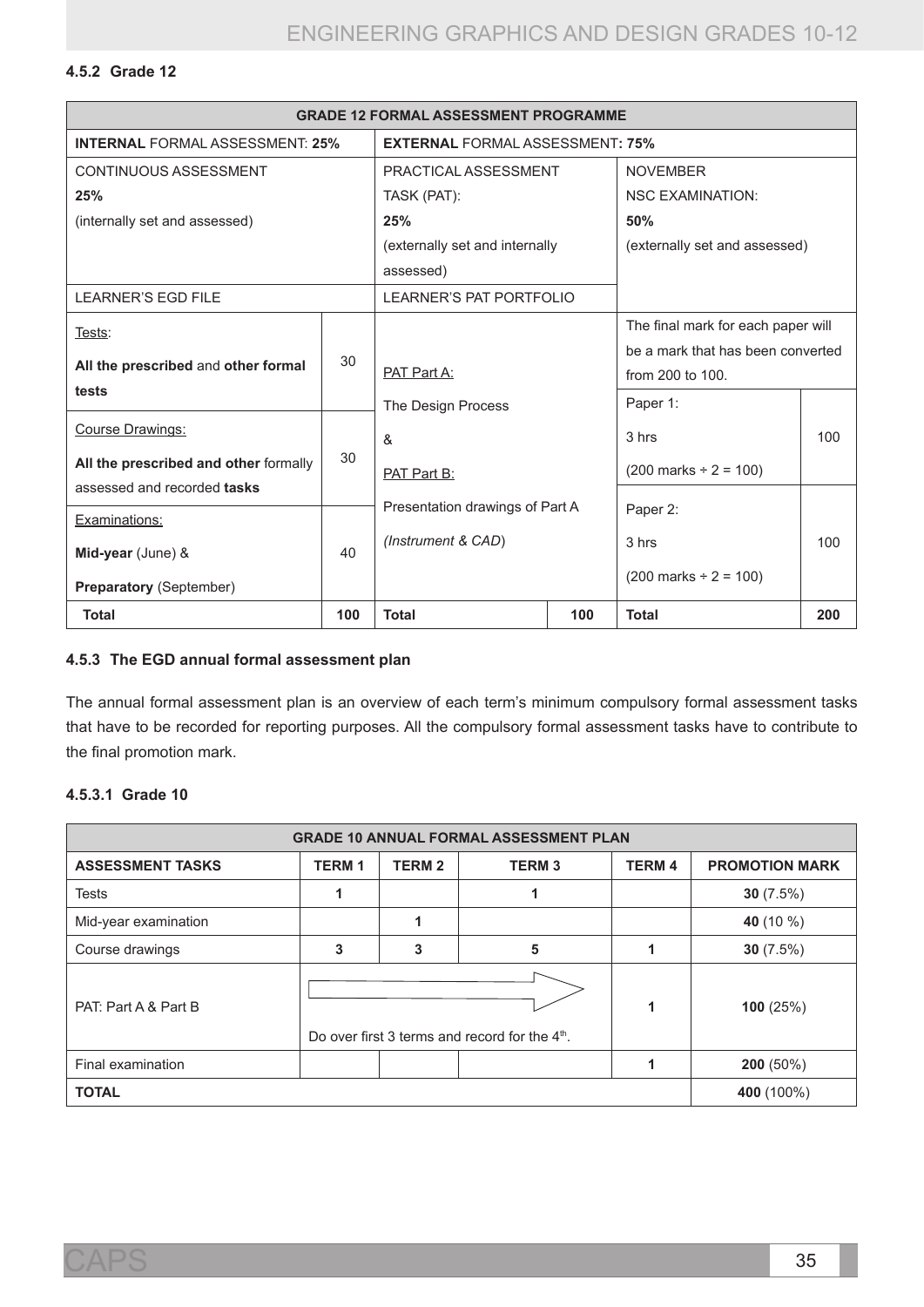#### **4.5.3.2 Grade 11**

| <b>GRADE 11 ANNUAL FORMAL ASSESSMENT PLAN</b> |                                                                                         |             |   |  |             |  |  |  |
|-----------------------------------------------|-----------------------------------------------------------------------------------------|-------------|---|--|-------------|--|--|--|
| <b>ASSESSMENT TASKS</b>                       | <b>TERM 4</b><br><b>TERM1</b><br><b>TERM3</b><br><b>TERM 2</b><br><b>PROMOTION MARK</b> |             |   |  |             |  |  |  |
| <b>Tests</b>                                  | 1                                                                                       |             | 1 |  | 30 $(7.5%)$ |  |  |  |
| Mid-year examination                          |                                                                                         |             |   |  | 40 (10 %)   |  |  |  |
| Course drawings                               | 4                                                                                       | 3           | 5 |  | 30 $(7.5%)$ |  |  |  |
| PAT: Part A & Part B                          | Do over first 3 terms and record for the $4th$ .                                        | 100 $(25%)$ |   |  |             |  |  |  |
| Final examination                             |                                                                                         |             |   |  | $200(50\%)$ |  |  |  |
| <b>TOTAL</b>                                  |                                                                                         |             |   |  | 400 (100%)  |  |  |  |

#### **4.5.3.3 Grade 12**

| <b>GRADE 12 ANNUAL FORMAL ASSESSMENT PLAN</b> |              |               |                                                            |  |              |  |  |  |
|-----------------------------------------------|--------------|---------------|------------------------------------------------------------|--|--------------|--|--|--|
| <b>ASSESSMENT TASKS</b>                       | <b>TERM1</b> | <b>TERM 2</b> | <b>PROMOTION MARK</b>                                      |  |              |  |  |  |
| <b>Tests</b>                                  |              |               |                                                            |  | 30 $(7.5\%)$ |  |  |  |
| Internal examinations                         |              |               |                                                            |  | 40 (10 %)    |  |  |  |
| Course drawings                               | 6            | 4             | 5                                                          |  | 30 $(7.5%)$  |  |  |  |
| PAT: Part A & Part B                          |              |               | Do over first 3 terms and record for the 4 <sup>th</sup> . |  | 100 $(25%)$  |  |  |  |
| NSC examination                               |              |               |                                                            |  | $200(50\%)$  |  |  |  |
| <b>TOTAL</b>                                  |              |               |                                                            |  | 400 (100%)   |  |  |  |

#### **4.5.4 The compulsory EGD school-based assessment (SBA) tasks for each term**

This is a detailed overview of each term's compulsory school-based assessment (SBA) tasks. All the compulsory SBA tasks are part of the compulsory Programme of Formal Assessment. The compulsory SBA tasks for a specific term, with the exception of the PAT, has to be recorded during that specific term and included as part of the term's reported mark.

The indicated compulsory SBA tasks are in accordance with the suggested annual teaching plans that are included in this document.

#### **NOTE:**

The indicated compulsory SBA tasks are the **minimum requirements** for each term.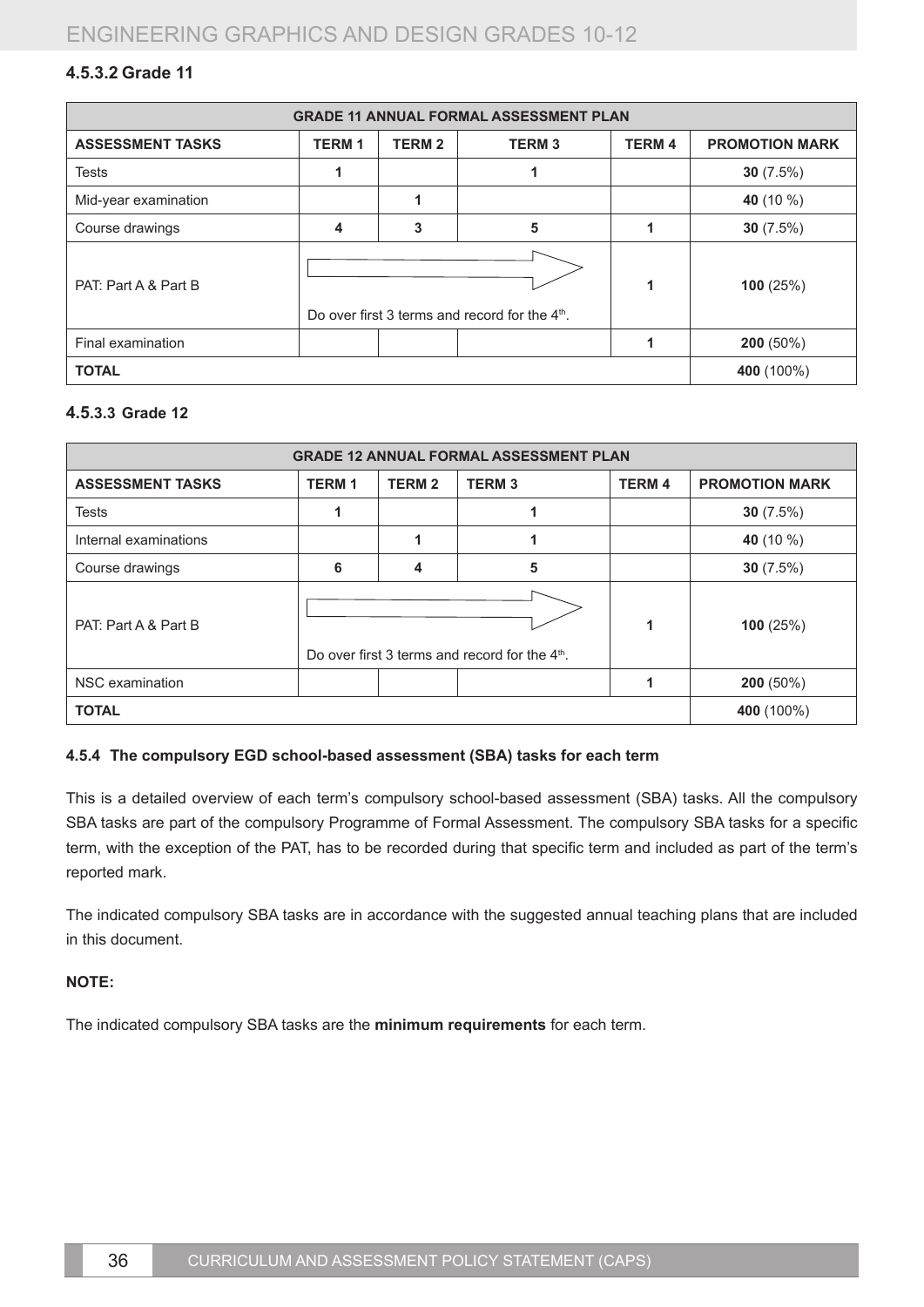#### **4.5.4.1 Grade 10**

| <b>GRADE 10 COMPULSORY SCHOOL-BASED ASSESSMENT TASKS</b>                                             |                           |                                                                                                                                                                                    |                           |                                                                                                                                                                                       |                           |  |
|------------------------------------------------------------------------------------------------------|---------------------------|------------------------------------------------------------------------------------------------------------------------------------------------------------------------------------|---------------------------|---------------------------------------------------------------------------------------------------------------------------------------------------------------------------------------|---------------------------|--|
| <b>TERM1</b>                                                                                         |                           | <b>TERM 2</b>                                                                                                                                                                      |                           | <b>TERM3</b>                                                                                                                                                                          |                           |  |
| <b>Assessment Tasks</b>                                                                              | Suggested<br>contribution | <b>Assessment Tasks</b>                                                                                                                                                            | Suggested<br>contribution | <b>Assessment Tasks</b>                                                                                                                                                               | Suggested<br>contribution |  |
| <b>Course drawings:</b><br>Freehand drawing<br>٠<br>Geometrical<br>٠<br>construction<br>Ellipse<br>٠ | 40%                       | <b>Course drawings:</b><br>1 <sup>st</sup> mechanical<br>$\bullet$<br>drawing<br>$\bullet$<br>2 <sup>nd</sup> mechanical<br>$\bullet$<br>drawing<br>Isometric drawing<br>$\bullet$ | 25%                       | <b>Course drawings:</b><br>Solid geometry<br>٠<br>Descriptive<br>٠<br>geometry<br>Civil floor plan<br>$\bullet$<br>Civil sectional<br>٠<br>elevation<br>One-point<br>٠<br>perspective | 40%                       |  |
| Test(s)                                                                                              | 60%                       | Mid-year<br>examination:<br>Paper 1 and<br>Paper 2                                                                                                                                 | 75%                       | Test(s)                                                                                                                                                                               | 60%                       |  |

#### **4.5.4.2 Grade 11**

| <b>GRADE 11 COMPULSORY SCHOOL-BASED ASSESSMENT TASKS</b> |     |                                                      |     |                                      |                           |  |  |
|----------------------------------------------------------|-----|------------------------------------------------------|-----|--------------------------------------|---------------------------|--|--|
| <b>TERM1</b>                                             |     | <b>TERM 2</b>                                        |     | <b>TERM3</b>                         |                           |  |  |
| Suggested<br><b>Assessment Tasks</b><br>contribution     |     | Suggested<br><b>Assessment Tasks</b><br>contribution |     | <b>Assessment Tasks</b>              | Suggested<br>contribution |  |  |
| <b>Course drawings:</b>                                  |     | <b>Course drawings:</b>                              |     | <b>Course drawings:</b>              |                           |  |  |
| Mechanical<br>$\bullet$<br>analytical exercise           |     | Civil floor plan with<br>elevations                  |     | Interpenetration &<br>development    |                           |  |  |
| 1 <sup>st</sup> mechanical<br>assembly                   | 40% | Civil sectional<br>elevation                         | 25% | Development of a<br>transition piece | 40%                       |  |  |
| Isometric drawing<br>$\bullet$                           |     | Solid geometry                                       |     | Loci (helix)                         |                           |  |  |
| Two-point<br>٠                                           |     |                                                      |     | Loci (cam)                           |                           |  |  |
| perspective                                              |     |                                                      |     | $2nd$ mechanical<br>assembly         |                           |  |  |
|                                                          | 60% | Mid-year<br>examination:                             | 75% |                                      | 60%                       |  |  |
| Test(s)                                                  |     | Paper 1 and<br>Paper 2                               |     | Test(s)                              |                           |  |  |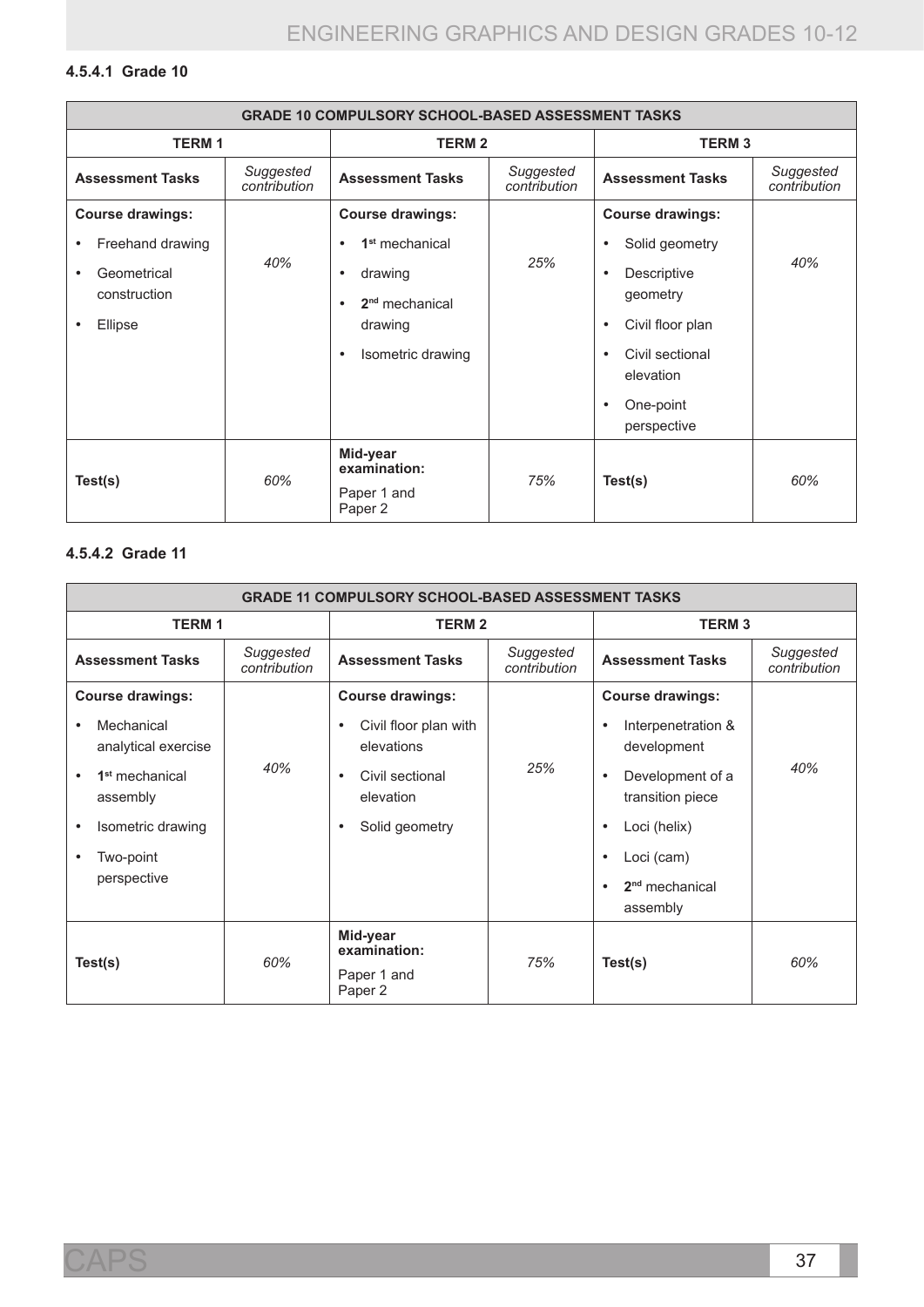#### **4.5.4.3 Grade 12**

| <b>GRADE 12 COMPULSORY SCHOOL-BASED ASSESSMENT TASKS</b>                                                                                                                                       |                           |                                                                                                                                                                                                   |                           |                                                                                                                                                                                                  |                           |  |  |
|------------------------------------------------------------------------------------------------------------------------------------------------------------------------------------------------|---------------------------|---------------------------------------------------------------------------------------------------------------------------------------------------------------------------------------------------|---------------------------|--------------------------------------------------------------------------------------------------------------------------------------------------------------------------------------------------|---------------------------|--|--|
| <b>TERM1</b>                                                                                                                                                                                   |                           | <b>TERM2</b>                                                                                                                                                                                      |                           | <b>TERM3</b>                                                                                                                                                                                     |                           |  |  |
| <b>Assessment Tasks</b>                                                                                                                                                                        | Suggested<br>contribution | <b>Assessment Tasks</b>                                                                                                                                                                           | Suggested<br>contribution | <b>Assessment Tasks</b>                                                                                                                                                                          | Suggested<br>contribution |  |  |
| <b>Course drawings:</b><br>1 <sup>st</sup> mechanical<br>assembly<br>Mechanical<br>$\bullet$<br>analytical exercise<br>Civil sectional<br>$\bullet$<br>elevation<br>Civil floor plan with<br>٠ | 40%                       | <b>Course drawings:</b><br>Isometric drawing<br>$\bullet$<br>Solid geometry<br>$\bullet$<br>Interpenetration &<br>$\bullet$<br>development<br>2 <sup>nd</sup> mechanical<br>$\bullet$<br>assembly | 25%                       | <b>Course drawings:</b><br>Development of a<br>transition piece<br>Loci (helix)<br>$\bullet$<br>Loci (cam)<br>٠<br>Loci (mechanisms)<br>٠<br>3 <sup>rd</sup> mechanical<br>$\bullet$<br>assembly | 10%                       |  |  |
| elevations<br>Civil site plan<br>٠<br>Two-point<br>٠<br>perspective                                                                                                                            |                           |                                                                                                                                                                                                   |                           | Test(s)                                                                                                                                                                                          | 15%                       |  |  |
| Test(s)                                                                                                                                                                                        | 60%                       | Mid-year<br>examination:<br>Paper 1 and<br>Paper <sub>2</sub>                                                                                                                                     | 75%                       | <b>Preparatory</b><br>examination:<br>Paper 1 and<br>Paper 2                                                                                                                                     | 75%                       |  |  |

#### **4.5.5 The EGD formal assessment tasks**

#### **4.5.5.1 Tests**

All the questions of the EGD tests should be of a similar or higher standard than the corresponding questions of the DBE's examination/exemplar papers. The mark allocations should also correlate with the DBE's examination/ exemplar papers' memoranda.

The question or questions for each test have to justify a minimum time allocation of 60 minutes and a minimum mark allocation of 50 marks. Most tests will therefore have to consist of at least TWO questions. However, if the time allocated for a test is not sufficient for the completion of both questions, the two questions can be written as two separate tests in order to make up the required 50 marks. It is however recommended to have as many tests as possible, formal and/or informal, written throughout the year because of the true reflection of achievement and preparatory value of tests.

#### **4.5.5.2 Course drawings**

The purpose of the course drawings is to provide evidence that ALL the topics have been adequately covered and that all the learners have been assessed and given sufficient feedback on their acquired knowledge and skills in common tasks on the prescribed content of each topic.

Engineering Graphics & Design is both a knowledge and application/skill-based subject. Drawing and analytical tasks should be done on a regular (daily) basis. From this normal yet essential developmental process of regular (daily) tasks, at least one common task has to be selected from the prescribed content of each topic. The selected common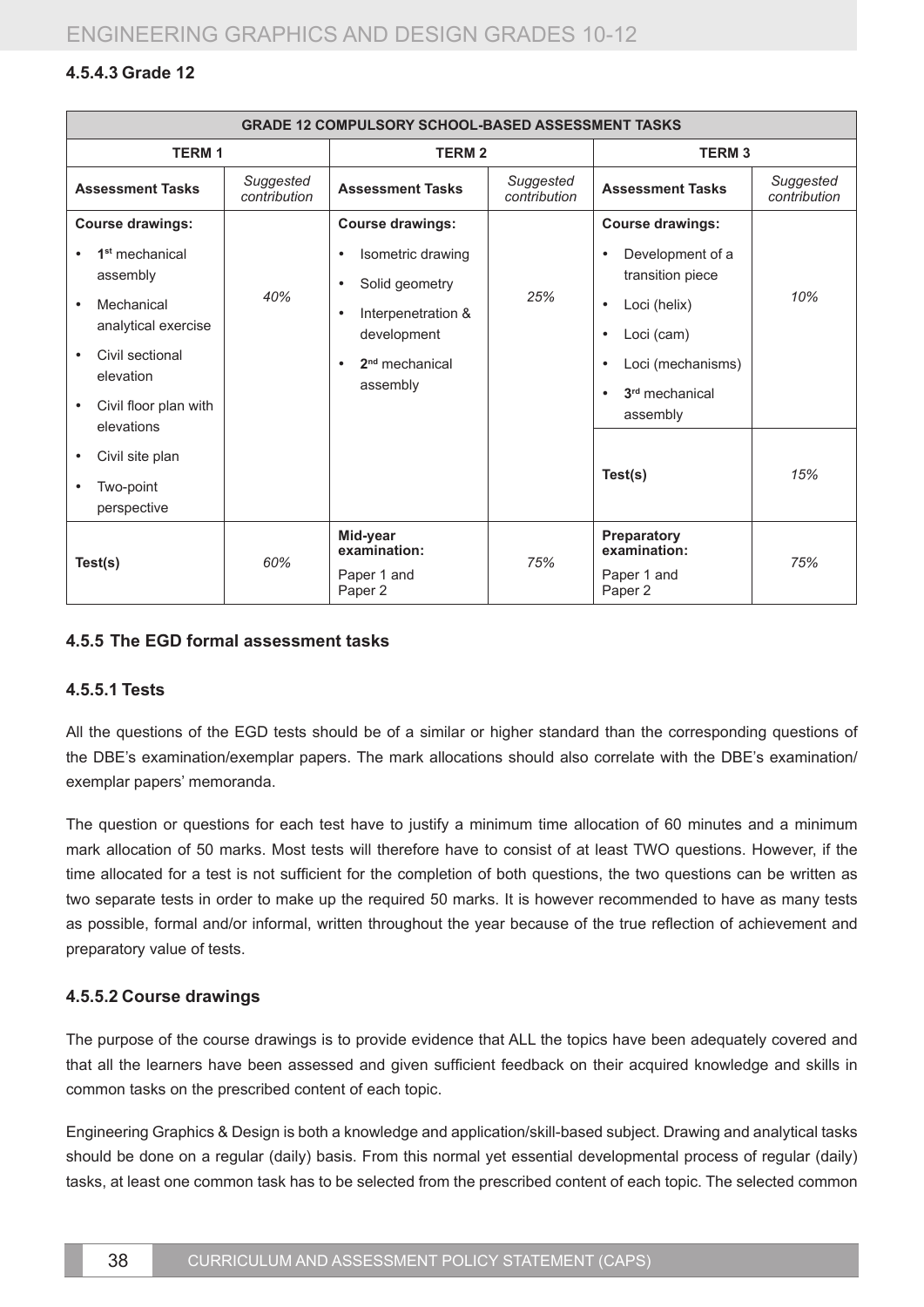task has to be formally assessed and recorded as part of the compulsory Programme of Formal Assessment. The selected common tasks will be referred to as course drawings (CDs).

Requirements for Course Drawings (CDs):

- CDs should come from the normal teaching and learning process of EGD and should therefore be one or more of the regular (daily) tasks;
- The teacher has to ensure that each CD is each learner's own work;
- All learners have to be afforded extended opportunities, within realistic time frames, to attempt to complete, correctly or incorrectly, each of the CDs;
- Each CD should address all, or most, of the grade-specific content of the topic and of an appropriate higher order of complexity for the specific grade. More that one task may be used to obtain the recorded CD mark;
- To ensure that all CDs comply with test and examination requirements and standards, all CDs, with the exception of the analytical exercises and the perspective drawing(s), have to be tasks that are completely redrawn;
- The questions and model answers of all CDs will be in the teacher's EGD file and all the assessed and recorded CDs of each learner will be in his/her EGD file;
- • Simplified rubrics may be used to assess all CDs;
- CDs are compulsory formal assessment tasks that have to contribute to the final promotion mark;
- It is important to note that CDs are not tests;
- Detailed descriptions of all CDs are on the last two pages of this document (*See APPENDIX 4*).

#### **4.5.5.3 Examinations**

The Engineering Graphics & Design examination papers should, in terms of format and content, be of a similar or higher standard than the DBE's examination/exemplar papers. The mark allocations should also be similar to the DBE's examination/exemplar papers.

In order to ensure the validity of examination papers, all papers should consist of original questions. Complete previous EGD exam papers, whether internally or externally set, may therefore not be used again. However, individual questions from a previous question paper may, preferably with some changes, be used again.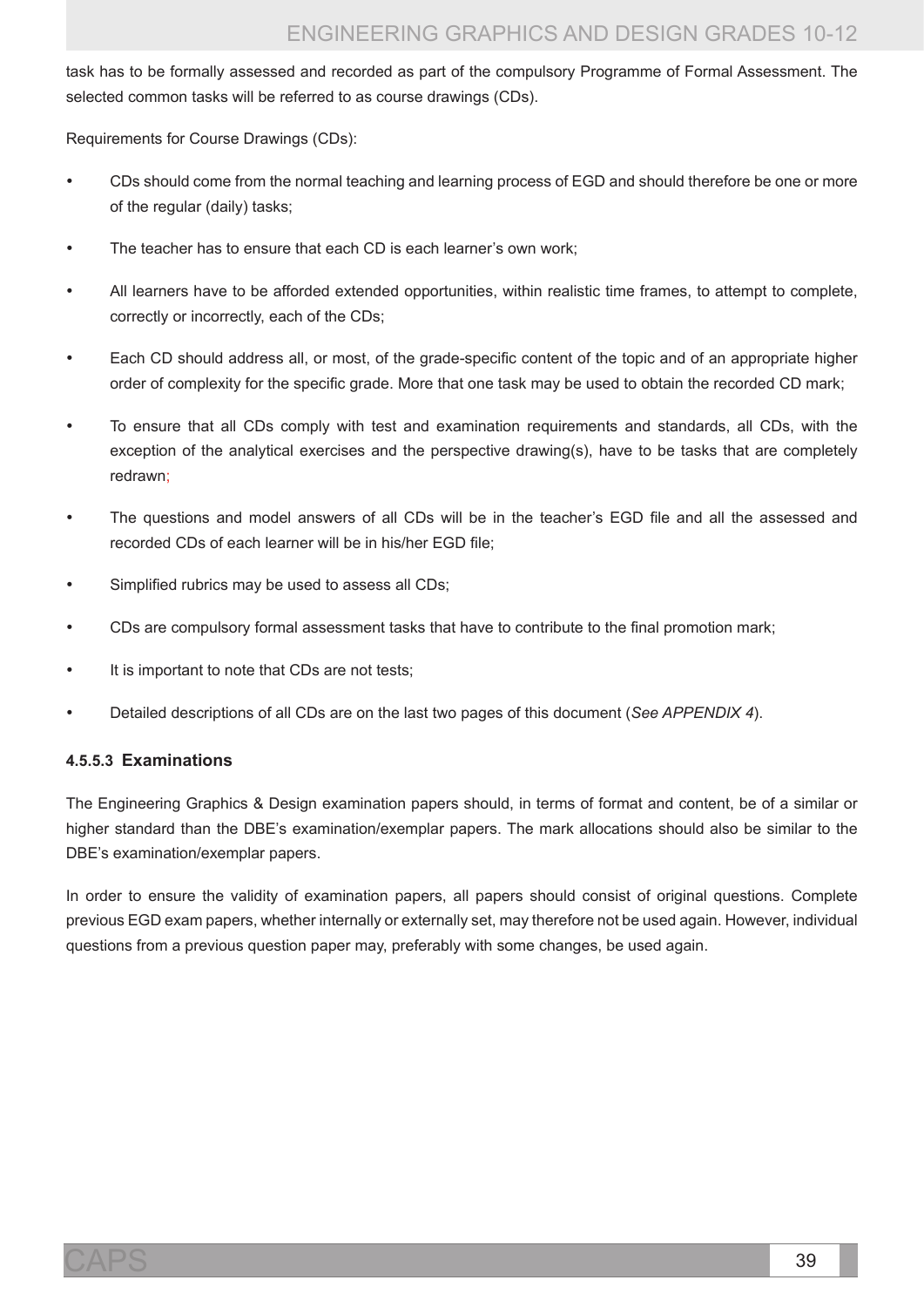#### **Format and composition of the final EGD examination papers are as follows**

| <b>GRADE 10 EXAMINATION PAPERS</b>     |                                                                                                     |          |                |                                        |          |  |  |
|----------------------------------------|-----------------------------------------------------------------------------------------------------|----------|----------------|----------------------------------------|----------|--|--|
| <b>PAPER 1 -CIVIL-</b>                 |                                                                                                     |          |                | <b>PAPER 2 -MECHANICAL-</b>            |          |  |  |
| (2 hours)                              |                                                                                                     |          | (2 hours)      |                                        |          |  |  |
| In first-angle orthographic projection |                                                                                                     |          |                | In third-angle orthographic projection |          |  |  |
| $Q$ 1A                                 | Civil analytical                                                                                    | ±20%     | Q <sub>1</sub> | Mechanical analytical                  | ±20%     |  |  |
| $Q$ 1B                                 | Electrical circuits                                                                                 |          | Q <sub>2</sub> | Geometrical construction               | ±25%     |  |  |
| Q <sub>2</sub>                         | Descriptive geometry<br>and/or solid geometry                                                       | ± 25%    | Q <sub>3</sub> | Isometric drawing                      | ±25%     |  |  |
| Q <sub>3</sub>                         | 1-point perspective drawing                                                                         | ±25%     |                |                                        |          |  |  |
| Q <sub>4</sub>                         | Civil working drawing                                                                               | $± 30\%$ | $Q_4$          | Mechanical working drawing             | $± 30\%$ |  |  |
|                                        | <b>NOTE:</b> For the June examination, the TWO 2-hour papers may be substituted by ONE 3-hour paper |          |                |                                        |          |  |  |

| <b>GRADE 11 EXAMINATION PAPERS</b> |                                                                                                          |       |                |                                         |      |  |
|------------------------------------|----------------------------------------------------------------------------------------------------------|-------|----------------|-----------------------------------------|------|--|
| <b>PAPER 1 -CIVIL-</b>             |                                                                                                          |       |                | <b>PAPER 2 -MECHANICAL-</b>             |      |  |
| (3 hours)                          |                                                                                                          |       | (3 hours)      |                                         |      |  |
|                                    | In first-angle orthographic projection                                                                   |       |                | In third-angle orthographic projection  |      |  |
| Q 1A                               | Civil analytical                                                                                         | ±15%  | Q <sub>1</sub> |                                         | ±15% |  |
| $Q$ 1B                             | Electrical circuits                                                                                      |       |                | Mechanical analytical                   |      |  |
| Q <sub>2</sub>                     | Interpenetration and development<br>and/or development of a transition<br>piece<br>and/or solid geometry | ± 20% | Q <sub>2</sub> | Loci of a helix<br>and/or loci of a cam | ±20% |  |
| Q <sub>3</sub>                     | 2-point perspective drawing                                                                              | ±25%  | Q <sub>3</sub> | Isometric drawing                       | ±25% |  |
| Q <sub>4</sub>                     | Civil working drawing                                                                                    | ±40%  | $Q_4$          | Mechanical assembly                     | ±40% |  |

| <b>GRADE 12 EXAMINATION PAPERS</b>     |                                                        |       |                |                                        |       |  |  |
|----------------------------------------|--------------------------------------------------------|-------|----------------|----------------------------------------|-------|--|--|
| <b>PAPER 1 -CIVIL-</b>                 |                                                        |       |                | <b>PAPER 2 -MECHANICAL-</b>            |       |  |  |
| (3 hours)                              |                                                        |       | (3 hours)      |                                        |       |  |  |
| In first-angle orthographic projection |                                                        |       |                | In third-angle orthographic projection |       |  |  |
| Q <sub>1</sub>                         | Civil analytical                                       | ± 15% | Q <sub>1</sub> | Mechanical analytical                  | ±15%  |  |  |
|                                        | Interpenetration and development                       |       |                | Loci of a helix                        |       |  |  |
| Q <sub>2</sub>                         | and/or development of a transition<br>piece            | ± 20% | Q <sub>2</sub> | and/or loci of a cam                   | ± 20% |  |  |
|                                        |                                                        |       |                | and/or loci of a point(s) of a         |       |  |  |
|                                        | and/or solid geometry                                  |       |                | mechanism                              |       |  |  |
| Q <sub>3</sub>                         | 2-point perspective drawing                            | ±20%  | Q <sub>3</sub> | Isometric drawing                      | ±20%  |  |  |
| $Q_4$                                  | Civil working drawing including<br>electrical features | ± 45% | $Q_4$          | Mechanical assembly                    | ±45%  |  |  |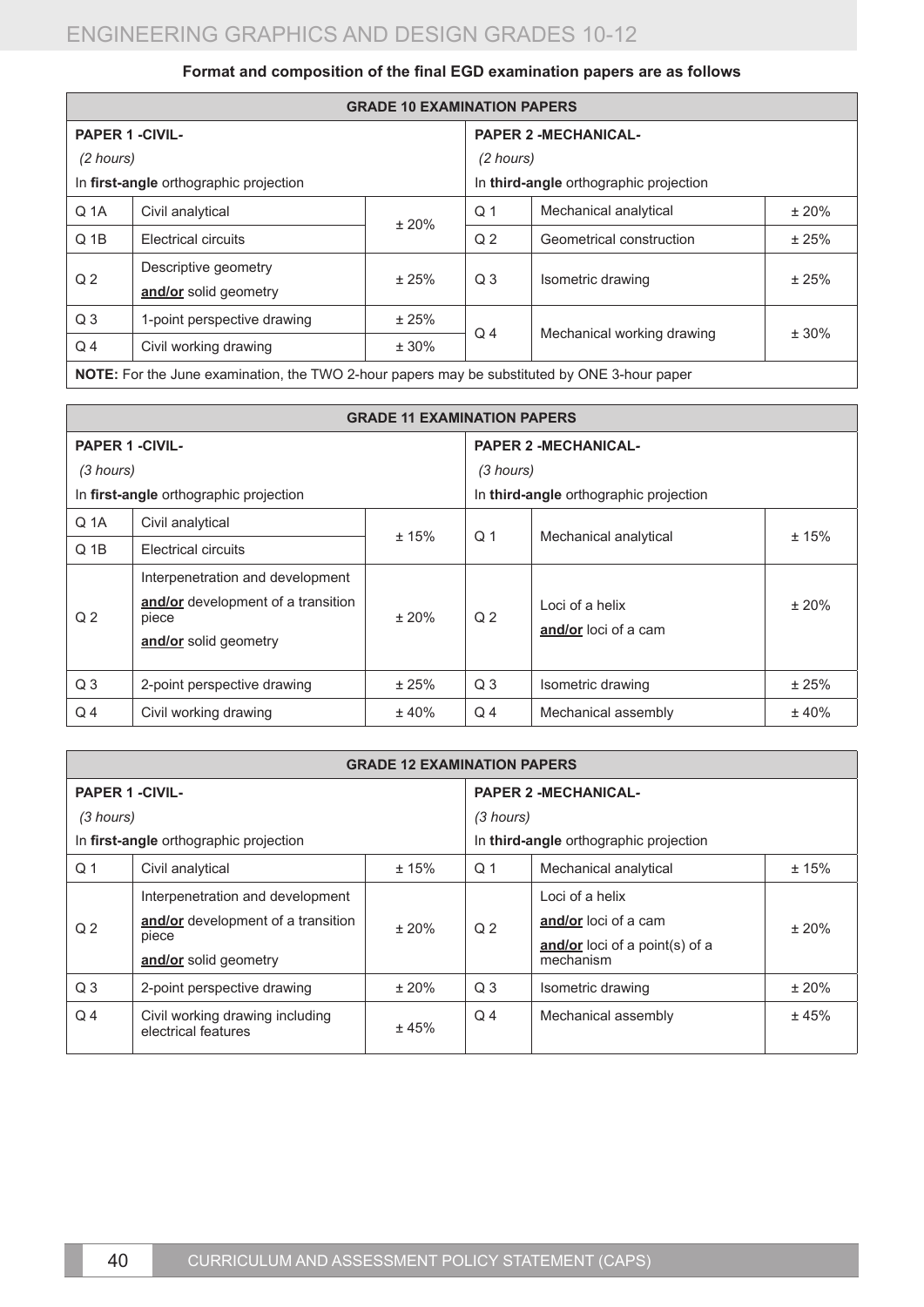#### **4.5.6 Assessment of the EGD formal assessment tasks**

Assessment is an integral part of teaching and learning, and should be done on a regular basis. It is therefore essential that most informal exercises should also be assessed. To ensure that assessment successfully contributes to the teaching and learning process, it is imperative that all assessment tasks, whether formal or informal, have to be assessed within ONE week after submission.

#### **4.5.6.1 Course Drawings (CDs)**

• A mark out of 10 allocated according to a SIMPLIFIED RUBRIC. *(See APPENDICES 1, 2 and 3)*

NOTE:

The complete MODEL ANSWER of each CD should be in the teacher's EGD file and used as a guideline for obtaining the mark.

or, a converted mark out of 10, allocated according to a MARKING MEMORANDUM.

#### **4.5.6.2 Tests**

Marks allocated according to MARKING MEMORANDA (In accordance with the DBE's Exemplar and Pilot/ November examination papers*).*

#### **4.5.6.3 Examinations**

Marks allocated according to MARKING MEMORANDA (In accordance with the DBE's Exemplar and Pilot/ November examination papers*).*

#### **NOTE:**

The principles of '**marking with the mistake**' and '**benefit of doubt to the learner**' should be applied when assessing Formal Assessment Tasks.

#### **4.6 Recording**

Recording is a process in which the teacher documents the level of a learner's performance in a specific assessment task. It indicates learner progress towards the achievement of the knowledge as prescribed in the Curriculum and Assessment Policy Statements. Records of learner performance should provide evidence of the learner's conceptual progression within a grade and her/his readiness to progress or to be promoted to the next grade. Records of learner performance should also be used to verify the progress made by teachers and learners in the teaching and learning process. Teachers will record actual marks against the tasks by using a record sheet and also report in percentages against the subject on the learner's report cards.

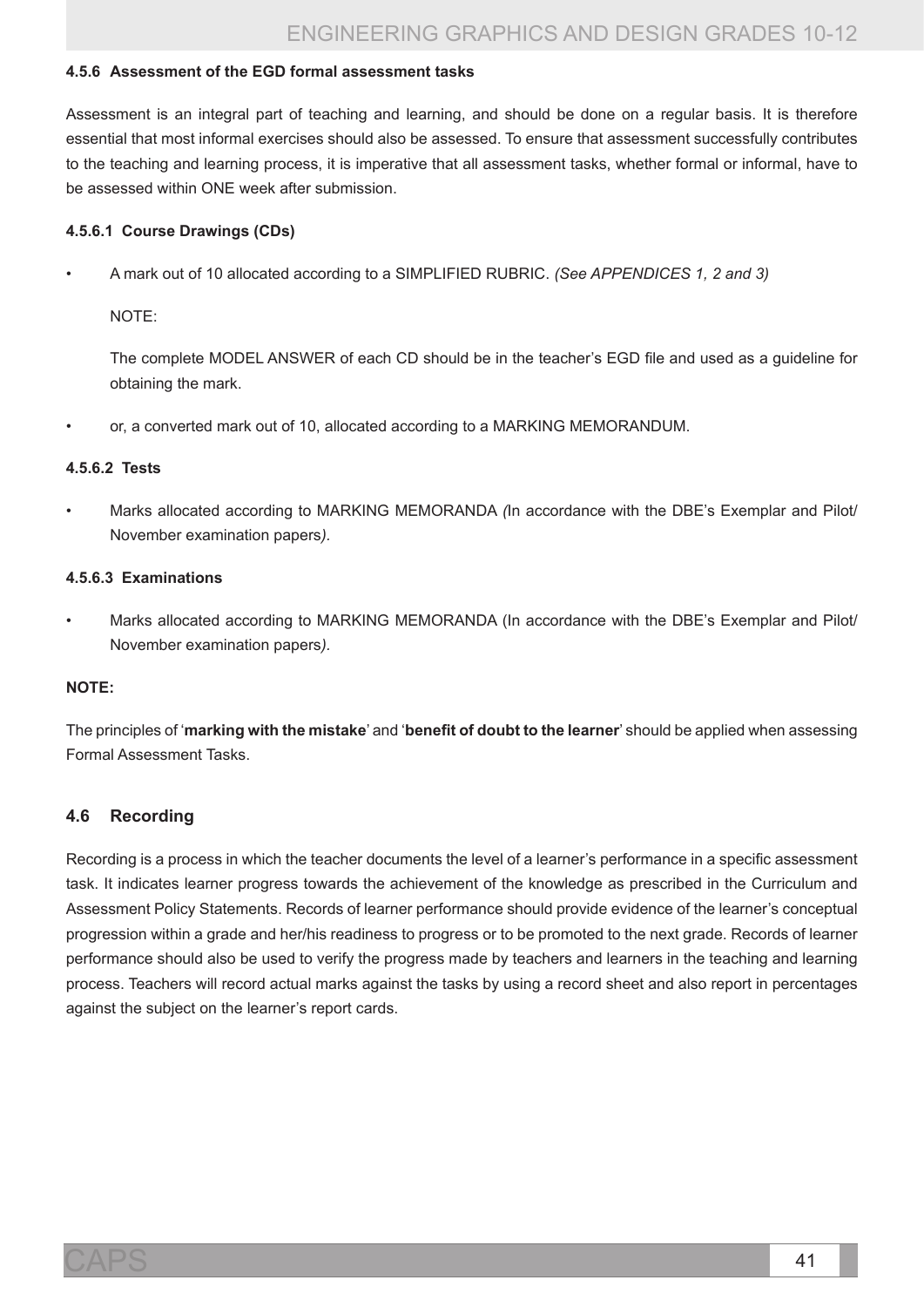#### **4.7 Reporting**

Reporting is a process of communicating learner performance to learners, parents, schools, and other stakeholders. Learner performance can be reported in a number of ways, including report cards, parents' meetings, school visitation days, parent-teacher conferences, phone calls, letters, class or school newsletters, etc. Teachers in all grades report in percentages against the subject. The following rating scale will apply for reports:

| <b>RATING CODE</b> | <b>DESCRIPTION OF COMPETENCE</b> | <b>PERCENTAGE</b> |
|--------------------|----------------------------------|-------------------|
|                    | Outstanding achievement          | $80 - 100$        |
| 6                  | Meritorious achievement          | $70 - 79$         |
| 5                  | Substantial achievement          | $60 - 69$         |
| 4                  | Adequate achievement             | $50 - 59$         |
| 3                  | Moderate achievement             | $40 - 49$         |
| ⌒                  | Elementary achievement           | $30 - 39$         |
|                    | Not achieved                     | $0 - 29$          |

#### **Rating codes and percentages for reporting:**

NOTE: The seven point scale should have clear descriptors that give detailed information for each level.

#### **4.8 Moderation of assessment**

Moderation refers to the process that ensures that the assessment tasks are fair, valid and reliable. Moderation should be implemented at school, district, provincial and national levels. Comprehensive and appropriate moderation practices have to be in place for the quality assurance of all subject assessments.

All the Grades 10 and 11 EGD formal assessment tasks have to (unless provided) be internally set, assessed and moderated. All Grades 10 and 11 EGD formal assessment tasks could be externally moderated.

All the Grade 12 EGD formal school-based (internal) assessment tasks have to (unless provided) be internally set, assessed and moderated. The final Grade 12 EGD formal school-based (internal) assessment task marks will be externally moderated and verified.

The Grade 12 PAT, which will be externally set, has to be internally assessed and externally moderated and verified. The final NSC examination will be externally set, assessed and moderated.

All external moderation for EGD should be done by the EGD provincial subject advisor.

#### **4.9 Practical Assessment Task (PAT)**

The Practical Assessment Task (PAT) is essentially the third examination paper of EGD. ALL the presentation requirements of the PAT have to be completed at school, under the supervision of the EGD teacher. Each learner has to complete one PAT for every year of the FET phase.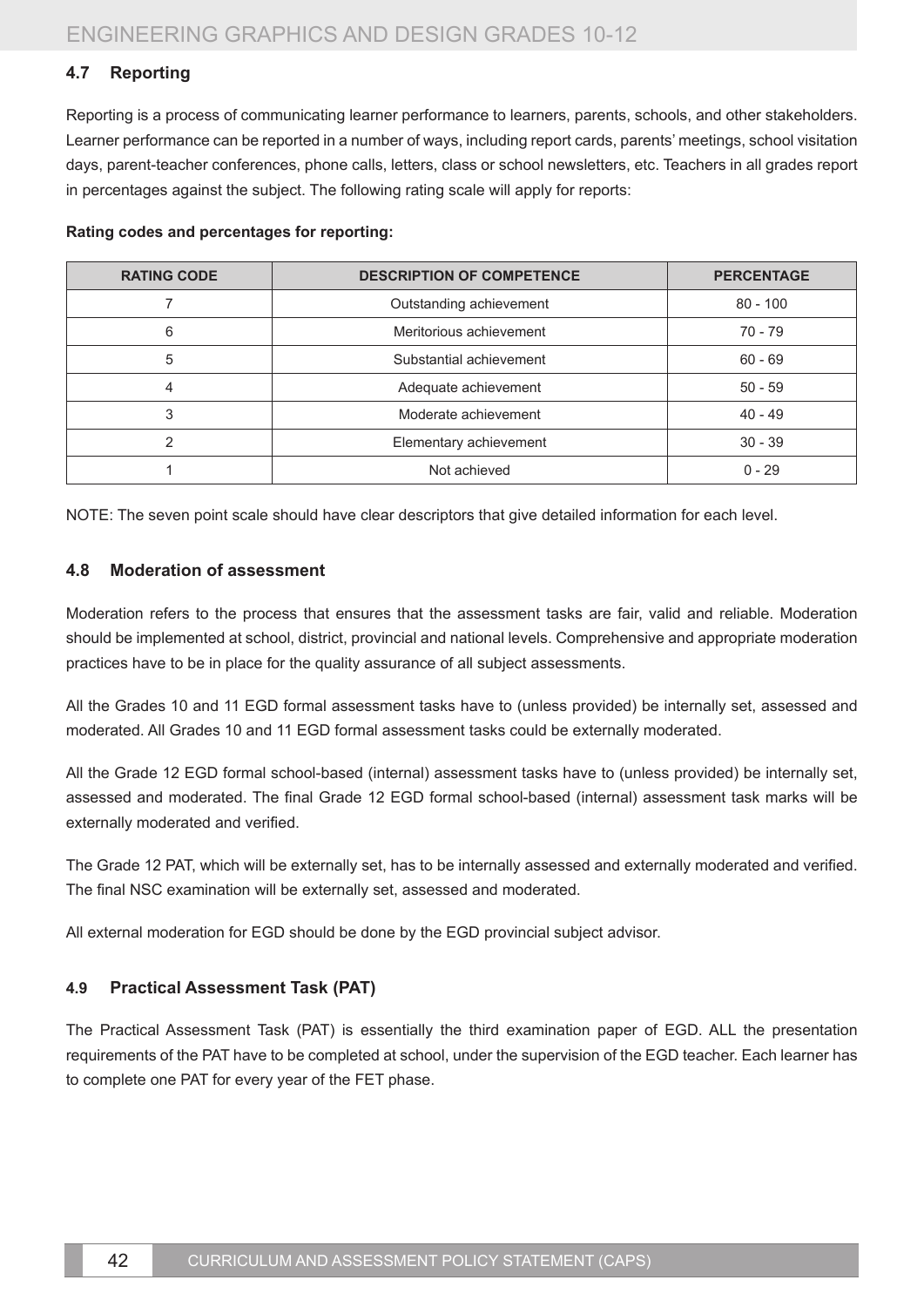The primary purpose of the PAT is to assess four subjective content and concept topics which are not assessed in the examination papers. These are:

- • the Design Process
- the application of drawing knowledge and drawing skills to the design process
- • CAD management and drawings
- the quality and neatness of free-hand, instrument and CAD drawings.

#### **The elements and mark allocation for each grade's PAT:**

| <b>Elements</b>                                              | Gr. 10 | Gr. 11 | Gr. 12 |
|--------------------------------------------------------------|--------|--------|--------|
| Part A: The Design Process                                   | 50%    | 40%    | 25%    |
| Part B: Correctness and quality of the presentation drawings | 50%    | 60 %   | 75 %   |

The PATs should be completed in phases during the first three terms:

- Phase 1: Design Process (by the end of the 1<sup>st</sup> term for Grades 11 & 12)
- Phase 2: Presentation drawings (by the end of the  $2^{nd}$  term for Grades 11 & 12)
- Phase 3: Completion of PAT portfolio (before provincial moderation in the  $3<sup>rd</sup>$  term).

Although the phases could be done either CYCLICALLY (one EGD period per week) or in a BLOCK TIME (as contained in the annual teaching plan), it is recommended that one entire day per term, preferably during the examination sessions, be allocated for each phase.

#### **Assessment of the Practical Assessment Task (PAT)**

For each criterion, a mark out of 10 is allocated according to the RUBRICS for the EGD PAT

#### **4.10 Progression/promotion marks**

This is a detailed overview of each grades **minimum compulsory formal assessment tasks** that have to contribute to the final progression/promotion mark.

| <b>GRADE 10 PROGRESSION/PROMOTION MARK</b>                                                  |                                           |             |  |  |
|---------------------------------------------------------------------------------------------|-------------------------------------------|-------------|--|--|
| <b>Assessment Tasks</b><br><b>Compulsory contribution</b>                                   |                                           |             |  |  |
|                                                                                             | <b>ALL tests</b>                          | $30(7.5\%)$ |  |  |
| <b>SBA</b>                                                                                  | <b>ALL course drawings</b>                | $30(7.5\%)$ |  |  |
|                                                                                             | Mid-year examination: Paper 1 and Paper 2 | 40 (10%)    |  |  |
|                                                                                             | <b>Practical Assessment Task (PAT)</b>    | 100 $(25%)$ |  |  |
| November (final) examination: Paper 1 (100 marks) and<br>$200(50\%)$<br>Paper 2 (100 marks) |                                           |             |  |  |
| <b>TOTAL</b>                                                                                |                                           | 400         |  |  |

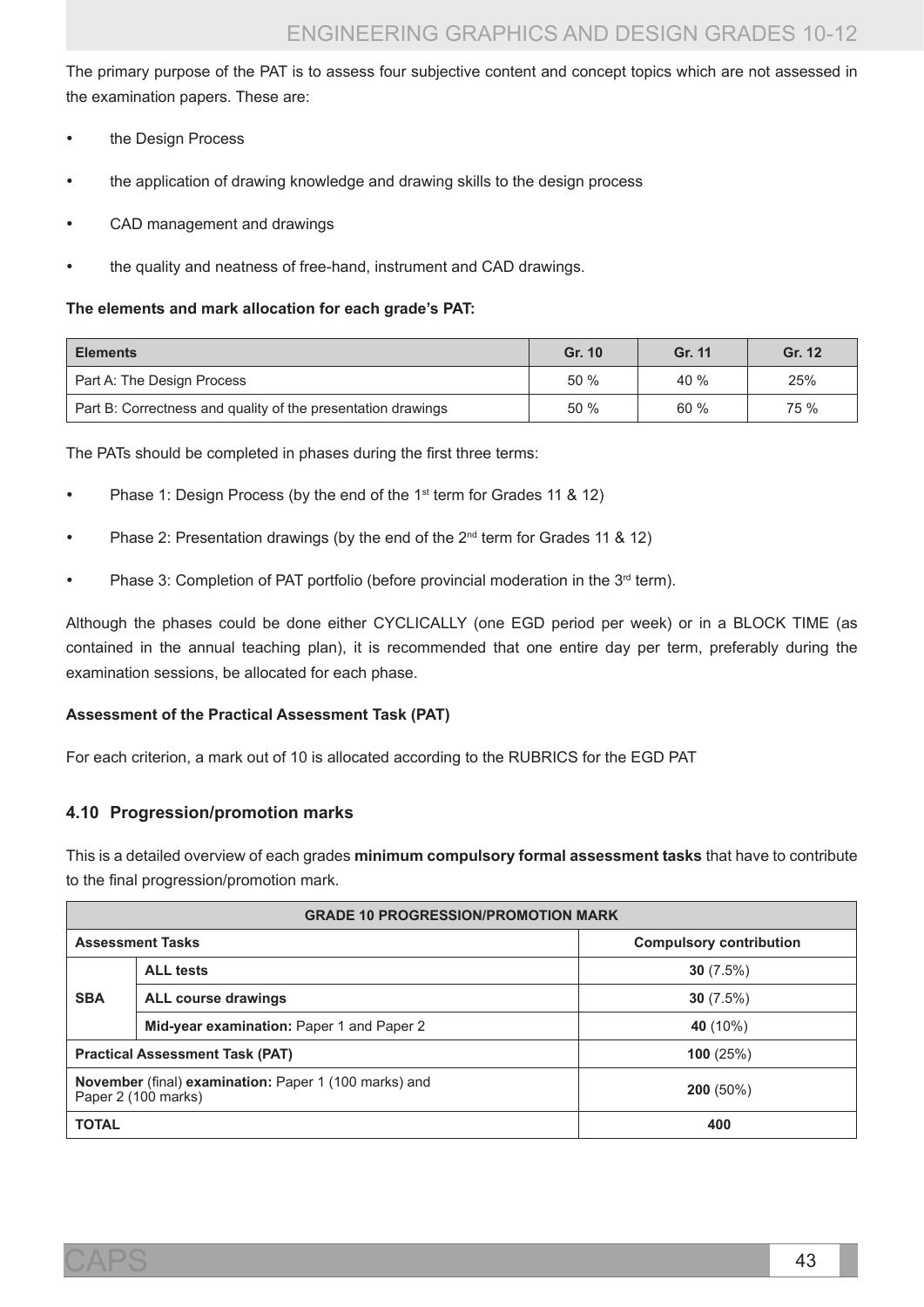| <b>GRADE 11 PROGRESSION/PROMOTION MARK</b>                                   |                                           |                                |  |  |
|------------------------------------------------------------------------------|-------------------------------------------|--------------------------------|--|--|
| <b>Assessment Tasks</b>                                                      |                                           | <b>Compulsory contribution</b> |  |  |
|                                                                              | <b>ALL tests</b>                          | 30 $(7.5\%)$                   |  |  |
| <b>SBA</b>                                                                   | <b>ALL course drawings</b>                | $30(7.5\%)$                    |  |  |
|                                                                              | Mid-year examination: Paper 1 and Paper 2 | 40 (10%)                       |  |  |
| <b>Practical Assessment Task (PAT)</b>                                       |                                           | 100 $(25%)$                    |  |  |
| November (final) examination: Paper 1 (100 marks) and<br>Paper 2 (100 marks) |                                           | $200(50\%)$                    |  |  |
| <b>TOTAL</b>                                                                 |                                           | 400                            |  |  |

| <b>GRADE 12 PROGRESSION/PROMOTION MARK</b>                                              |                                                      |              |  |  |  |
|-----------------------------------------------------------------------------------------|------------------------------------------------------|--------------|--|--|--|
| <b>Assessment Tasks</b><br><b>Compulsory contribution</b>                               |                                                      |              |  |  |  |
|                                                                                         | <b>ALL tests</b>                                     | $30(7.5\%)$  |  |  |  |
| <b>SBA</b>                                                                              | <b>ALL course drawings</b>                           | 30 $(7.5\%)$ |  |  |  |
|                                                                                         | Mid-year examinations: Paper 1 and Paper 2           | 15(3.75%)    |  |  |  |
|                                                                                         | Prelim/preparatory examinations: Paper 1 and Paper 2 | 25(6.25%)    |  |  |  |
| 100(25%)<br><b>Practical Assessment Task (PAT)</b>                                      |                                                      |              |  |  |  |
| <b>November</b> (final) <b>examination:</b> Paper 1 (100 marks) and Paper 2 (100 marks) |                                                      | $200(50\%)$  |  |  |  |
| <b>TOTAL</b>                                                                            |                                                      | 400          |  |  |  |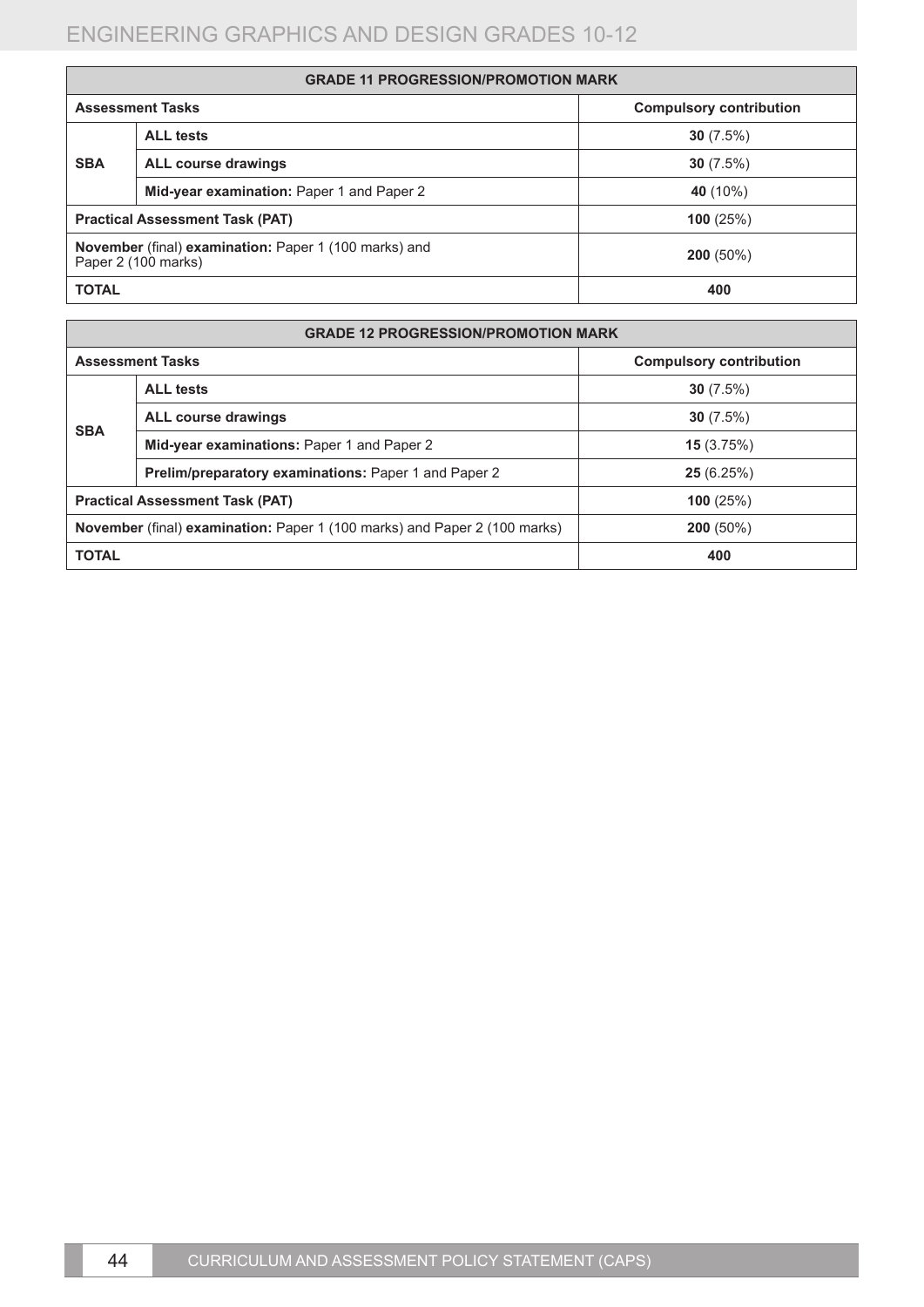#### **4.11 APPENDICES:**

#### **4.11.1 APPENDIX 1: A simplified RUBRIC for assessing course drawings (CDs) and daily exercises**

#### **NOTE:**

If the task is a course drawing, the complete model answer of the drawing has to be used as a guideline for obtaining the mark.

| <b>RUBRIC FOR THE CORRECTNESS OF THE DRAWING</b> |                                                   |                                                |                |  |
|--------------------------------------------------|---------------------------------------------------|------------------------------------------------|----------------|--|
| <b>DESCRIPTION for MARK</b>                      | <b>GENERAL INDICATORS</b>                         | <b>± PERCENTAGE</b>                            | <b>MARK</b>    |  |
| <b>OUTSTANDING</b>                               | <b>Error</b> free                                 | 100%                                           | $\overline{7}$ |  |
| (VERY GOOD)<br><b>MERITORIOUS</b>                | <b>Few errors</b>                                 | ±85%<br>A distinction drawing                  | 6              |  |
| <b>SUBSTANTIAL</b><br>(GOOD)                     |                                                   | ±70%<br>A good 'C' to 'B' drawing              | 5              |  |
| ADEQUATE<br>(SATISFACTORY)                       | Some errors                                       | ± 55%<br>MORE than a 50%                       | 4              |  |
| <b>MODERATE</b><br>(ACCEPTABLE)                  | $(\pm \frac{1}{2}$ right and $\frac{1}{2}$ wrong) | ± 40%<br>LESS than a 50%                       | 3              |  |
| ELEMENTARY (UNACCEPTABLE)                        | <b>Many errors</b>                                | ± 33%<br>Only a few correct features           | $\overline{2}$ |  |
| NOT ACHIEVED<br>(VERY BAD)                       | <b>Completely wrong</b>                           | ± 25% & LESS<br>'Something' drawn very wrongly |                |  |
| <b>NON-COMPLIANCE</b>                            | No work handed in                                 | Nothing to mark                                | <b>NC</b>      |  |

 **+**

#### **RUBRIC FOR THE QUALITY AND NEATNESS OF THE DRAWING**

Assess the **consistency** and **quality** of **line work**, **printing**/**writing, dimensioning techniques** and **general neatness** of the drawing.

| <b>DESCRIPTION for MARK</b>       | <b>GENERAL INDICATORS</b>          | <b>± PERCENTAGE</b> | <b>MARK</b>  |
|-----------------------------------|------------------------------------|---------------------|--------------|
| <b>OUTSTANDING</b><br>(VERY GOOD) | Very easy to 'read'                | $80\% +$            | 3            |
| (SATISFACTORY)<br>ADEQUATE        | 'Readable', but could be<br>better | $60\% +$            | $\mathbf{2}$ |
| NOT ACHIEVED (UNACCEPTABLE)       | Difficult to 'read'                | 50% & LESS          |              |
| NON-COMPLIANCE                    | No work handed in                  | Nothing to mark     | <b>NC</b>    |

**=**

| <b>TOTAL</b> |    |
|--------------|----|
|              | 10 |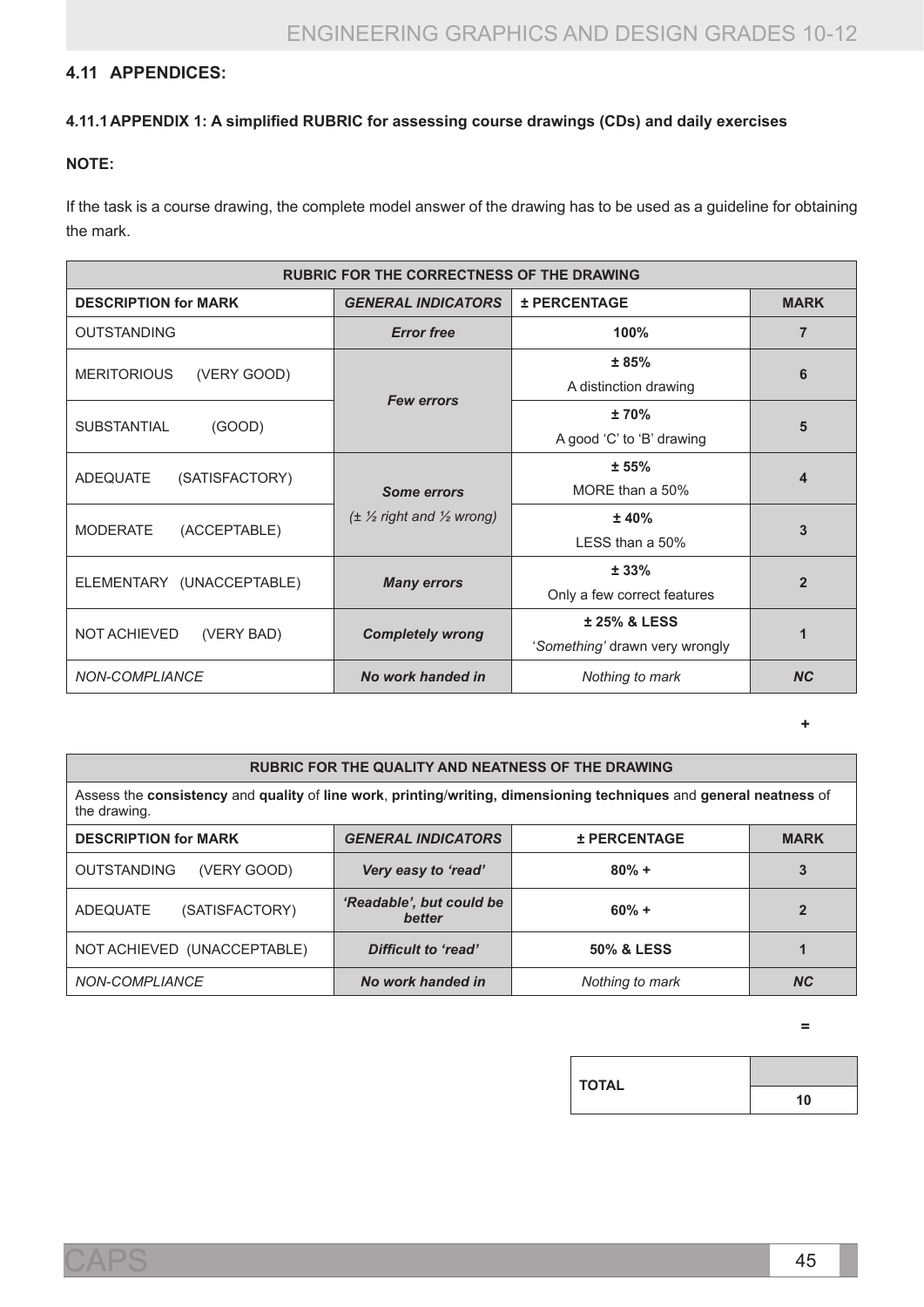#### **4.11.2 APPENDIX 2: A simplified RUBRIC for assessing multi-view civil working drawings**

#### **NOTE:**

If the task is a course drawing, the complete MODEL ANSWER of the multi-view civil working drawing has to be used as a guideline for obtaining the mark.

| <b>CRITERIA</b>                                  | 2 VIEWS        | <b>3 VIEWS</b>          | <b>4 VIEWS</b> | <b>OWN CRITERIA</b>   | <b>MARKS</b> |
|--------------------------------------------------|----------------|-------------------------|----------------|-----------------------|--------------|
| VIEW <sub>1</sub>                                | 6              | 4                       | 3              |                       |              |
| <b>VIEW 2</b>                                    | 6              | 4                       | $\overline{3}$ |                       |              |
| <b>VIEW 3</b>                                    |                | 4                       | 3              |                       |              |
| <b>VIEW 4</b>                                    |                | Ξ.                      | $\overline{3}$ |                       |              |
| <b>BORDER and COMPLETE</b><br><b>TITLE BLOCK</b> | $\overline{1}$ | 1                       | 1              |                       |              |
| ANNOTATIONS/NOTES/<br><b>SECTION PLANE</b>       | $\overline{2}$ | $\overline{\mathbf{2}}$ | $\overline{2}$ |                       |              |
| <b>DIMENSIONS</b>                                | $\overline{2}$ | $\overline{2}$          | $\overline{2}$ |                       |              |
| PRESENTATION: planning,<br>quality and neatness  | $\overline{3}$ | 3                       | 3              |                       |              |
| <b>TOTAL</b>                                     | 20             | 20                      | 20             | <b>TOTAL</b>          |              |
| CALCULATION                                      | $\div$ 2       | $\div$ 2                | $\div$ 2       | CALCULATION           |              |
| <b>RECORDED TOTAL</b>                            | 10             | 10                      | 10             | <b>RECORDED TOTAL</b> | 10           |
| No work handed in                                | <b>NC</b>      | <b>NC</b>               | <b>NC</b>      | No work handed in     | <b>NC</b>    |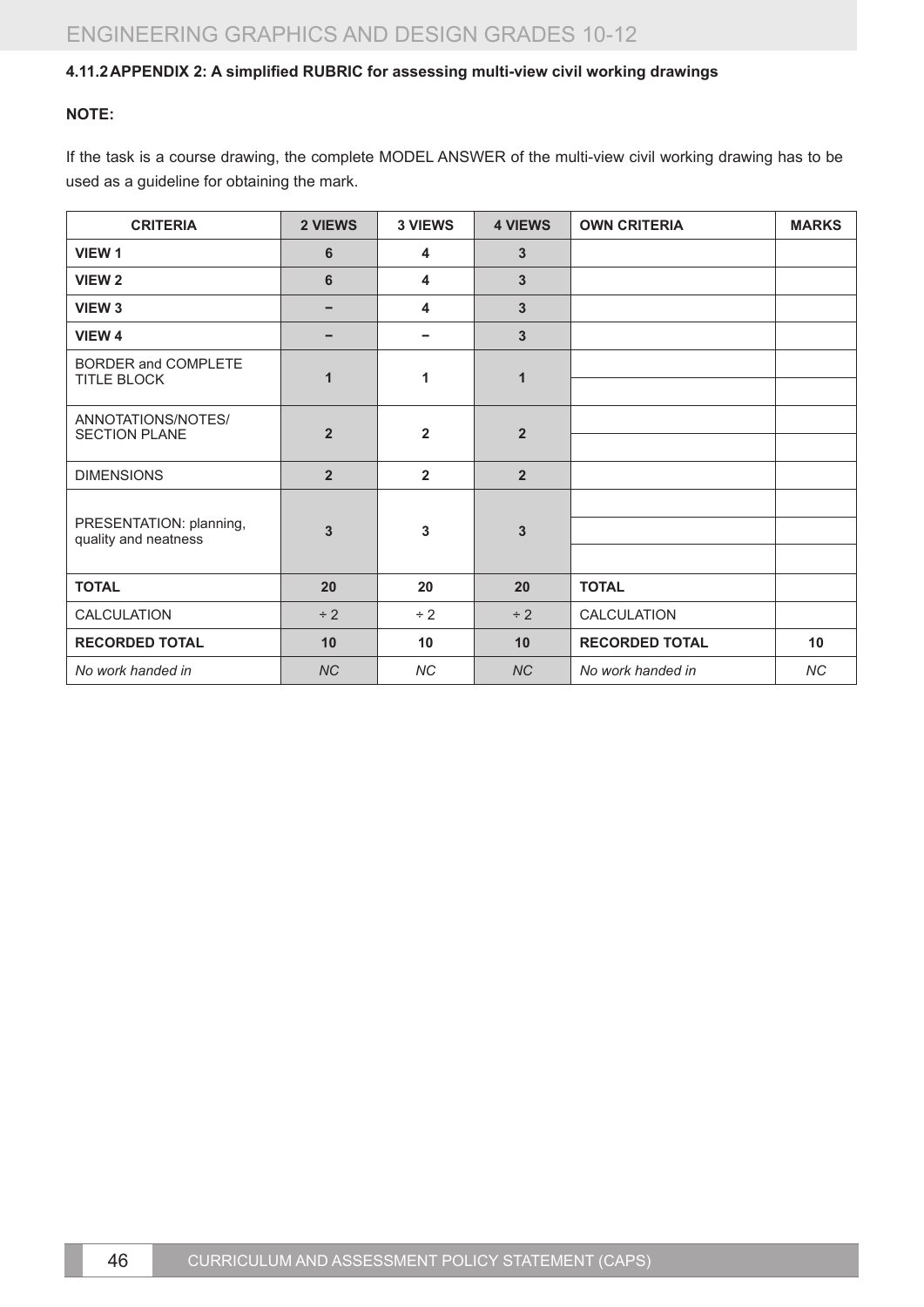#### **4.11.3 APPENDIX 3: A simplified RUBRIC for assessing multi-view mechanical working drawings**

#### **NOTE:**

If the task is a course drawing, the complete MODEL ANSWER of the multi-view mechanical working drawing has to be used as a guideline for obtaining the mark.

| <b>CRITERIA</b>                                        | 2 VIEWS        | <b>3 VIEWS</b> | <b>4 VIEWS</b> | <b>OWN CRITERIA</b>   | <b>MARKS</b> |
|--------------------------------------------------------|----------------|----------------|----------------|-----------------------|--------------|
| VIEW <sub>1</sub>                                      | 6              | 4              | 3              |                       |              |
| <b>VIEW 2</b>                                          | 6              | 4              | $\overline{3}$ |                       |              |
| <b>VIEW3</b>                                           |                | 4              | 3              |                       |              |
| <b>VIEW 4</b>                                          |                |                | $\overline{3}$ |                       |              |
| BORDER and COMPLETE<br>TITLE BLOCK                     | $\mathbf 1$    | 1              | $\mathbf 1$    |                       |              |
| <b>SECTION PLANE(S)</b>                                | $\mathbf{1}$   | 1              | $\mathbf{1}$   |                       |              |
| PROJECTION SYMBOL                                      | $\mathbf{1}$   | 1              | $\mathbf{1}$   |                       |              |
| <b>DIMENSIONS</b>                                      | $\overline{2}$ | $\overline{2}$ | $\overline{2}$ |                       |              |
| PRESENTATION: Planning,<br><b>Quality and Neatness</b> | $\overline{3}$ | 3              | 3              |                       |              |
| <b>TOTAL</b>                                           | 20             | 20             | 20             | <b>TOTAL</b>          |              |
| CALCULATION                                            | $\div$ 2       | $\div$ 2       | $\div$ 2       | CALCULATION           |              |
| <b>RECORDED TOTAL</b>                                  | 10             | 10             | 10             | <b>RECORDED TOTAL</b> | 10           |
| No work handed in                                      | <b>NC</b>      | <b>NC</b>      | <b>NC</b>      | No work handed in     | <b>NC</b>    |

#### **4.11.4 APPENDIX 4: Detailed descriptions of the prescribed course drawings (CDs):**

The CDs listed below are the **minimum** number of compulsory CDs required for each grade's promotion mark out of 30.

#### **NOTE***:*

A **working drawing refers** to a layout drawing in which **all relevant drawing features** such as a complete title block, symbols, dimensions and labels, cutting plane(s), hatching detail etc, **should be included***.*

#### GRADE **10** (*12 CDs*):

- **Free-hand drawing:** *An enlarged freehand drawing that shows clear evidence of the use of blocks to establish correct proportions and sizes.*
- **Geometrical constructions:** *A complex drawing(s) that provides evidence that all or most of the geometrical constructions were taught.*
- **Construction of an ellipse:** *A complex drawing that provides evidence that the construction of the ellipse was taught.*
- **TWO mechanical drawings**: *These have to be multi-view 3rd angel working drawings of two complex castings that are completely different in terms of their design.*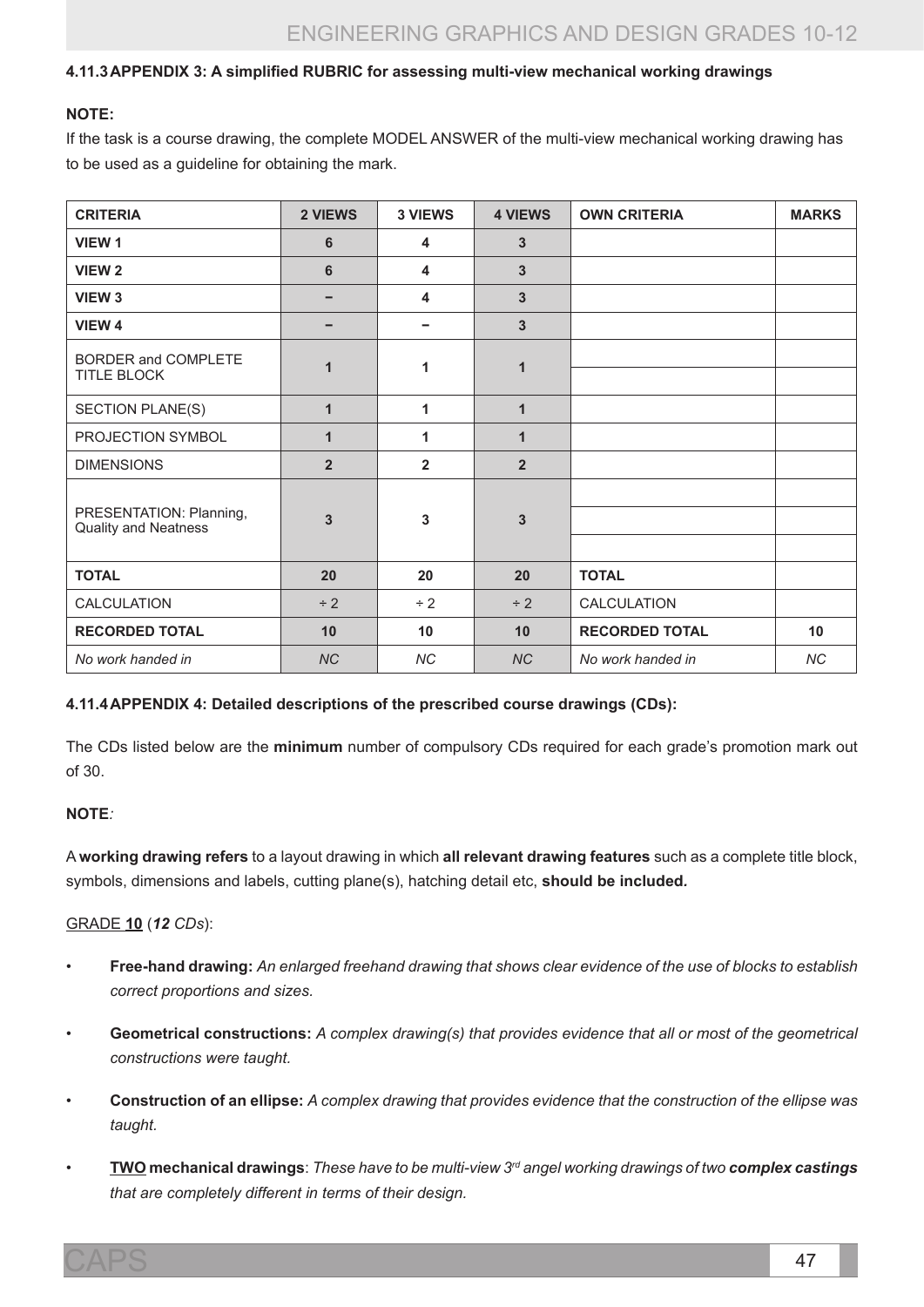- **Isometric drawing:** *A drawing, which could include hidden detail, with isometric and non-isometric lines as well as auxiliary views.*
- Solid geometry: A multi-view 1<sup>st</sup> angle drawing of a sectioned right regular geometrical solid with an inclined *axis. Include the true shape(s) of the cut surface.*
- **Descriptive geometry**: *A multi-view 1st angle drawing with at least THREE true lengths and THREE true angles with at least one to the VP and one to the HP (realistic application).*
- Civil floor plan: The floor plan should be of a dwelling with more than one room/space that contains all the basic drawing features such as outer and inner walls, outer and inner doors, windows, hatching detail, all *relevant labels and dimensions.. The perimeter and floor area of the dwelling has to be indicated.*
- **Civil sectional elevations of 'foundation-to-slab':** *A detailed working drawing of both a load-bearing and a non-load-bearing foundation-to-slab should be presented on the drawing sheet. Include ALL relevant labels and dimensions.*
- **One-point perspective drawing:** *An advanced one-point perspective*.
- **Electrical:** *A circuit diagram with at least eight components.*

#### GRADE **11** (*13 CDs*):

- **Mechanical analytical exercise:** *Different types of sections and conventions for mechanical drawings to be included and there should be at least 15 questions.*
- **TWO mechanical assemblies:** *These have to be multi-view 3rd angle working drawings of two advanced mechanical assemblies that are completely different in terms of their design, their function and their parts. Both should have fasteners that are presented in different ways.*
- **Isometric drawing:** *A complex drawing with an auxiliary view(s) and constructed circles. Hidden detail could be included.*
- **Two-point perspective drawing:** *The perspective should be of a complex civil object.*
- Civil floor-plan with elevations: A multi-view  $1<sup>st</sup>$  angle working drawing that shows the complete floor plan and at least THREE elevations of a dwelling that has at least two separate bedrooms, a separate bathroom, a separate kitchen and a separate living/working area. Include ALL the relevant Grade 11 fixtures and ALL the *relevant drawing features.*
- **Civil sectional elevations of 'foundation-to-ceiling':** *A detailed working drawing of both a load-bearing wall with a window and a non load-bearing wall with a door. all relevant Grade 11 labels and dimensions.*
- Solid geometry: A multi-view 1<sup>st</sup> angle drawing of an inclined sectioned solid that consists of a combination of *geometrical solids. Include the true shape(s) of the cut surface(s).*
- **Interpenetration and development:** *An advanced drawing of two objects or solids that are joined together. Both parts of the interpenetration, or relevant sections of each part, have to be developed.*
- **Development of a transition piece:** *A drawing of an advanced polygon-to-polygon transition piece.*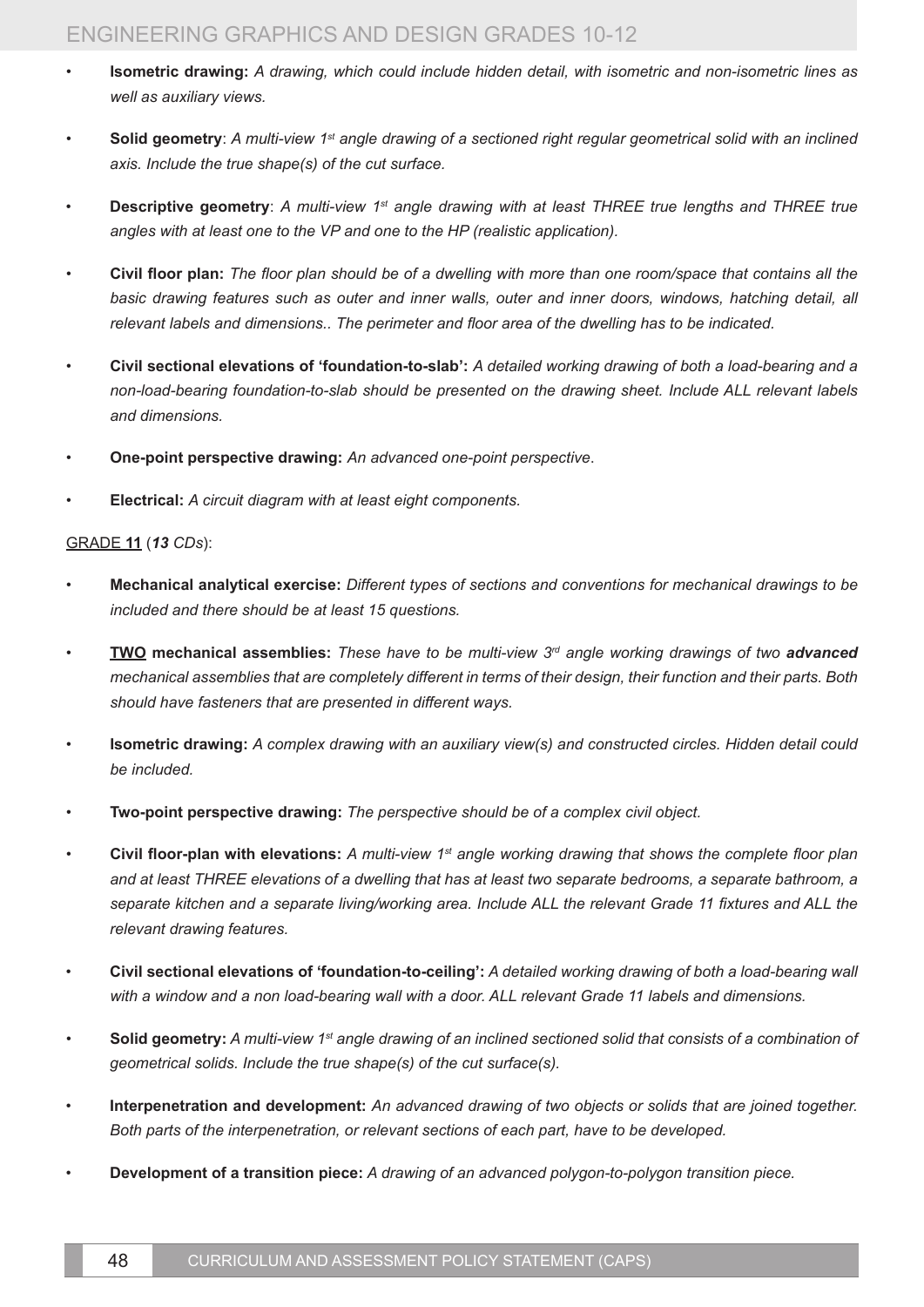- **Loci of a helix:** *An advanced application of a helix in either a civil or a mechanical context.*
- Loci of a cam: An advanced application of a cam with a uniform motion. The follower has to be wedge-shaped.
- **Electrical:** *A circuit diagram with at least eight components.*

#### GRADE **12** (*15 CDs*):

- **THREE mechanical assemblies** (one per term)**:** *These have to be multi-view 3rd angle working drawings of three complex mechanical assemblies that are completely different in terms of their design, their function and their parts. All three should have fasteners that are, if possible, presented in different ways.*
- **Mechanical analytical exercise:** *Tolerances, welding symbols and machining and surface treatment symbols to be included and there should be at least 20 questions.*

*NOTE: The same dwelling or civil project can be used for the following THREE civil exercises. However, the THREE civil exercises should be done on THREE separate drawing sheets.*

- Civil floor plan and elevations: A multi-view 1<sup>st</sup> angle working drawing that shows the complete floor plan and at least THREE elevations of a dwelling that has at least two separate bedrooms, a separate bathroom, *a separate kitchen and a separate living/working area. The complete electrical wiring diagram should be*  included on the floor plan as well as the plumbing detail on all relevant views. ALL other relevant fixtures and *drawing features should be included on all relevant views.*
- **Civil sectional elevations of 'foundation-to-roof':** *A detailed working drawing, at an enlarged scale, of a complete section through a window, a door and the roof. Include all other visible features and ALL relevant dimensions and labels.*
- **Civil site plan:** *A working drawing showing all the water, sewerage and electrical features. ALL other relevant features, as required for a site plan working drawing, have to be included.*
- **Two-point perspective drawing:** *The perspective should be of a complex civil object that has circular features, preferably horizontally and vertically, as well as features on different planes*.
- **Isometric drawing:** *A complex drawing with an auxiliary view(s), constructed circles and a section.*
- Solid geometry: A multi-view 1<sup>st</sup> angle drawing of an inclined sectioned solid that consists of a combination of *geometrical solids. Include the true shape(s) of the cut surface(s).*
- **Interpenetration and development:** *A complex drawing of two or more objects or solids that are joined together. Both parts of the interpenetration, or relevant sections of each part, have to be developed.*
- **Development of a transition piece:** *A drawing of a complex off-centred polygon-to-circle transition piece.*
- **Loci of a helix:** *A complex application of a helix in either a civil or a mechanical context.*
- Loci of a cam: A complex application of a cam that could include different types of motion. The follower should *be a roller follower.*
- **Loci of points on a mechanism:** *An advanced application of the loci of two or more points on the moving parts of a mechanism.*

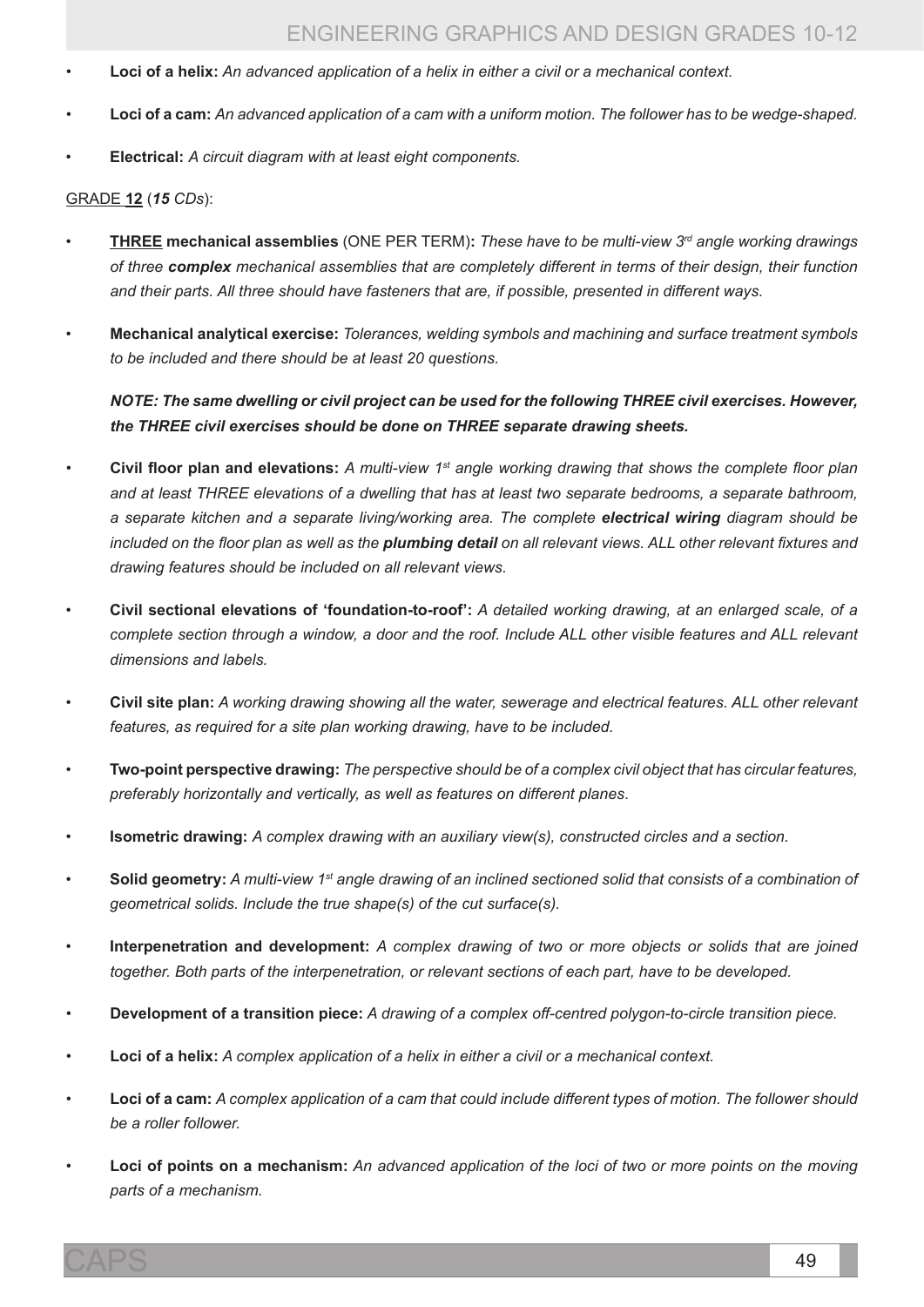#### **4.12 GENERAL**

This document should be read in conjunction with:

- 4.12.1 *National policy pertaining to the programme and promotion requirements of the National Curriculum Statement Grades R – 12*; and
- 4.12.2 The policy document, *National Protocol for Assessment Grades R 12.*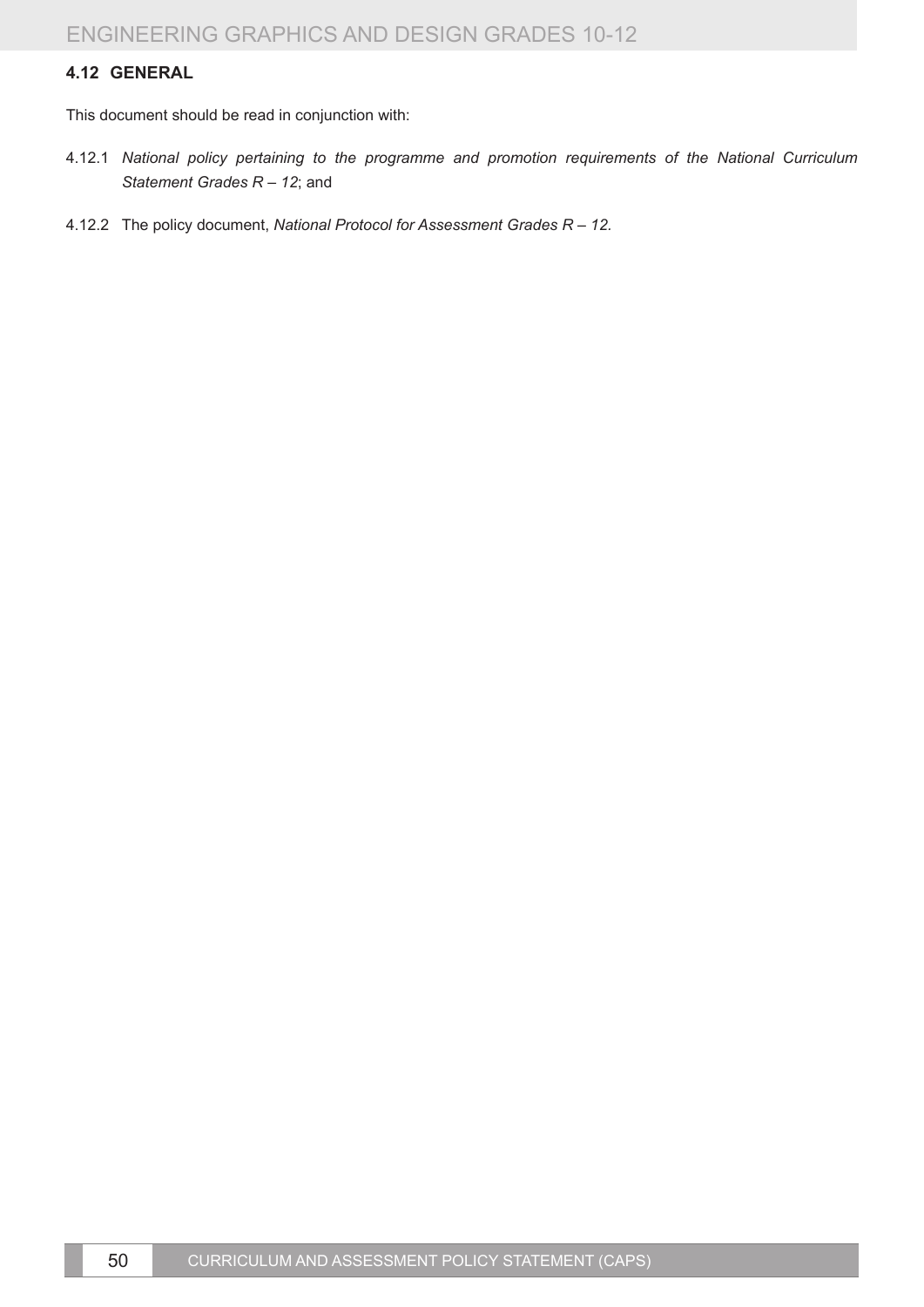